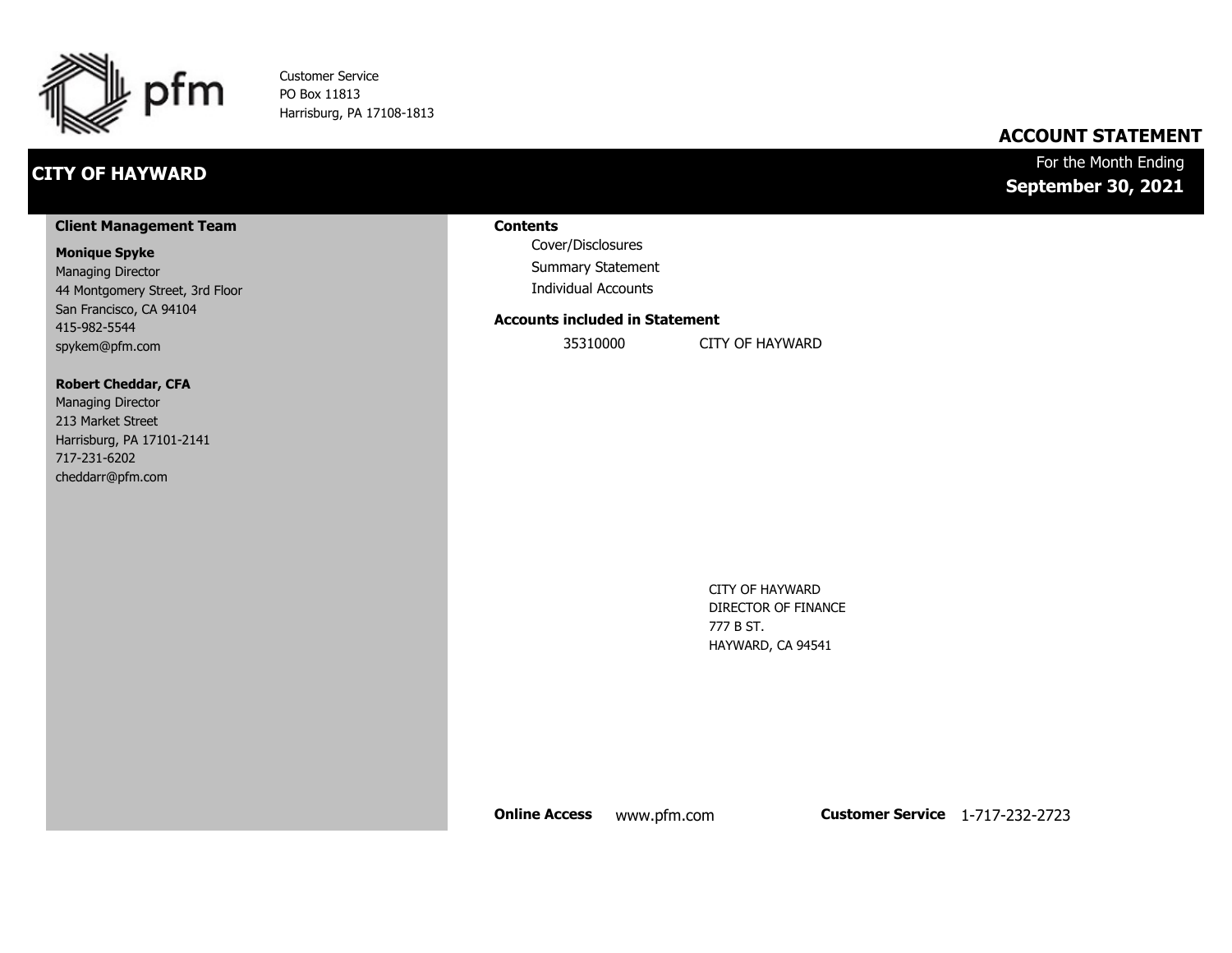

#### **Important Disclosures**

## Important Disclosures

This statement is for general information purposes only and is not intended to provide specific advice or recommendations. PFM Asset Management LLC ("PFM") is an investment advisor registered with the Securities and Exchange Commission, and is required to maintain a written disclosure statement of our background and business experience. If you would like to receive a copy of our current disclosure statement, please contact Service Operations at the address below.

**Proxy Voting** PFM does not normally receive proxies to vote on behalf of its clients. However, it does on occasion receive consent requests. In the event a consent request is received the portfolio manager contacts the client and then proceeds according to their instructions. PFM's Proxy Voting Policy is available upon request by contacting Service Operations at the address below. **Questions About an Account** PFM's monthly statement is intended to detail our investment advisory activity as well as the activity of any accounts held by clients in pools that are managed by PFM. The custodian bank maintains the control of assets and executes (i.e., settles) all investment transactions. The custodian statement is the official record of security and cash holdings and transactions. PFM recognizes that clients may use these reports to facilitate record keeping and that the custodian bank statement and the PFM statement should be reconciled and differences resolved. Many custodians use a settlement date basis which may result in the need to reconcile due to a timing

difference. **Account Control** PFM does not have the authority to withdraw funds from or deposit funds to the custodian. Our clients retain responsibility for their internal

accounting policies; implementing and enforcing internal controls and generating ledger entries or otherwise recording transactions. **Market Value** Generally, PFM's market prices are derived from closing bid prices as of the last business day of the month as supplied by Refinitiv or Bloomberg. Where prices are not available from generally recognized sources the securities are priced using a yield-based matrix system to arrive at an estimated market value. Prices that fall between data points are interpolated. Non-negotiable FDIC-insured bank certificates of deposit are priced at par. Although PFM believes the prices to be reliable, the values of the securities do not always represent the prices at which the securities could have been bought or sold. Explanation of the valuation methods for a registered investment company, local government investment program,or TERM funds is contained in the appropriate fund offering documentation or information statement. **Amortized Cost** The original cost of the principal of the security is adjusted for the amount of the periodic reduction of any discount or premium from the purchase date until the date of the report. Discount or premium with respect to short term securities (those with less than one year to maturity at time of issuance) is amortized on a straightline basis. Such discount or premium with respect to longer term securities is amortized using the constant yield basis.

**Tax Reporting** Cost data and realized gains / losses are provided for informational purposes only. Please review for accuracy and consult your tax advisor to determine the tax consequences of your security transactions. PFM does not report such information to the IRS or other taxing authorities and is not responsible for the accuracy of such information that may be required to be reported to federal, state or other taxing authorities.

**Financial Situation** In order to better serve you, PFM should be promptly notified of any material change in your investment objective or financial situation. **Callable Securities** Securities subject to redemption prior to maturity may be redeemed in whole or in part before maturity, which could affect the yield represented. Portfolio The securities in this portfolio, including shares of mutual funds, are not guaranteed or otherwise protected by PFM, the FDIC (except for certain non-negotiable certificates of deposit) or any government agency. Investment in securities involves risks, including the possible loss of the amount invested. Actual settlement values, accrued interest, and amortized cost amounts may vary for securities subject to an adjustable interest rate or subject to principal paydowns. Any changes to the values shown may be reflected within the next monthly statement's beginning values.

**Rating** Information provided for ratings is based upon a good faith inquiry of selected sources, but its accuracy and completeness cannot be guaranteed. Shares of some money market and TERM funds are marketed through representatives of PFM's wholly owned subsidiary, PFM Fund Distributors, Inc. PFM Fund Distributors, Inc. is registered with the SEC as a broker/dealer and is a member of the Financial Industry Regulatory Authority ("FINRA") and the Municipal Securities Rulemaking Board ("MSRB"). You may reach the FINRA by calling the FINRA Regulator Public Disclosure Hotline at 1-888-289-9999 or at the FINRA Regulation Internet website address www.nasd.com. A brochure describing the FINRA Regulation Public Disclosure Program is also available from the FINRA upon request. **Key Terms and Definitions**

*Dividends* on money market funds consist of interest earned, plus any discount ratably amortized to the date of maturity, plus all realized gains and losses on the sale of securities prior to maturity, less ratable amortization of any premium and all accrued expenses to the fund. Dividends are accrued daily and may be paid either monthly or quarterly. The monthly earnings on this statement represent the estimated dividend accrued for the month for any program that distributes earnings on a quarterly basis. There is no guarantee that the estimated amount will be paid on the actual distribution date.

*Current Yield* is the net change, exclusive of capital changes and income other than investment income, in the value of a hypothetical fund account with a balance of one share over the seven-day base period including the statement date, expressed as a percentage of the value of one share (normally \$1.00 per share) at the beginning of the seven-day period. This resulting net change in account value is then annualized by multiplying it by

365 and dividing the result by 7. The yields quoted should not be considered a representation of the yield of the fund in the future, since the yield is not fixed. *Average maturity* represents the average maturity of all securities and investments of a portfolio, determined by multiplying the par or principal value of each security or investment by its maturity (days or years), summing the products, and dividing the sum by the total principal value of the portfolio. The stated maturity date of mortgage backed or callable securities are used in this statement. However the actual maturity of these securities could vary depending on the level or prepayments on the underlying mortgages or whether a callable security has or is still able to be called.

*Monthly distribution yield* represents the net change in the value of one share (normally \$1.00 per share) resulting from all dividends declared during the month by a fund expressed as a percentage of the value of one share at the beginning of the month. This resulting net change is then annualized by multiplying it by 365 and dividing it by the number of calendar days in the month. *YTM at Cost* The yield to maturity at cost is the expected rate of return, based on the original cost, the annual interest receipts, maturity value and the time period from purchase date to maturity, stated as a percentage, on an annualized basis.

*YTM at Market* The yield to maturity at market is the rate of return, based on the current market value, the annual interest receipts, maturity value and the time period remaining until maturity, stated as a percentage, on an annualized basis. *Managed Account* A portfolio of investments managed discretely by PFM according to the client's specific investment policy and requirements. The investments are directly owned by the client and held by the client's custodian. *Unsettled Trade* A trade which has been executed however the final consummation of the security transaction and payment has not yet taken place.

Please review the detail pages of this statement carefully. If you think your statement is wrong, missing account information, or if you need more information about a transaction, please contact PFM within 60 days of receipt. If you have other concerns or questions regarding your account you should contact a member of your client management team or PFM Service Operations at the address below.

> PFM Asset Management LLC Attn: Service Operations 213 Market Street Harrisburg, PA 17101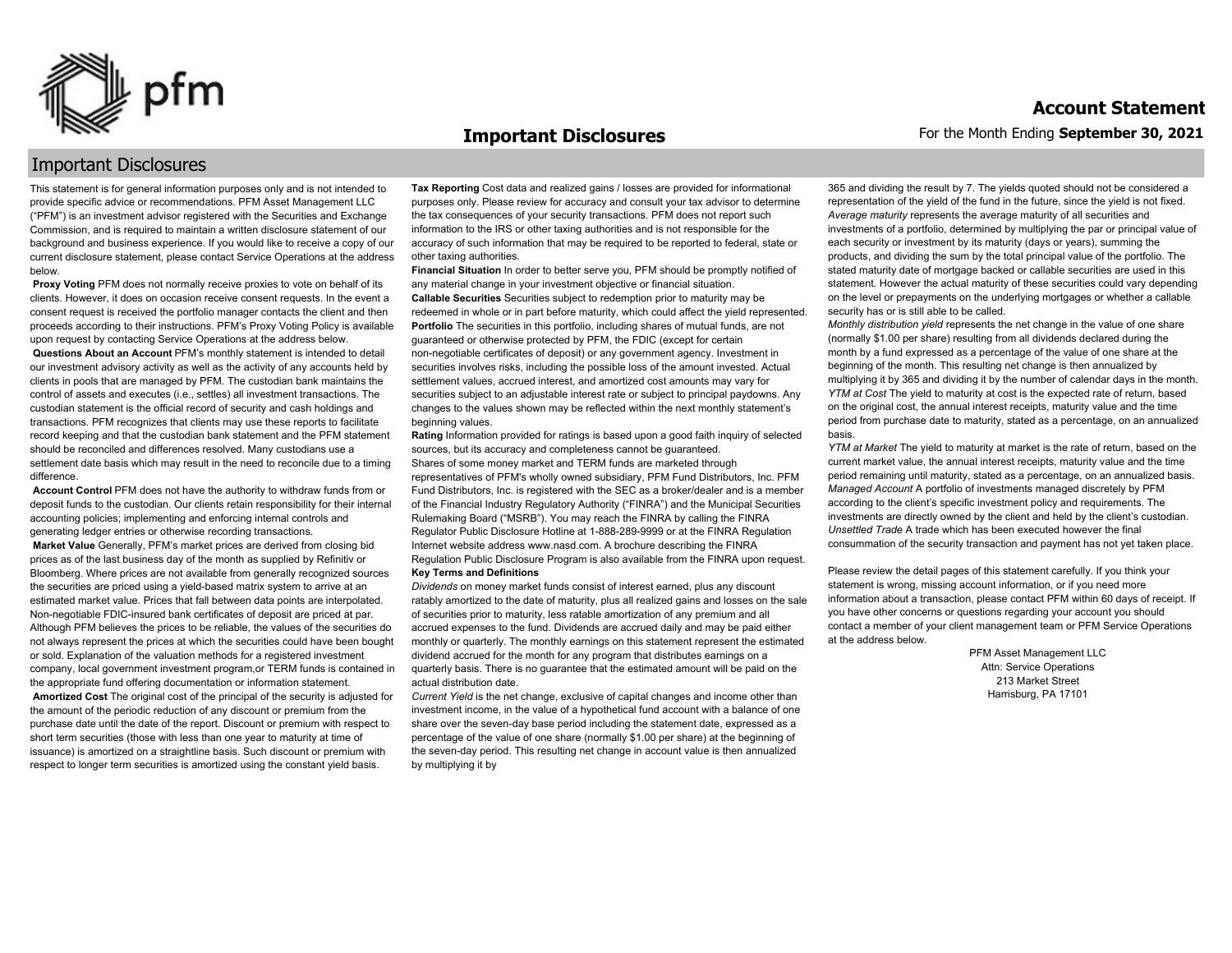

# **Managed Account Summary Statement** For the Month Ending September 30, 2021

| <b>Transaction Summary - Managed Account</b> | <b>Cash Transactions Summary - Managed Account</b> |                                 |                  |
|----------------------------------------------|----------------------------------------------------|---------------------------------|------------------|
| <b>Opening Market Value</b>                  | \$129,142,989.51                                   | Maturities/Calls                | 24.74            |
| Maturities/Calls                             | (328, 968.82)                                      | Sale Proceeds                   | 5,745,805.48     |
| Principal Dispositions                       | (5,722,554.57)                                     | Coupon/Interest/Dividend Income | 69,264.66        |
| <b>Principal Acquisitions</b>                | 6,137,667.17                                       | Principal Payments              | 328,944.15       |
| <b>Unsettled Trades</b>                      | 0.00                                               | <b>Security Purchases</b>       | (6, 139, 291.26) |
| Change in Current Value                      | (210, 416.00)                                      | Net Cash Contribution           | (4,747.77)       |
|                                              |                                                    | Reconciling Transactions        | $0.00\,$         |
| <b>Closing Market Value</b>                  | \$129,018,717.29                                   |                                 |                  |

| <b>Earnings Reconciliation (Cash Basis) - Managed Account</b> |                  | <b>Cash Balance</b>         |        |
|---------------------------------------------------------------|------------------|-----------------------------|--------|
| Interest/Dividends/Coupons Received                           | 92,515.64        | <b>Closing Cash Balance</b> | \$0.00 |
| Less Purchased Interest Related to Interest/Coupons           | (1,624.09)       |                             |        |
| Plus Net Realized Gains/Losses                                | 17,812.79        |                             |        |
| Total Cash Basis Earnings                                     | \$108,704.34     |                             |        |
| <b>Earnings Reconciliation (Accrual Basis)</b>                | <b>Total</b>     |                             |        |
| Ending Amortized Value of Securities                          | 128,567,052.07   |                             |        |
| <b>Ending Accrued Interest</b>                                | 267,609.79       |                             |        |
| Plus Proceeds from Sales                                      | 5,745,805.48     |                             |        |
| Plus Proceeds of Maturities/Calls/Principal Payments          | 328,968.89       |                             |        |
| Plus Coupons/Dividends Received                               | 69,264.66        |                             |        |
| Less Cost of New Purchases                                    | (6, 139, 291.26) |                             |        |
| Less Beginning Amortized Value of Securities                  | (128,448,698.83) |                             |        |
| Less Beginning Accrued Interest                               | (256, 360.09)    |                             |        |
| <b>Total Accrual Basis Earnings</b>                           | \$134,350.71     |                             |        |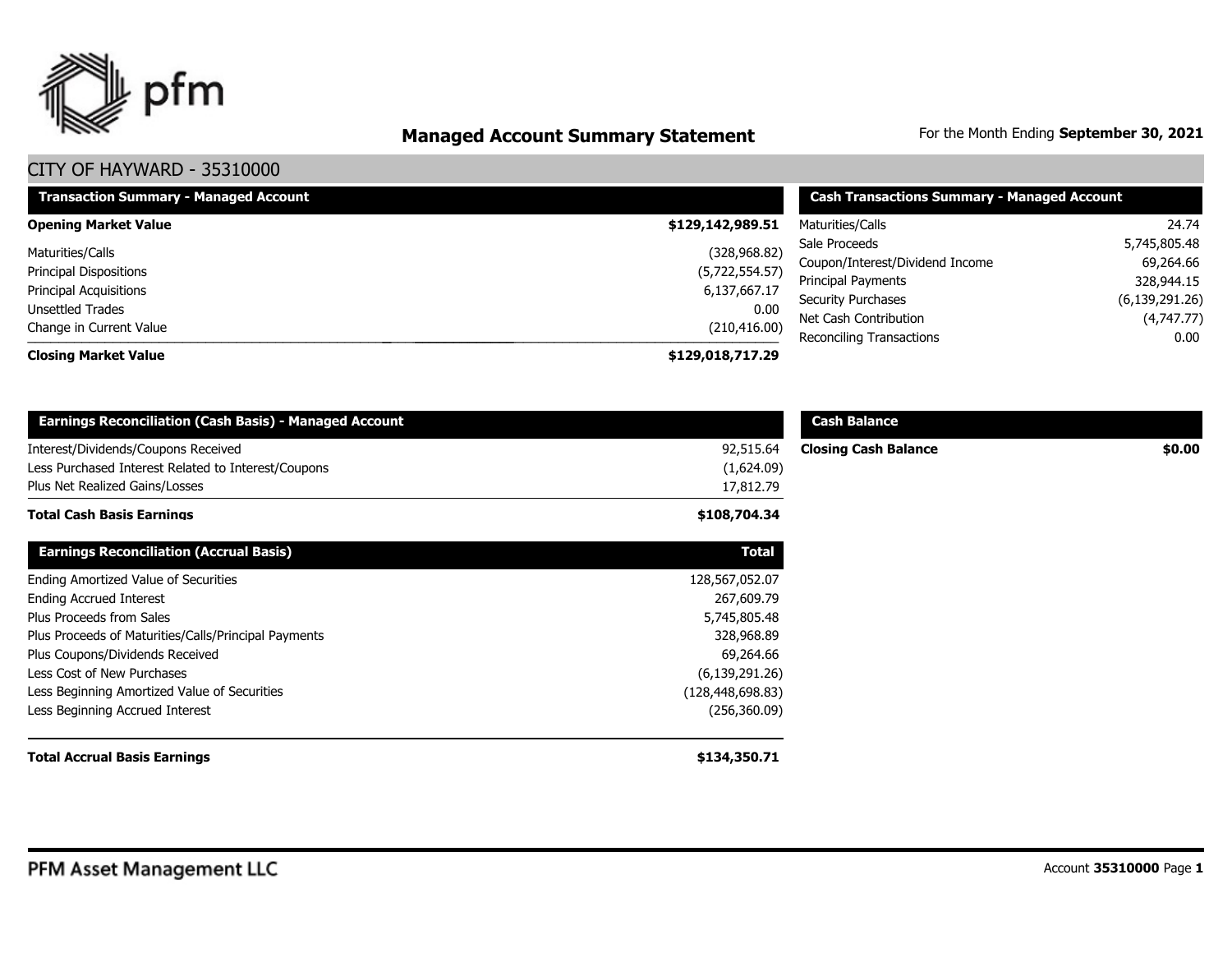

## **Portfolio Summary and Statistics** For the Month Ending September 30, 2021

## CITY OF HAYWARD - 35310000

| <b>Account Summary</b>            |                  |                     |                |  |  |  |  |  |  |
|-----------------------------------|------------------|---------------------|----------------|--|--|--|--|--|--|
| <b>Description</b>                | <b>Par Value</b> | <b>Market Value</b> | <b>Percent</b> |  |  |  |  |  |  |
| U.S. Treasury Bond / Note         | 47,105,000.00    | 47,445,018.34       | 36.77          |  |  |  |  |  |  |
| Supra-National Agency Bond / Note | 4,840,000.00     | 4,839,159.87        | 3.75           |  |  |  |  |  |  |
| Municipal Bond / Note             | 13,125,000.00    | 13,326,972.75       | 10.33          |  |  |  |  |  |  |
| Federal Agency Commercial         | 9,162,761.67     | 9,264,905.31        | 7.18           |  |  |  |  |  |  |
| Mortgage-Backed Security          |                  |                     |                |  |  |  |  |  |  |
| Federal Agency Bond / Note        | 30,875,000.00    | 30,937,158.33       | 23.98          |  |  |  |  |  |  |
| Corporate Note                    | 13,184,000.00    | 13,386,360.16       | 10.38          |  |  |  |  |  |  |
| Certificate of Deposit            | 3,325,000.00     | 3,361,492.89        | 2.61           |  |  |  |  |  |  |
| <b>Bank Note</b>                  | 300,000.00       | 315,074.70          | 0.24           |  |  |  |  |  |  |
| <b>Asset-Backed Security</b>      | 6,124,883.84     | 6,142,574.94        | 4.76           |  |  |  |  |  |  |
| <b>Managed Account Sub-Total</b>  | 128,041,645.51   | 129,018,717.29      | 100.00%        |  |  |  |  |  |  |
| <b>Accrued Interest</b>           |                  | 267.609.79          |                |  |  |  |  |  |  |
| <b>Total Portfolio</b>            | 128,041,645.51   | 129,286,327.08      |                |  |  |  |  |  |  |

| <b>Unsettled Trades</b> | 0.00                         | 0.00 |                           |                        |
|-------------------------|------------------------------|------|---------------------------|------------------------|
|                         | <b>Maturity Distribution</b> |      |                           | <b>Characteristics</b> |
| 42.13%                  |                              |      | Yield to Maturity at Cost |                        |



#### **Sector Allocation**



| <b>Characteristics</b>            |          |
|-----------------------------------|----------|
| Yield to Maturity at Cost         | $0.79\%$ |
| Yield to Maturity at Market       | $0.44\%$ |
| Weighted Average Days to Maturity | 730      |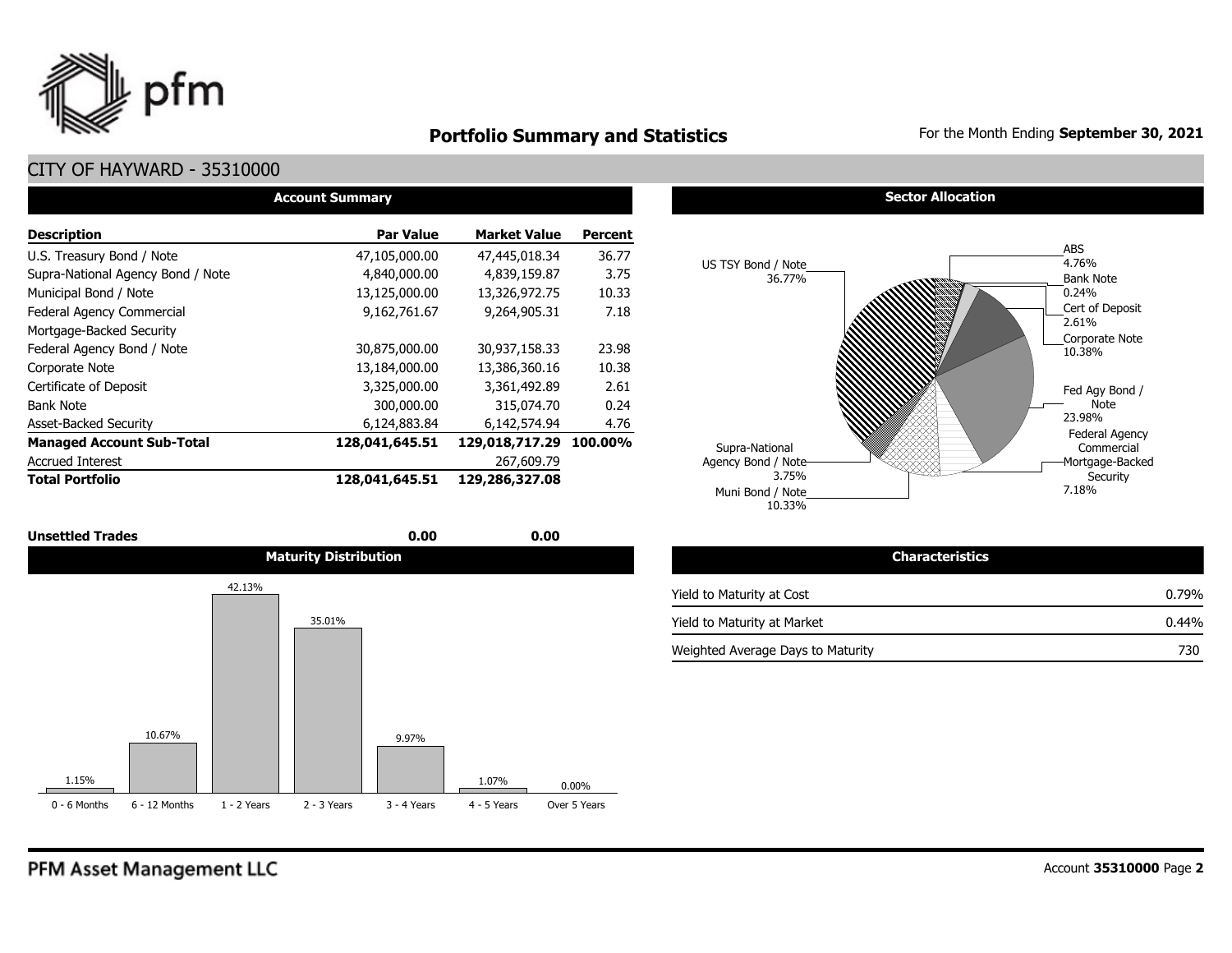

## **Managed Account Issuer Summary** For the Month Ending September 30, 2021

CITY OF HAYWARD - 35310000

| <b>Issuer Summary</b>                         |                     |         |
|-----------------------------------------------|---------------------|---------|
|                                               | <b>Market Value</b> |         |
| <b>Issuer</b>                                 | of Holdings         | Percent |
| ADOBE INC                                     | 305,642.10          | 0.24    |
| AMAZON.COM INC                                | 354,291.42          | 0.27    |
| AMERICAN HONDA FINANCE                        | 425,036.13          | 0.33    |
| ARIZONA TRANSPORTATION BOARD                  | 1,267,134.70        | 0.98    |
| <b>ASTRAZENECA PLC</b>                        | 664,956.11          | 0.52    |
| <b>BANK OF AMERICA CO</b>                     | 1,103,279.98        | 0.86    |
| BMW FINANCIAL SERVICES NA LLC                 | 500,548.58          | 0.39    |
| BRISTOL-MYERS SQUIBB CO                       | 502,955.21          | 0.39    |
| <b>BURLINGTON NORTHERN SANTA FE</b>           | 319,944.90          | 0.25    |
| CALIFORNIA EARTHQUAKE AUTHORITY               | 304,740.00          | 0.24    |
| CALIFORNIA STATE UNIVERSITY                   | 323,163.75          | 0.25    |
| CAPITAL ONE FINANCIAL CORP                    | 82,951.58           | 0.06    |
| CARMAX AUTO OWNER TRUST                       | 1,399,818.21        | 1.08    |
| <b>CATERPILLAR INC</b>                        | 649,627.88          | 0.50    |
| CHAFFEY COMMUNITY COLLEGE DISTRICT            | 782,705.00          | 0.61    |
| CHAFFEY JOINT UNION HIGH SCHOOL DISTRICT      | 607,290.00          | 0.47    |
| <b>CHARLES SCHWAB</b>                         | 406,472.18          | 0.32    |
| <b>CHEVRON CORPORATION</b>                    | 152,089.80          | 0.12    |
| <b>CITIGROUP INC</b>                          | 631,771.48          | 0.49    |
| CITY OF SAN JOSE                              | 1,171,999.50        | 0.91    |
| <b>COMCAST CORP</b>                           | 161,243.55          | 0.12    |
| <b>CREDIT SUISSE GROUP RK</b>                 | 977,921.10          | 0.76    |
| <b>DEERE &amp; COMPANY</b>                    | 370,010.59          | 0.29    |
| <b>DNB ASA</b>                                | 638,233.75          | 0.49    |
| <b>EXXON MOBIL CORP</b>                       | 469,226.70          | 0.36    |
| <b>FANNIE MAE</b>                             | 12,263,984.12       | 9.51    |
| FEDERAL HOME LOAN BANKS                       | 2,174,599.52        | 1.69    |
| FIFTH THIRD AUTO TRUST                        | 93,926.73           | 0.07    |
| FLORIDA STATE BOARD OF ADMIN FIN CORP         | 298,135.85          | 0.23    |
| FORD CREDIT AUTO OWNER TRUST                  | 36,972.09           | 0.03    |
| <b>FREDDIE MAC</b>                            | 25,763,480.00       | 19.97   |
| <b>GM FINANCIAL CONSUMER AUTOMOBILE TRUST</b> | 578,528.12          | 0.45    |

**Credit Quality (S&P Ratings)**



PFM Asset Management LLC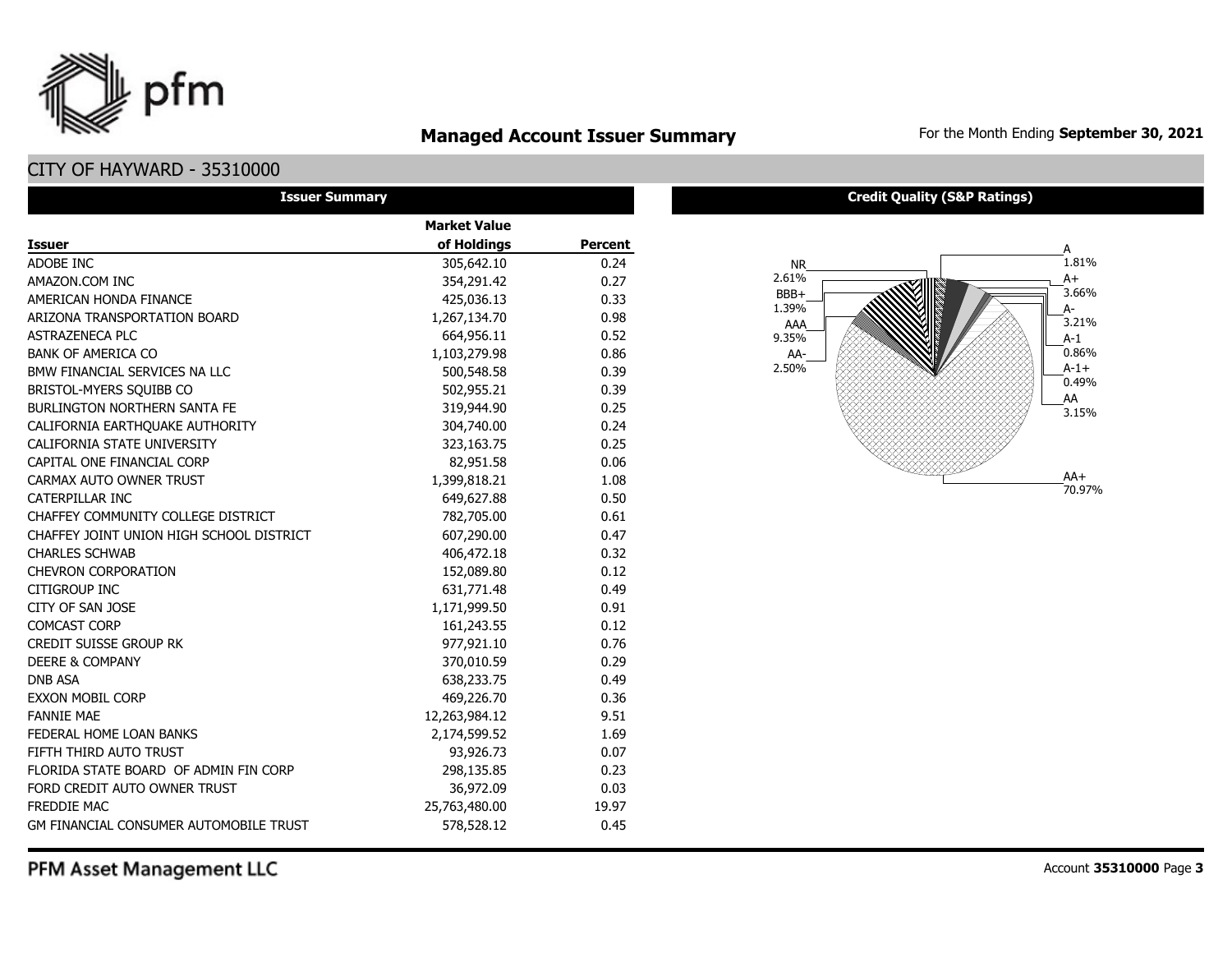

## **Managed Account Issuer Summary** For the Month Ending September 30, 2021

|                                         | <b>Market Value</b> |                |
|-----------------------------------------|---------------------|----------------|
| <b>Issuer</b>                           | of Holdings         | <b>Percent</b> |
| <b>GM FINANCIAL LEASINGTRUST</b>        | 805,476.41          | 0.62           |
| <b>GOLDMAN SACHS GROUP INC</b>          | 600,450.18          | 0.47           |
| HARLEY-DAVIDSON MOTORCYCLE TRUST        | 231,481.57          | 0.18           |
| <b>HONDA AUTO RECEIVABLES</b>           | 63,470.78           | 0.05           |
| <b>HYUNDAI AUTO RECEIVABLES</b>         | 245,787.72          | 0.19           |
| <b>IBM CORP</b>                         | 294,239.28          | 0.23           |
| INTER-AMERICAN DEVELOPMENT BANK         | 2,558,235.20        | 1.98           |
| INTL BANK OF RECONSTRUCTION AND DEV     | 2,280,924.67        | 1.77           |
| JP MORGAN CHASE & CO                    | 1,487,478.96        | 1.15           |
| KUBOTA CREDIT OWNER TRUST               | 769,340.90          | 0.60           |
| LONG BEACH COMMUNITY COLLEGE DISTRICT   | 931,702.40          | 0.72           |
| LOS ANGELES COMMUNITY COLLEGE DISTRICT  | 309,910.10          | 0.24           |
| MERCEDES-BENZ AUTO LEASE TRUST          | 170,253.47          | 0.13           |
| MERCK & CO INC                          | 312,258.39          | 0.24           |
| <b>MORGAN STANLEY</b>                   | 560,463.24          | 0.43           |
| <b>NESTLE SA</b>                        | 710,015.62          | 0.55           |
| NEW YORK ST URBAN DEVELOPMENT CORP      | 1,168,911.00        | 0.91           |
| NISSAN AUTO RECEIVABLES                 | 63,905.91           | 0.05           |
| <b>NORDEA BANK ABP</b>                  | 634,224.38          | 0.49           |
| OREGON DEPARTMENT OF TRANSPORTATION     | 610,050.00          | 0.47           |
| PACCAR FINANCIAL CORP                   | 501,008.53          | 0.39           |
| PALOMAR COMMMUNITY COLLEGE DISTRICT     | 725,558.25          | 0.56           |
| PNC FINANCIAL SERVICES GROUP            | 315,074.70          | 0.24           |
| SAN DIEGO COMMUNITY COLLEGE DISTRICT    | 684,078.75          | 0.53           |
| SKANDINAVISKA ENSKILDA BANKEN AB        | 634,280.63          | 0.49           |
| STATE OF CONNECTICUT                    | 310,133.15          | 0.24           |
| <b>STATE OF MARYLAND</b>                | 1,218,355.00        | 0.94           |
| STATE OF MISSISSIPPI                    | 475,665.00          | 0.37           |
| STATE OF WISCONSIN                      | 625,887.50          | 0.49           |
| SUMITOMO MITSUI FINANCIAL GROUP INC     | 476,833.03          | 0.37           |
| TAMALPAIS UNION HIGH SCHOOL DISTRICT    | 1,010,362.80        | 0.78           |
| THE BANK OF NEW YORK MELLON CORPORATION | 331,461.98          | 0.26           |
| Toyota Lease Owner Trust                | 340,414.68          | 0.26           |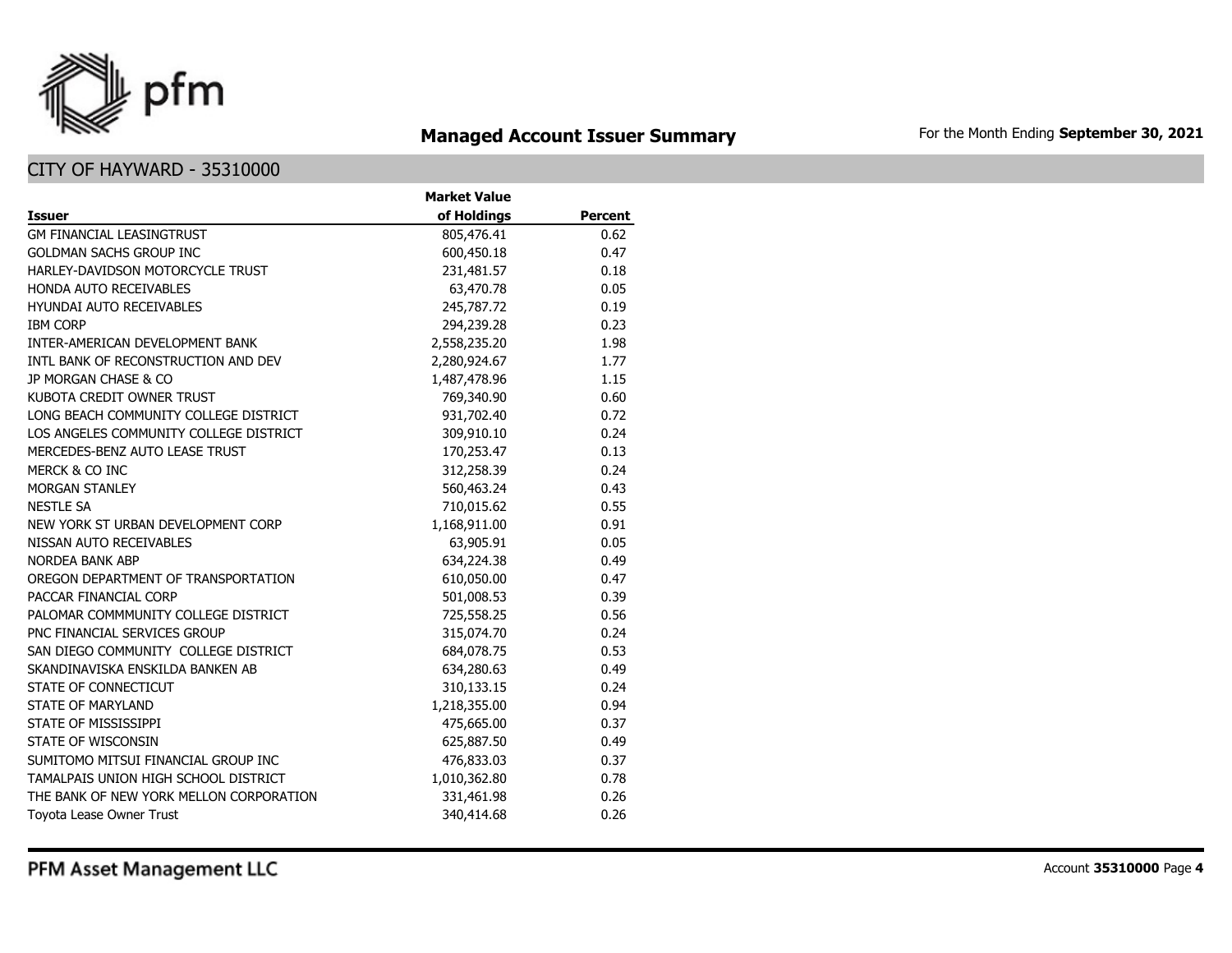

## **Managed Account Issuer Summary** For the Month Ending September 30, 2021

|                                    | <b>Market Value</b> |                |
|------------------------------------|---------------------|----------------|
| <b>Issuer</b>                      | of Holdings         | <b>Percent</b> |
| TOYOTA MOTOR CORP                  | 1,148,275.58        | 0.89           |
| UNILEVER PLC                       | 225,349.65          | 0.17           |
| UNITED STATES TREASURY             | 47,445,018.34       | 36.78          |
| UNITEDHEALTH GROUP INC             | 433,429.65          | 0.34           |
| UNIVERSITY OF CALIFORNIA           | 501,190.00          | 0.39           |
| <b>VERIZON OWNER TRUST</b>         | 828,507.13          | 0.64           |
| <b>VOLKSWAGEN AUTO LEASE TURST</b> | 196,572.13          | 0.15           |
| <b>Total</b>                       | \$129,018,717.29    | 100.00%        |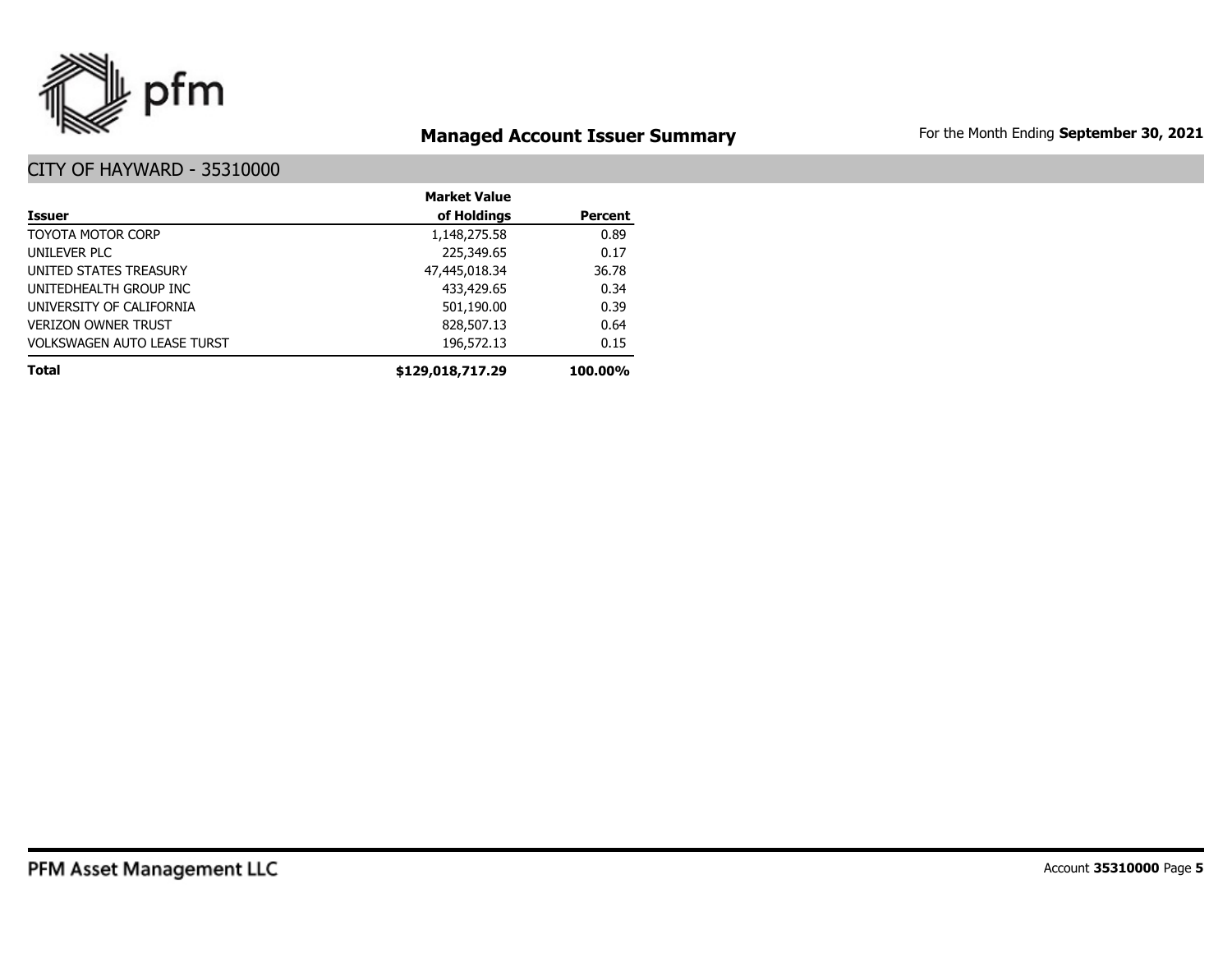

| <b>Security Type/Description</b><br><b>Dated Date/Coupon/Maturity</b> | <b>CUSIP</b> | Par              | S&P<br>Rating | Moody's<br>Rating | <b>Trade</b><br><b>Date</b> | <b>Settle</b><br><b>Date</b> | <b>Original</b><br>Cost | <b>YTM</b><br>at Cost | <b>Accrued</b><br><b>Interest</b> | <b>Amortized</b><br>Cost | <b>Market</b><br><b>Value</b> |
|-----------------------------------------------------------------------|--------------|------------------|---------------|-------------------|-----------------------------|------------------------------|-------------------------|-----------------------|-----------------------------------|--------------------------|-------------------------------|
| <b>U.S. Treasury Bond / Note</b>                                      |              |                  |               |                   |                             |                              |                         |                       |                                   |                          |                               |
| <b>US TREASURY NOTES</b><br>DTD 07/31/2017 1.875% 07/31/2022          | 9128282P4    | 1,600,000.00 AA+ |               | Aaa               | 07/01/19                    | 07/03/19                     | 1,605,437.50            | 1.76                  | 5,054.35                          | 1,601,465.80             | 1,623,750.08                  |
| US TREASURY NOTES<br>DTD 08/31/2017 1.625% 08/31/2022                 | 9128282S8    | 125,000.00 AA+   |               | Aaa               | 08/02/19                    | 08/05/19                     | 124,750.98              | 1.69                  | 173.95                            | 124,925.87               | 126,738.28                    |
| <b>US TREASURY NOTES</b><br>DTD 10/15/2019 1.375% 10/15/2022          | 912828YK0    | 5,250,000.00 AA+ |               | Aaa               | 12/02/19                    | 12/04/19                     | 5,213,085.94            | 1.63                  | 33,332.48                         | 5,236,624.83             | 5,318,906.25                  |
| <b>US TREASURY NOTES</b><br>DTD 01/15/2020 1.500% 01/15/2023          | 912828Z29    | 2.500.000.00 AA+ |               | Aaa               | 02/03/20                    | 02/05/20                     | 2,512,207.03            | - 1.33                | 7,948.37                          | 2,505,348.38             | 2,543,359.50                  |
| <b>US TREASURY NOTES</b><br>DTD 02/01/2016 1.750% 01/31/2023          | 912828P38    | 150,000.00 AA+   |               | Aaa               | 01/02/20                    | 01/06/20                     | 150,609.38              | 1.61                  | 442.26                            | 150,264.74               | 153,164.07                    |
| US TREASURY N/B NOTES<br>DTD 05/31/2021 0.125% 05/31/2023             | 91282CCD1    | 1,900,000.00 AA+ |               | Aaa               | 06/16/21                    | 06/16/21                     | 1,898,738.28            | 0.16                  | 798.16                            | 1,898,927.36             | 1,897,031.25                  |
| <b>US TREASURY NOTES</b><br>DTD 08/01/2016 1.250% 07/31/2023          | 912828S92    | 660,000.00 AA+   |               | Aaa               | 05/26/21                    | 05/28/21                     | 675,649.22              | 0.16                  | 1,389.95                          | 673,165.84               | 672,065.59                    |
| US TREASURY NOTES<br>DTD 11/15/2020 0.250% 11/15/2023                 | 91282CAW1    | 3,450,000.00 AA+ |               | Aaa               | 12/01/20                    | 12/03/20                     | 3,453,234.38            | 0.22                  | 3,257.81                          | 3,452,327.43             | 3,445,148.61                  |
| US TREASURY NOTES<br>DTD 12/15/2020 0.125% 12/15/2023                 | 91282CBA8    | 2,260,000.00 AA+ |               | Aaa               | 04/29/21                    | 04/30/21                     | 2,251,171.88            | 0.27                  | 833.61                            | 2,252,589.53             | 2,249,406.25                  |
| <b>US TREASURY NOTES</b><br>DTD 12/15/2020 0.125% 12/15/2023          | 91282CBA8    | 3,250,000.00 AA+ |               | Aaa               | 01/06/21                    | 01/07/21                     | 3,242,255.86            | 0.21                  | 1,198.77                          | 3,244,184.67             | 3,234,765.63                  |
| US TREASURY NOTES<br>DTD 01/15/2021 0.125% 01/15/2024                 | 91282CBE0    | 2,450,000.00 AA+ |               | Aaa               | 02/02/21                    | 02/03/21                     | 2,446,076.17            | 0.18                  | 649.12                            | 2,446,951.37             | 2,436,984.38                  |
| <b>US TREASURY NOTES</b><br>DTD 02/15/2021 0.125% 02/15/2024          | 91282CBM2    | 4,500,000.00 AA+ |               | Aaa               | 03/01/21                    | 03/03/21                     | 4,480,488.28            | 0.27                  | 718.41                            | 4,484,321.91             | 4,474,687.50                  |
| <b>US TREASURY NOTES</b><br>DTD 05/01/2017 2.000% 04/30/2024          | 912828X70    | 400,000,00 AA+   |               | Aaa               | 05/21/21                    | 05/25/21                     | 419,656.25              | 0.31                  | 3,347.83                          | 417,288.69               | 416,250.00                    |
| <b>US TREASURY NOTES</b><br>DTD 05/01/2017 2.000% 04/30/2024          | 912828X70    | 2,300,000.00 AA+ |               | Aaa               | 04/01/21                    | 04/05/21                     | 2.414.191.41            | 0.37                  | 19,250.00                         | 2,395,957.46             | 2,393,437.50                  |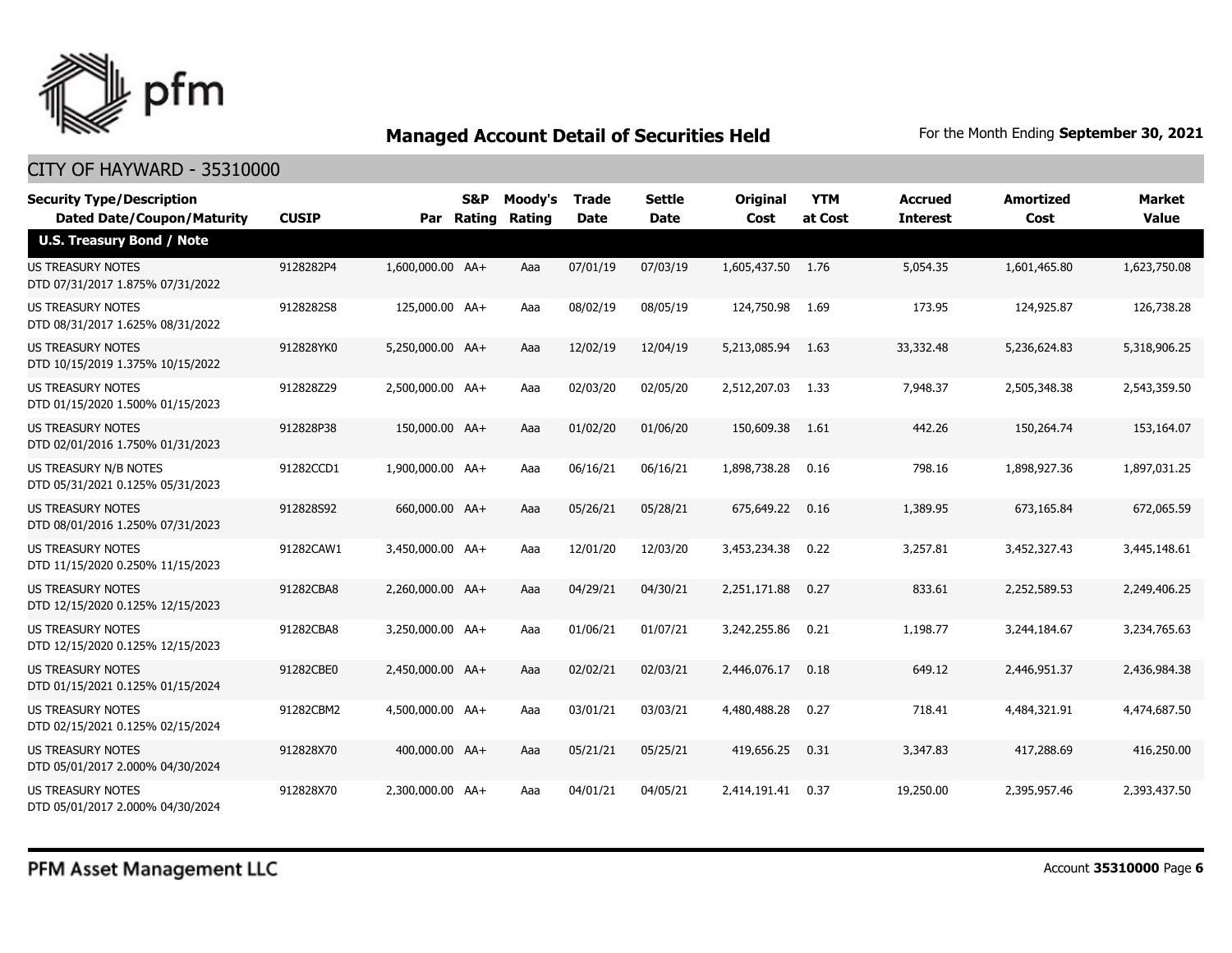

## CITY OF HAYWARD - 35310000

| <b>Security Type/Description</b><br><b>Dated Date/Coupon/Maturity</b> | <b>CUSIP</b> |                  | S&P<br>Par Rating | Moody's<br>Rating | <b>Trade</b><br><b>Date</b> | Settle<br>Date | <b>Original</b><br>Cost | <b>YTM</b><br>at Cost | <b>Accrued</b><br><b>Interest</b> | <b>Amortized</b><br>Cost | <b>Market</b><br><b>Value</b> |
|-----------------------------------------------------------------------|--------------|------------------|-------------------|-------------------|-----------------------------|----------------|-------------------------|-----------------------|-----------------------------------|--------------------------|-------------------------------|
| <b>U.S. Treasury Bond / Note</b>                                      |              |                  |                   |                   |                             |                |                         |                       |                                   |                          |                               |
| <b>US TREASURY N/B NOTES</b><br>DTD 06/15/2021 0.250% 06/15/2024      | 91282CCG4    | 3,400,000.00 AA+ |                   | Aaa               | 07/01/21                    | 07/07/21       | 3,377,953.13            | 0.47                  | 2,508.20                          | 3,379,718.52             | 3,380,875.00                  |
| US TREASURY N/B NOTES<br>DTD 07/15/2021 0.375% 07/15/2024             | 91282CCL3    | 750,000.00 AA+   |                   | Aaa               | 08/04/21                    | 08/06/21       | 750,878.91              | 0.33                  | 596.13                            | 750,833.08               | 747,890.63                    |
| US TREASURY N/B NOTES<br>DTD 07/15/2021 0.375% 07/15/2024             | 91282CCL3    | 760,000.00 AA+   |                   | Aaa               | 08/05/21                    | 08/09/21       | 759,910.94              | 0.38                  | 604.08                            | 759,915.35               | 757,862.50                    |
| US TREASURY N/B NOTES<br>DTD 07/15/2021 0.375% 07/15/2024             | 91282CCL3    | 1,700,000.00 AA+ |                   | Aaa               | 08/09/21                    | 08/10/21       | 1,698,207.03            | 0.41                  | 1,351.22                          | 1,698,294.16             | 1,695,218.75                  |
| US TREASURY N/B NOTES<br>DTD 08/15/2021 0.375% 08/15/2024             | 91282CCT6    | 3,275,000.00 AA+ |                   | Aaa               | 09/01/21                    | 09/03/21       | 3,271,417.97            | 0.41                  | 1,568.53                          | 3,271,511.10             | 3,263,742.19                  |
| <b>US TREASURY NOTES</b><br>DTD 10/31/2019 1.500% 10/31/2024          | 912828YM6    | 2,000,000.00 AA+ |                   | Aaa               | 05/04/21                    | 05/06/21       | 2,073,046.88            | 0.44                  | 12,554.35                         | 2,064,561.06             | 2,058,750.00                  |
| <b>US TREASURY NOTES</b><br>DTD 11/30/2019 1.500% 11/30/2024          | 912828YV6    | 425,000.00 AA+   |                   | Aaa               | 06/15/21                    | 06/17/21       | 440,456.05              | 0.44                  | 2,142.42                          | 439,157.84               | 437,484.38                    |
| <b>US TREASURY NOTES</b><br>DTD 11/30/2019 1.500% 11/30/2024          | 912828YV6    | 4,000,000.00 AA+ |                   | Aaa               | 06/02/21                    | 06/07/21       | 4,148,437.50            | 0.42                  | 20,163.93                         | 4,134,900.75             | 4,117,500.00                  |
| <b>Security Type Sub-Total</b>                                        |              | 47,105,000.00    |                   |                   |                             |                | 47,407,860.97           | 0.58                  | 119,883.93                        | 47,383,235.74            | 47,445,018.34                 |
| <b>Supra-National Agency Bond / Note</b>                              |              |                  |                   |                   |                             |                |                         |                       |                                   |                          |                               |
| INTL BK OF RECON AND DEV NOTE<br>DTD 04/20/2021 0.125% 04/20/2023     | 459058JV6    | 910,000.00 AAA   |                   | Aaa               | 04/13/21                    | 04/20/21       | 908,116.30              | 0.23                  | 508.72                            | 908,539.49               | 908,538.54                    |
| INTER-AMERICAN DEVEL BK NOTES<br>DTD 04/24/2020 0.500% 05/24/2023     | 4581X0DM7    | 1,285,000.00 AAA |                   | Aaa               | 04/17/20                    | 04/24/20       | 1,284,563.10            | 0.51                  | 2,266.60                          | 1,284,766.99             | 1,290,265.93                  |
| INTL BK RECON & DEVELOP NOTES<br>DTD 11/24/2020 0.250% 11/24/2023     | 459058JM6    | 1,375,000.00 AAA |                   | Aaa               | 11/17/20                    | 11/24/20       | 1,372,043.75            | 0.32                  | 1,212.67                          | 1,372,883.38             | 1,372,386.13                  |
| INTER-AMERICAN DEVEL BK NOTES<br>DTD 09/23/2021 0.500% 09/23/2024     | 4581X0DZ8    | 1,270,000.00 AAA |                   | Aaa               | 09/15/21                    | 09/23/21       | 1,269,060.20            | 0.52                  | 141.11                            | 1,269,067.06             | 1,267,969.27                  |
| <b>Security Type Sub-Total</b>                                        |              | 4,840,000.00     |                   |                   |                             |                | 4,833,783.35            | 0.41                  | 4,129.10                          | 4,835,256.92             | 4,839,159.87                  |

PFM Asset Management LLC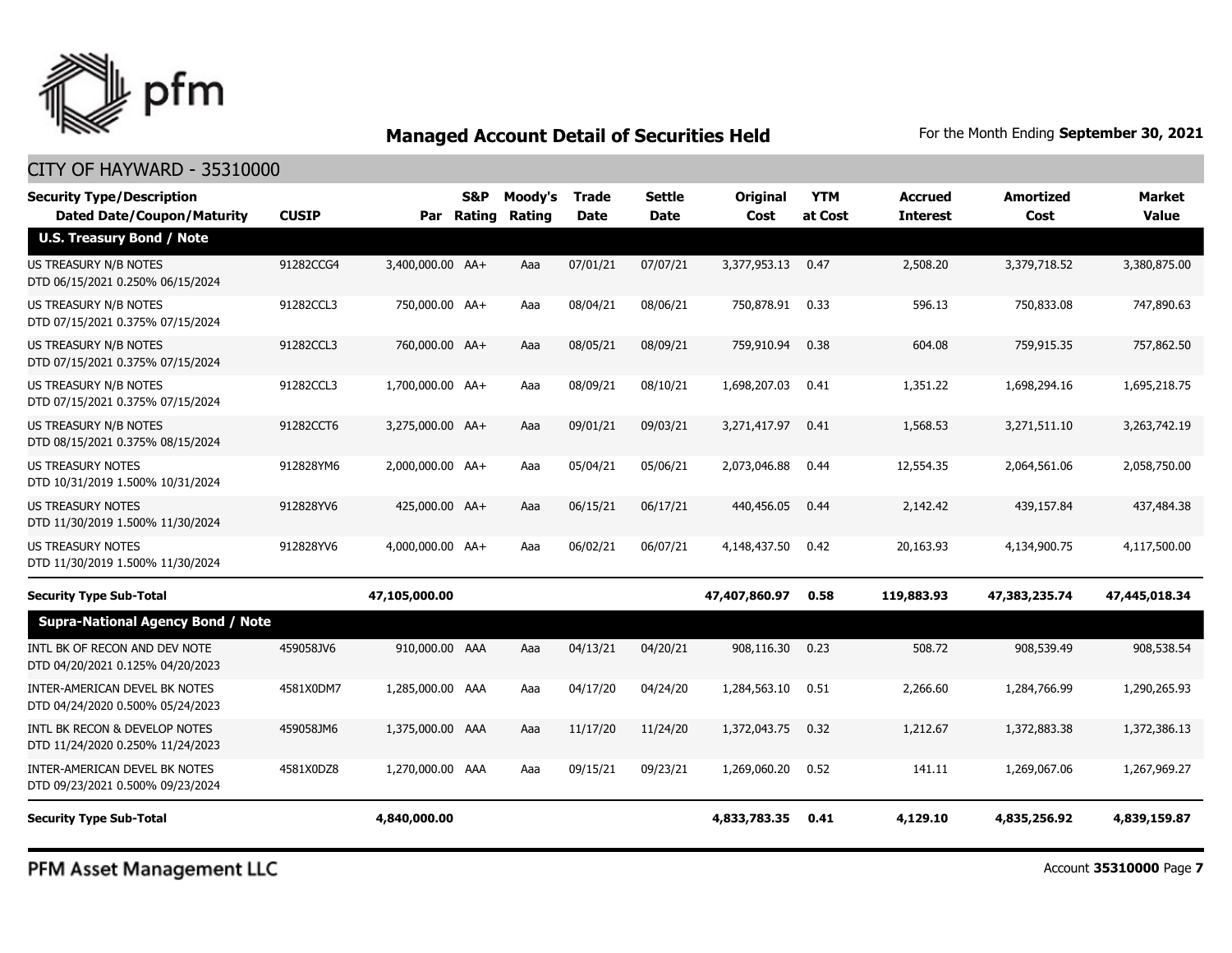

| <b>Security Type/Description</b><br><b>Dated Date/Coupon/Maturity</b>                  | <b>CUSIP</b> |                  | <b>S&amp;P</b><br>Par Rating | Moody's<br>Rating | <b>Trade</b><br><b>Date</b> | <b>Settle</b><br><b>Date</b> | <b>Original</b><br>Cost | <b>YTM</b><br>at Cost | <b>Accrued</b><br><b>Interest</b> | <b>Amortized</b><br>Cost | <b>Market</b><br><b>Value</b> |
|----------------------------------------------------------------------------------------|--------------|------------------|------------------------------|-------------------|-----------------------------|------------------------------|-------------------------|-----------------------|-----------------------------------|--------------------------|-------------------------------|
| <b>Municipal Bond / Note</b>                                                           |              |                  |                              |                   |                             |                              |                         |                       |                                   |                          |                               |
| CT ST TXBL GO BONDS<br>DTD 06/11/2020 2.500% 07/01/2022                                | 20772KJU4    | 305,000.00 A+    |                              | Aa3               | 05/29/20                    | 06/11/20                     | 310,130.10              | 1.66                  | 1,906.25                          | 306,867.36               | 310,133.15                    |
| PALOMAR COMM COLL DIST, CA TXBL GO<br><b>BONDS</b><br>DTD 11/03/2020 0.441% 08/01/2022 | 697511EZ2    | 375,000.00 AA    |                              | Aa2               | 10/16/20                    | 11/03/20                     | 375,000.00              | 0.44                  | 275.63                            | 375,000.00               | 375,341.25                    |
| CHAFFEY UHSD, CA TXBL GO BONDS<br>DTD 12/05/2019 1.913% 08/01/2022                     | 157411TH2    | 600,000.00 AA-   |                              | Aa1               | 11/06/19                    | 12/05/19                     | 600,000.00              | 1.91                  | 1,913.00                          | 600,000.00               | 607,290.00                    |
| SAN DIEGO CCD, CA TXBL GO BONDS<br>DTD 10/16/2019 1.936% 08/01/2022                    | 7972720M6    | 675,000.00 AAA   |                              | Aaa               | 09/18/19                    | 10/16/19                     | 675,000.00              | 1.94                  | 2,178.00                          | 675,000.00               | 684,078.75                    |
| LONG BEACH CCD, CA TXBL GO BONDS<br>DTD 10/23/2019 1.702% 08/01/2022                   | 542411NG4    | 920,000.00 AA    |                              | Aa2               | 10/09/19                    | 10/23/19                     | 920,000.00              | 1.70                  | 2,609.73                          | 920,000.00               | 931,702.40                    |
| TAMALPAIS UHSD, CA TXBL GO BONDS<br>DTD 10/09/2019 1.925% 08/01/2022                   | 874857KH7    | 995,000.00 NR    |                              | Aaa               | 09/20/19                    | 10/09/19                     | 995,000.00              | 1.93                  | 3,192.29                          | 995,000.00               | 1,010,362.80                  |
| SAN JOSE, CA TXBL GO BONDS<br>DTD 07/25/2019 2.300% 09/01/2022                         | 798135H44    | 1,150,000.00 AA+ |                              | Aa1               | 07/09/19                    | 07/25/19                     | 1,157,544.00            | 2.08                  | 2,204.17                          | 1,152,228.61             | 1,171,999.50                  |
| OR ST DEPT OF TRANS TXBL REV BONDS<br>DTD 11/20/2019 1.855% 11/15/2022                 | 68607DTT2    | 600,000.00 AAA   |                              | Aa1               | 11/07/19                    | 11/20/19                     | 600,000.00              | 1.86                  | 4,204.67                          | 600,000.00               | 610,050.00                    |
| NY ST URBAN DEV CORP TXBL REV BONDS<br>DTD 12/23/2020 0.480% 03/15/2023                | 650036DR4    | 290,000.00 AA+   |                              | <b>NR</b>         | 12/16/20                    | 12/23/20                     | 290,000.00              | 0.48                  | 61.87                             | 290,000.00               | 290,574.20                    |
| UNIV OF CAL TXBL REV BONDS<br>DTD 07/16/2020 0.628% 05/15/2023                         | 91412HFK4    | 500,000.00 AA    |                              | Aa2               | 07/10/20                    | 07/16/20                     | 500,000.00              | 0.63                  | 1,186.22                          | 500,000.00               | 501,190.00                    |
| CHAFFEY CMTY CLG DIST, CA TXBL GO<br><b>BONDS</b><br>DTD 09/24/2019 1.617% 06/01/2023  | 157432KD6    | 770,000.00 AA    |                              | Aa2               | 10/13/20                    | 10/15/20                     | 792,314.60              | 0.51                  | 4,150.30                          | 784,147.32               | 782,705.00                    |
| CA ST EARTHOUAKE AUTH TXBL REV<br><b>BONDS</b><br>DTD 11/24/2020 1.477% 07/01/2023     | 13017HAK2    | 300,000.00 NR    |                              | <b>NR</b>         | 11/19/20                    | 11/24/20                     | 301,599.00              | 1.27                  | 1,107.75                          | 301,074.99               | 304,740.00                    |
| WI DEPT OF TRANS TXBL REV BONDS<br>DTD 07/30/2020 0.420% 07/01/2023                    | 977123X52    | 625,000.00 AAA   |                              | <b>NR</b>         | 07/10/20                    | 07/30/20                     | 625,000.00              | 0.42                  | 656.25                            | 625,000,00               | 625,887.50                    |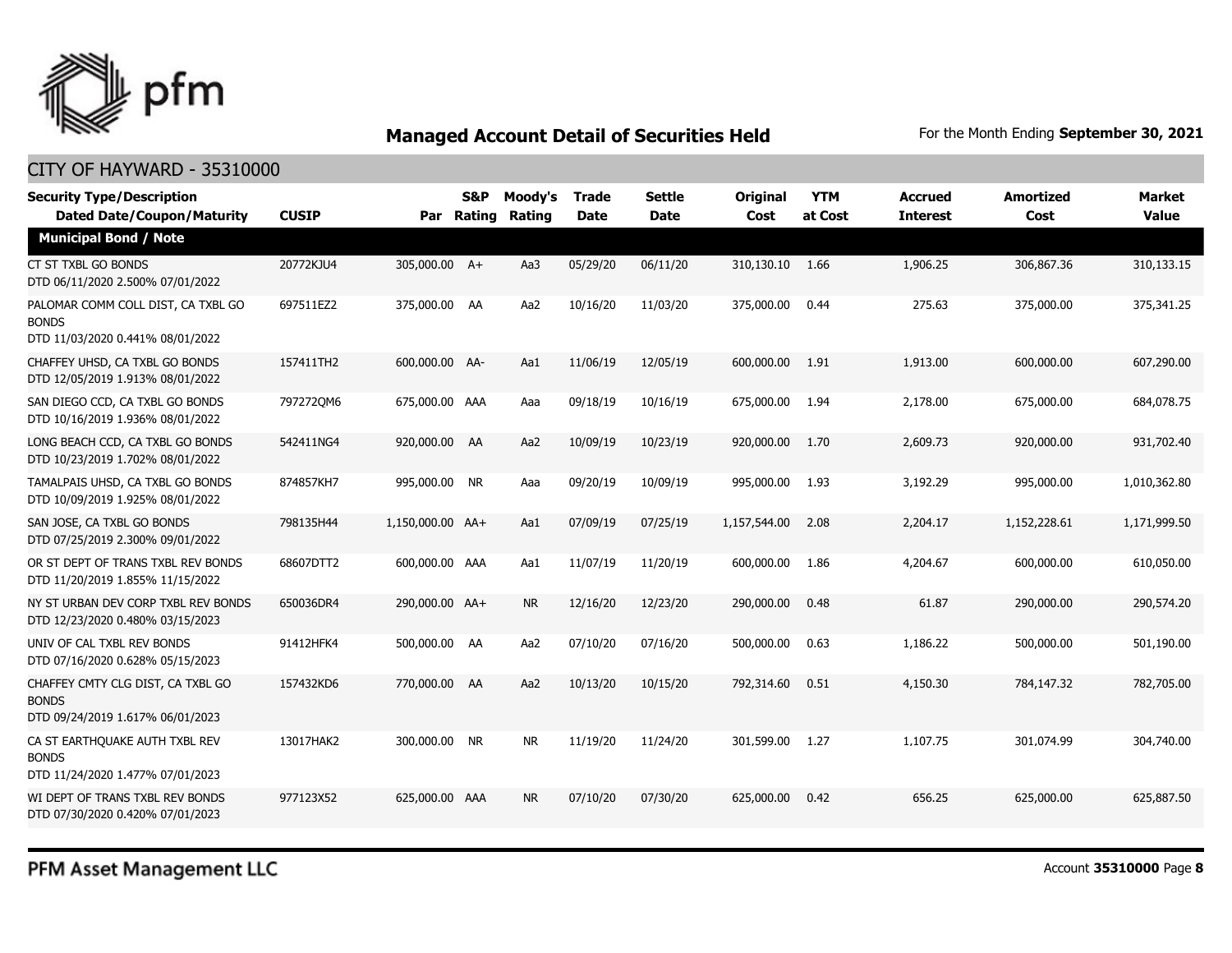

| <b>Security Type/Description</b><br><b>Dated Date/Coupon/Maturity</b>                  | <b>CUSIP</b> |                  | <b>S&amp;P</b><br>Par Rating | Moody's<br>Rating | <b>Trade</b><br><b>Date</b> | <b>Settle</b><br>Date | <b>Original</b><br>Cost | <b>YTM</b><br>at Cost | <b>Accrued</b><br><b>Interest</b> | <b>Amortized</b><br>Cost | <b>Market</b><br><b>Value</b> |
|----------------------------------------------------------------------------------------|--------------|------------------|------------------------------|-------------------|-----------------------------|-----------------------|-------------------------|-----------------------|-----------------------------------|--------------------------|-------------------------------|
| <b>Municipal Bond / Note</b>                                                           |              |                  |                              |                   |                             |                       |                         |                       |                                   |                          |                               |
| AZ TRAN BOARD TXBL REV BONDS<br>DTD 02/12/2020 1.795% 07/01/2023                       | 040654XT7    | 1,235,000.00 AA+ |                              | Aa1               | 01/10/20                    | 02/12/20              | 1,235,000.00            | 1.80                  | 5,542.06                          | 1,235,000.00             | 1,267,134.70                  |
| LOS ANGELES CCD, CA TXBL GO BONDS<br>DTD 11/10/2020 0.444% 08/01/2023                  | 54438CYH9    | 310,000.00 AA+   |                              | Aaa               | 10/30/20                    | 11/10/20              | 310,000.00              | 0.44                  | 229.40                            | 310,000.00               | 309,910.10                    |
| PALOMAR COMM COLL DIST, CA TXBL GO<br><b>BONDS</b><br>DTD 11/03/2020 0.580% 08/01/2023 | 697511FA6    | 350,000.00 AA    |                              | Aa2               | 10/16/20                    | 11/03/20              | 350,000.00              | 0.58                  | 338.33                            | 350,000.00               | 350,217.00                    |
| MD ST TXBL GO BONDS<br>DTD 08/05/2020 0.410% 08/01/2023                                | 574193TP3    | 650,000.00 AAA   |                              | Aaa               | 07/23/20                    | 08/05/20              | 650,000,00              | 0.41                  | 444.17                            | 650,000.00               | 651,300.00                    |
| CA ST UNIV TXBL REV BONDS<br>DTD 09/17/2020 0.475% 11/01/2023                          | 13077DMJ8    | 325,000.00 AA-   |                              | Aa2               | 08/27/20                    | 09/17/20              | 325,000.00              | 0.48                  | 643.23                            | 325,000.00               | 323,163.75                    |
| MS ST TXBL GO BONDS<br>DTD 08/06/2020 0.422% 11/01/2023                                | 605581MY0    | 475,000.00 AA    |                              | Aa2               | 07/24/20                    | 08/06/20              | 475,000.00              | 0.42                  | 835.21                            | 475,000.00               | 475,665,00                    |
| NY ST URBAN DEV CORP TXBL REV BONDS<br>DTD 12/23/2020 0.620% 03/15/2024                | 650036DS2    | 880,000.00 AA+   |                              | NR.               | 12/16/20                    | 12/23/20              | 880,000.00              | 0.62                  | 242.49                            | 880,000.00               | 878,336.80                    |
| MD ST T/E GO BONDS<br>DTD 08/30/2017 5.000% 08/01/2024                                 | 574193PK8    | 500,000.00 AAA   |                              | Aaa               | 05/01/20                    | 05/05/20              | 583,925.00              | 0.95                  | 4,166,67                          | 556,076.42               | 567,055,00                    |
| FL ST BOARD OF ADMIN TXBL REV BONDS<br>DTD 09/16/2020 1.258% 07/01/2025                | 341271AD6    | 295,000.00 AA    |                              | Aa3               | 09/03/20                    | 09/16/20              | 295,000.00              | 1.26                  | 927.78                            | 295,000.00               | 298,135.85                    |
| <b>Security Type Sub-Total</b>                                                         |              | 13,125,000.00    |                              |                   |                             |                       | 13,245,512.70           | 1.24                  | 39,015.47                         | 13,200,394.70            | 13,326,972.75                 |
| <b>Federal Agency Commercial Mortgage-Backed Security</b>                              |              |                  |                              |                   |                             |                       |                         |                       |                                   |                          |                               |
| FHLMC MULTIFAMILY STRUCTURED P<br>DTD 05/01/2015 2.791% 01/01/2022                     | 3137BHXY8    | 928,113.91 AA+   |                              | Aaa               | 08/16/19                    | 08/21/19              | 944,935.98              | 2.00                  | 2,158.64                          | 929,905.15               | 931,311.29                    |
| FHMS K019 A2<br>DTD 08/01/2012 2.272% 03/01/2022                                       | 3137ASNJ9    | 543,501.87 AA+   |                              | Aaa               | 03/29/19                    | 04/03/19              | 539,489.30              | 2.54                  | 1,029.03                          | 542,931.88               | 546,246.70                    |
| <b>FHMS K023 A1</b><br>DTD 12/01/2012 1.583% 04/01/2022                                | 3137AWQG3    | 18,741.10 AA+    |                              | Aaa               | 03/06/18                    | 03/09/18              | 18,334.06               | 2.14                  | 24.72                             | 18,691.18                | 18,801.47                     |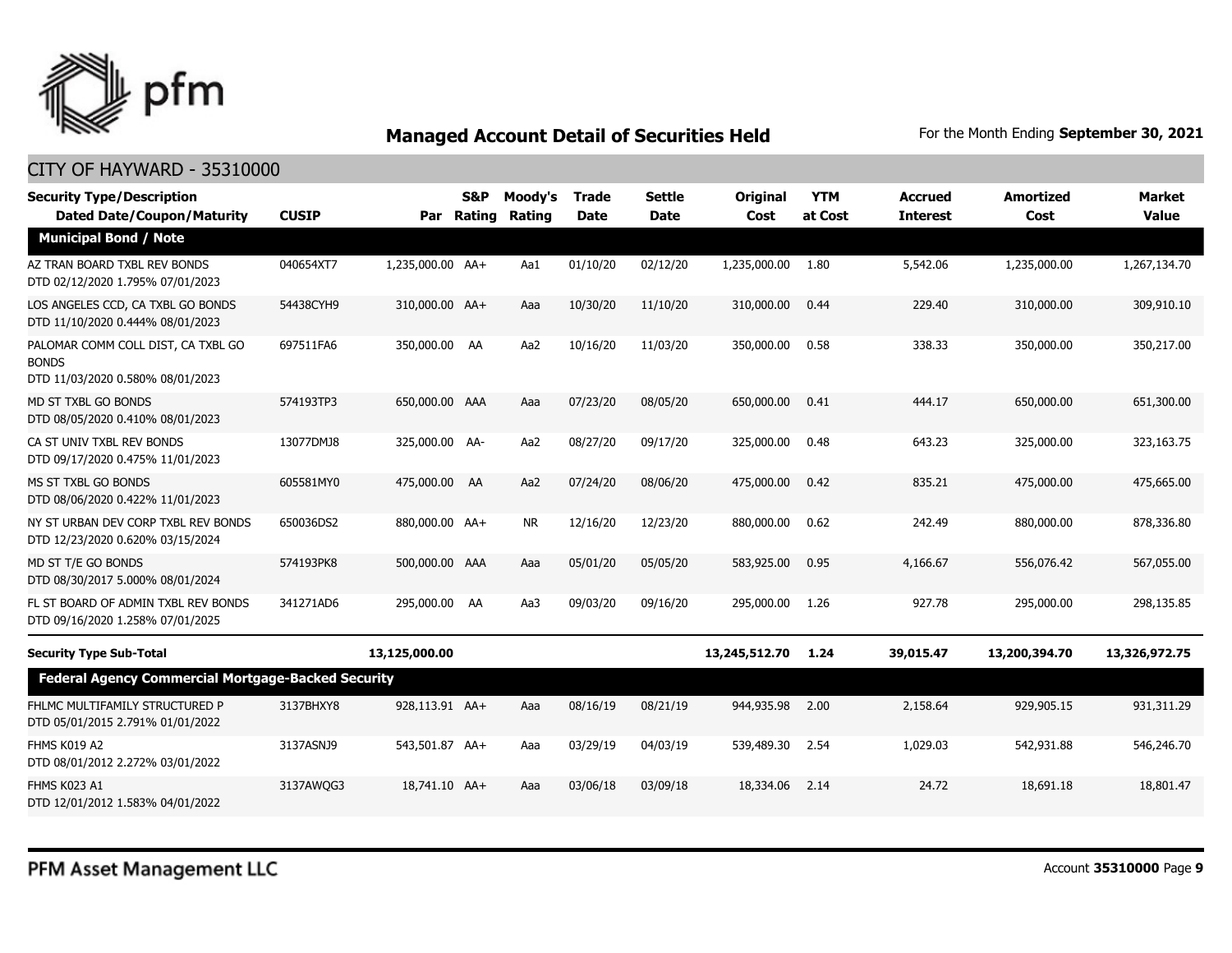

| <b>Security Type/Description</b><br><b>Dated Date/Coupon/Maturity</b> | <b>CUSIP</b> |                  | <b>S&amp;P</b><br>Par Rating | Moody's<br>Rating | <b>Trade</b><br>Date | <b>Settle</b><br><b>Date</b> | <b>Original</b><br>Cost | <b>YTM</b><br>at Cost | <b>Accrued</b><br><b>Interest</b> | <b>Amortized</b><br>Cost | <b>Market</b><br>Value |
|-----------------------------------------------------------------------|--------------|------------------|------------------------------|-------------------|----------------------|------------------------------|-------------------------|-----------------------|-----------------------------------|--------------------------|------------------------|
| <b>Federal Agency Commercial Mortgage-Backed Security</b>             |              |                  |                              |                   |                      |                              |                         |                       |                                   |                          |                        |
| FHMS K023 A1<br>DTD 12/01/2012 1.583% 04/01/2022                      | 3137AWQG3    | 82,277.99 AA+    |                              | Aaa               | 07/12/18             | 07/17/18                     | 80,198.55 2.30          |                       | 108.54                            | 81,998.48                | 82,543.05              |
| FHMS K023 A1<br>DTD 12/01/2012 1.583% 04/01/2022                      | 3137AWQG3    | 169,126.99 AA+   |                              | Aaa               | 03/07/18             | 03/09/18                     | 165,427.33              | 2.15                  | 223.11                            | 168,673.26               | 169,671.82             |
| FHLMC MULTIFAMILY STRUCTURED P<br>DTD 11/01/2015 2.716% 06/01/2022    | 3137BLUR7    | 575,466.11 AA+   |                              | Aaa               | 03/13/19             | 03/18/19                     | 574,750.15              | 2.76                  | 1,302.47                          | 575,317.54               | 580,892.19             |
| FHLMC MULTIFAMILY STRUCTURED P<br>DTD 12/01/2012 2.355% 07/01/2022    | 3137AVXN2    | 561,865.90 AA+   |                              | Aaa               | 06/12/19             | 06/17/19                     | 563,929.01 2.23         |                       | 1,102.66                          | 562,373.31               | 568,757.63             |
| FHLMC MULTIFAMILY STRUCTURED P<br>DTD 12/01/2012 2.355% 07/01/2022    | 3137AVXN2    | 1,209,870.78 AA+ |                              | Aaa               | 03/28/19             | 04/02/19                     | 1,205,144.72            | 2.48                  | 2,374.37                          | 1,208,782.91             | 1,224,710.78           |
| FHLMC MULTIFAMILY STRUCTURED P<br>DTD 12/01/2012 2.307% 08/01/2022    | 3137AWQH1    | 1,250,000.00 AA+ |                              | Aaa               | 09/04/19             | 09/09/19                     | 1,268,457.03            | 1.78                  | 2,403.13                          | 1,255,308.36             | 1,267,449.49           |
| FHLMC MULTIFAMILY STRUCTURED P<br>DTD 05/01/2013 2.510% 11/01/2022    | 3137B1BS0    | 500,000.00 AA+   |                              | Aaa               | 02/18/20             | 02/21/20                     | 509,648.44              | 1.78                  | 1,045.83                          | 503,882.91               | 509,784.30             |
| <b>FANNIEMAE-ACES</b><br>DTD 02/01/2013 2.509% 11/01/2022             | 3136ACGJ4    | 862,074.61 AA+   |                              | Aaa               | 06/24/19             | 06/27/19                     | 872,715.86              | 2.13                  | 1,802.12                          | 865,520.18               | 870,787.46             |
| FHLMC MULTIFAMILY STRUCTURED P<br>DTD 05/01/2013 2.510% 11/01/2022    | 3137B1BS0    | 1,065,000.00 AA+ |                              | Aaa               | 06/12/19             | 06/17/19                     | 1,074,318.75            | 2.24                  | 2,227.63                          | 1,067,992.88             | 1,085,840.57           |
| FNA 2013-M7 A2<br>DTD 05/01/2013 2.280% 12/01/2022                    | 3136AEGO4    | 264,936.74 AA+   |                              | Aaa               | 09/11/19             | 09/16/19                     | 266,587.57              | 2.08                  | 503.38                            | 265,536.79               | 267,912.84             |
| FNA 2013-M7 A2<br>DTD 05/01/2013 2.280% 12/01/2022                    | 3136AEGO4    | 350,984.57 AA+   |                              | Aaa               | 09/04/19             | 09/09/19                     | 355,582.81 1.86         |                       | 666.87                            | 352,646.02               | 354,927,27             |
| FHMS KP05 A<br>DTD 12/01/2018 3.203% 07/01/2023                       | 3137FKK39    | 47,225.50 AA+    |                              | Aaa               | 12/07/18             | 12/17/18                     | 47,225,35               | 3.20                  | 126.05                            | 47,225.44                | 48,474.39              |
| FHMS KJ27 A1<br>DTD 11/01/2019 2.092% 07/01/2024                      | 3137FO3V3    | 353,112.65 AA+   |                              | Aaa               | 11/20/19             | 11/26/19                     | 353,104.18              | 2.09                  | 615.59                            | 353,107.59               | 359,793.71             |
| FHMS KJ30 A1<br>DTD 07/01/2020 0.526% 01/01/2025                      | 3137FUZN7    | 380,462.95 AA+   |                              | Aaa               | 07/23/20             | 07/30/20                     | 380,455.73              | 0.53                  | 166.77                            | 380,457.64               | 377,000.35             |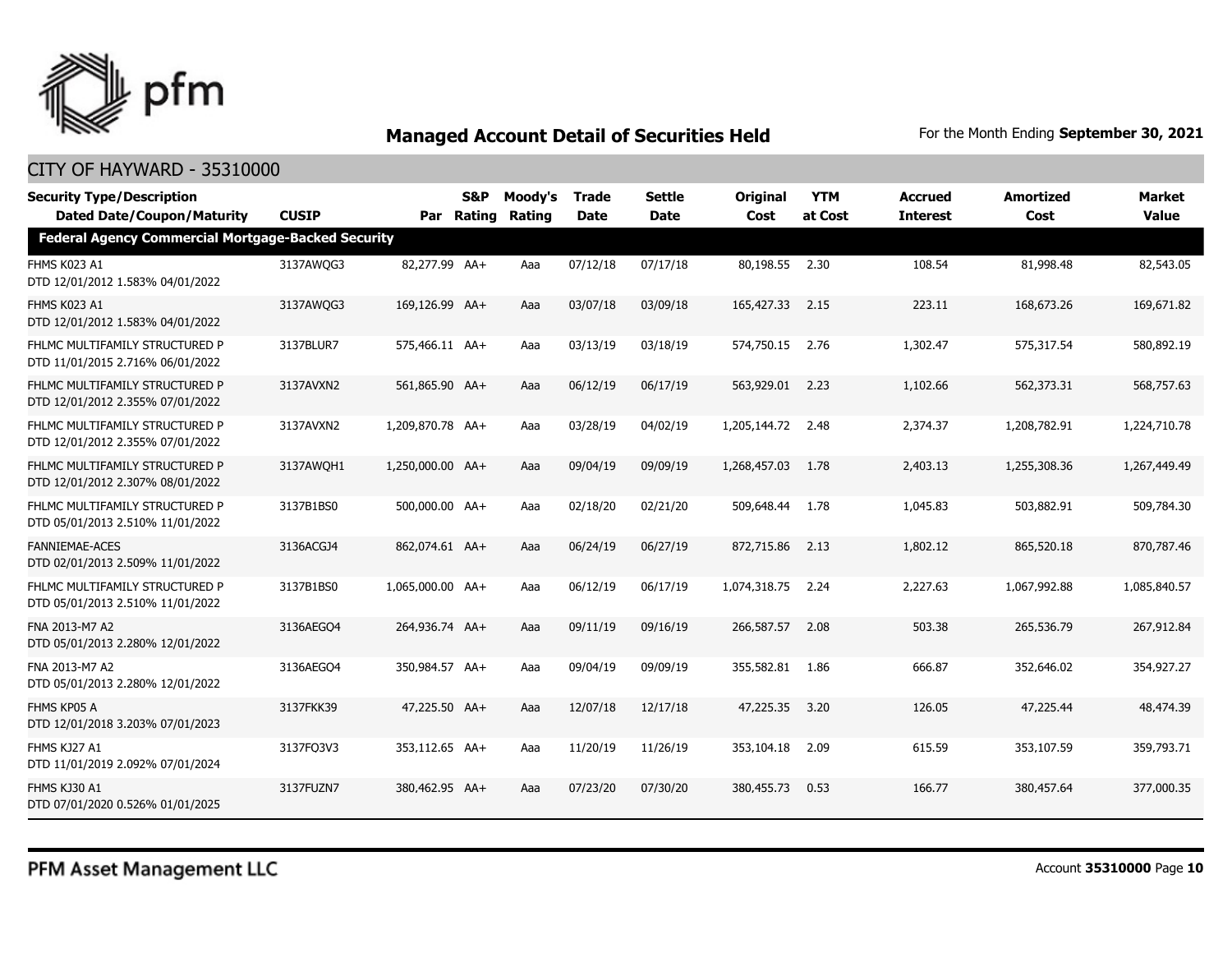

## CITY OF HAYWARD - 35310000

| <b>Security Type/Description</b><br><b>Dated Date/Coupon/Maturity</b> | <b>CUSIP</b> |                  | <b>S&amp;P</b><br>Par Rating | Moody's<br>Rating | <b>Trade</b><br><b>Date</b> | <b>Settle</b><br><b>Date</b> | Original<br>Cost | <b>YTM</b><br>at Cost | <b>Accrued</b><br><b>Interest</b> | <b>Amortized</b><br>Cost | <b>Market</b><br>Value |
|-----------------------------------------------------------------------|--------------|------------------|------------------------------|-------------------|-----------------------------|------------------------------|------------------|-----------------------|-----------------------------------|--------------------------|------------------------|
| <b>Security Type Sub-Total</b>                                        |              | 9,162,761.67     |                              |                   |                             |                              | 9,220,304.82     | 2.11                  | 17,880.91                         | 9,180,351.52             | 9,264,905.31           |
| <b>Federal Agency Bond / Note</b>                                     |              |                  |                              |                   |                             |                              |                  |                       |                                   |                          |                        |
| <b>FANNIE MAE NOTES</b><br>DTD 09/06/2019 1.375% 09/06/2022           | 3135G0W33    | 1,250,000.00 AA+ |                              | Aaa               | 09/05/19                    | 09/06/19                     | 1,245,650.00     | 1.49                  | 1,193.58                          | 1,248,650.55             | 1,264,360.00           |
| FEDERAL HOME LOAN BANKS NOTES<br>DTD 02/21/2020 1.375% 02/17/2023     | 3130AJ7E3    | 2,140,000.00 AA+ |                              | Aaa               | 02/20/20                    | 02/21/20                     | 2,136,062.40     | 1.44                  | 3,596.39                          | 2,138,182.65             | 2,174,599.52           |
| <b>FREDDIE MAC NOTES</b><br>DTD 04/20/2020 0.375% 04/20/2023          | 3137EAEO8    | 3,825,000.00 AA+ |                              | Aaa               | 04/17/20                    | 04/20/20                     | 3,815,437.50     | 0.46                  | 6,414.84                          | 3,820,057.19             | 3,834,229.73           |
| <b>FREDDIE MAC NOTES</b><br>DTD 05/07/2020 0.375% 05/05/2023          | 3137EAER6    | 1,750,000.00 AA+ |                              | Aaa               | 06/02/20                    | 06/03/20                     | 1,753,605.00     | 0.30                  | 2,661.46                          | 1,751,964.83             | 1,754,056.50           |
| <b>FREDDIE MAC NOTES</b><br>DTD 05/07/2020 0.375% 05/05/2023          | 3137EAER6    | 2,410,000.00 AA+ |                              | Aaa               | 05/05/20                    | 05/07/20                     | 2,408,987.80     | 0.39                  | 3,665.21                          | 2,409,461.95             | 2,415,586.38           |
| <b>FANNIE MAE NOTES</b><br>DTD 05/22/2020 0.250% 05/22/2023           | 3135G04Q3    | 1,550,000.00 AA+ |                              | Aaa               | 06/02/20                    | 06/03/20                     | 1,547,287.50     | 0.31                  | 1,388.54                          | 1,548,502.24             | 1,550,527.00           |
| <b>FANNIE MAE NOTES</b><br>DTD 05/22/2020 0.250% 05/22/2023           | 3135G04Q3    | 2,550,000.00 AA+ |                              | Aaa               | 05/20/20                    | 05/22/20                     | 2,542,324.50     | 0.35                  | 2,284.38                          | 2,545,808.27             | 2,550,867.00           |
| <b>FREDDIE MAC NOTES</b><br>DTD 06/26/2020 0.250% 06/26/2023          | 3137EAES4    | 2.340.000.00 AA+ |                              | Aaa               | 06/24/20                    | 06/26/20                     | 2,333,167.20     | 0.35                  | 1,543,75                          | 2,336,050,08             | 2,340,435,24           |
| <b>FANNIE MAE NOTES</b><br>DTD 07/10/2020 0.250% 07/10/2023           | 3135G05G4    | 1,000,000.00 AA+ |                              | Aaa               | 10/07/20                    | 10/08/20                     | 999,640.00       | 0.26                  | 562.50                            | 999,768.24               | 1,000,100.00           |
| <b>FANNIE MAE NOTES</b><br>DTD 07/10/2020 0.250% 07/10/2023           | 3135G05G4    | 2,455,000.00 AA+ |                              | Aaa               | 07/08/20                    | 07/10/20                     | 2,449,721.75     | 0.32                  | 1,380.94                          | 2,451,881.25             | 2,455,245.50           |
| FANNIE MAE NOTES (CALLABLE)<br>DTD 08/10/2020 0.300% 08/10/2023       | 3135G05R0    | 1,950,000.00 AA+ |                              | Aaa               | 08/11/20                    | 08/12/20                     | 1,946,334.00     | 0.36                  | 828.75                            | 1,947,725.94             | 1,949,257.05           |
| <b>FREDDIE MAC NOTES</b><br>DTD 08/21/2020 0.250% 08/24/2023          | 3137EAEV7    | 2,325,000.00 AA+ |                              | Aaa               | 08/19/20                    | 08/21/20                     | 2,322,628.50     | 0.28                  | 597.40                            | 2,323,505.39             | 2,324,367.60           |
| <b>FREDDIE MAC NOTES</b><br>DTD 09/04/2020 0.250% 09/08/2023          | 3137EAEW5    | 710,000.00 AA+   |                              | Aaa               | 09/02/20                    | 09/04/20                     | 710,129.66       | 0.24                  | 113.40                            | 710,083.41               | 709,529.27             |
| <b>FREDDIE MAC NOTES</b><br>DTD 09/04/2020 0.250% 09/08/2023          | 3137EAEW5    | 900,000.00 AA+   |                              | Aaa               | 10/07/20                    | 10/08/20                     | 899,712.00       | 0.26                  | 143.75                            | 899,808.81               | 899,403.30             |

PFM Asset Management LLC

Account **35310000** Page **11**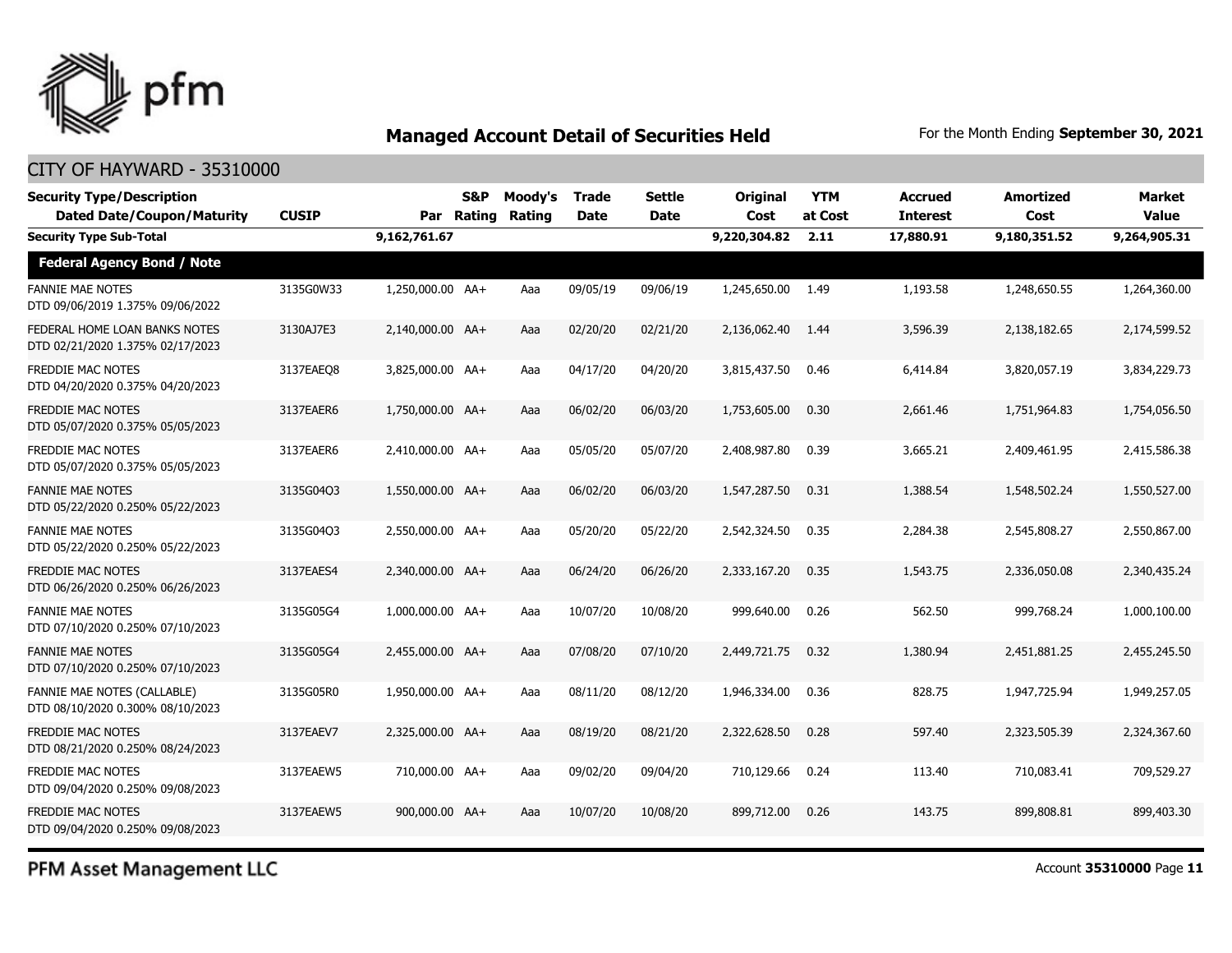

| <b>Security Type/Description</b><br><b>Dated Date/Coupon/Maturity</b>                  | <b>CUSIP</b> | Par              | <b>S&amp;P</b><br>Rating | Moody's<br>Rating | Trade<br><b>Date</b> | <b>Settle</b><br><b>Date</b> | Original<br>Cost | <b>YTM</b><br>at Cost | <b>Accrued</b><br><b>Interest</b> | <b>Amortized</b><br>Cost | <b>Market</b><br><b>Value</b> |
|----------------------------------------------------------------------------------------|--------------|------------------|--------------------------|-------------------|----------------------|------------------------------|------------------|-----------------------|-----------------------------------|--------------------------|-------------------------------|
| <b>Federal Agency Bond / Note</b>                                                      |              |                  |                          |                   |                      |                              |                  |                       |                                   |                          |                               |
| <b>FREDDIE MAC NOTES</b><br>DTD 09/04/2020 0.250% 09/08/2023                           | 3137EAEW5    | 1,590,000.00 AA+ |                          | Aaa               | 09/02/20             | 09/04/20                     | 1,589,475.30     | 0.26                  | 253.96                            | 1,589,662.45             | 1,588,945.83                  |
| <b>FREDDIE MAC NOTES</b><br>DTD 12/04/2020 0.250% 12/04/2023                           | 3137EAFA2    | 2,130,000.00 AA+ |                          | Aaa               | 12/02/20             | 12/04/20                     | 2,127,891.30     | 0.28                  | 1,730.63                          | 2,128,470.95             | 2,125,648.41                  |
| <b>Security Type Sub-Total</b>                                                         |              | 30,875,000.00    |                          |                   |                      |                              | 30,828,054.41    | 0.46                  | 28,359.48                         | 30,849,584.20            | 30,937,158.33                 |
| <b>Corporate Note</b>                                                                  |              |                  |                          |                   |                      |                              |                  |                       |                                   |                          |                               |
| ADOBE INC CORP NOTE<br>DTD 02/03/2020 1.700% 02/01/2023                                | 00724PAA7    | 300,000.00 A+    |                          | A2                | 01/23/20             | 02/03/20                     | 299,931.00       | 1.71                  | 850.00                            | 299,969.22               | 305,642.10                    |
| TOYOTA MOTOR CREDIT CORP CORPORATE<br><b>NOTES</b><br>DTD 04/01/2020 2.900% 03/30/2023 | 89236TGW9    | 150,000.00 A+    |                          | A1                | 04/27/20             | 04/29/20                     | 156,936.00       | 1.28                  | 12.08                             | 153,549.41               | 155,814.60                    |
| EXXON MOBIL CORPORATION CORPORATE<br><b>NOTES</b><br>DTD 04/15/2020 1.571% 04/15/2023  | 30231GBL5    | 150,000.00 AA-   |                          | Aa2               | 05/12/20             | 05/14/20                     | 151,872.00       | 1.14                  | 1,086.61                          | 150,985.17               | 152,841.30                    |
| <b>CHEVRON CORP CORPORATE NOTES</b><br>DTD 05/11/2020 1.141% 05/11/2023                | 166764BV1    | 150,000.00 AA-   |                          | Aa2               | 05/07/20             | 05/11/20                     | 150,000.00       | 1.14                  | 665.58                            | 150,000.00               | 152,089.80                    |
| PACCAR FINANCIAL CORP CORPORATE<br><b>NOTES</b><br>DTD 06/08/2020 0.800% 06/08/2023    | 69371RQ82    | 175,000.00 A+    |                          | A1                | 06/01/20             | 06/08/20                     | 174,756.75       | 0.85                  | 439.44                            | 174,863.38               | 176,140.48                    |
| JOHN DEERE CAPITAL CORP CORPORATE<br><b>NOTES</b><br>DTD 06/04/2020 0.700% 07/05/2023  | 24422EVH9    | 200,000.00       | A                        | A2                | 06/01/20             | 06/04/20                     | 199,836.00       | 0.73                  | 334.44                            | 199,906.49               | 201,199.40                    |
| CATERPILLAR FINL SERVICE CORPORATE<br><b>NOTES</b><br>DTD 07/08/2020 0.650% 07/07/2023 | 14913R2D8    | 325,000.00       | A                        | A2                | 07/06/20             | 07/08/20                     | 324,818.00       | 0.67                  | 492.92                            | 324,892.86               | 325,884.33                    |
| PACCAR FINANCIAL CORP CORPORATE<br><b>NOTES</b><br>DTD 08/11/2020 0.350% 08/11/2023    | 69371RQ90    | 325,000.00 A+    |                          | A1                | 08/04/20             | 08/11/20                     | 324,574.25       | 0.39                  | 157.99                            | 324,736.00               | 324,868.05                    |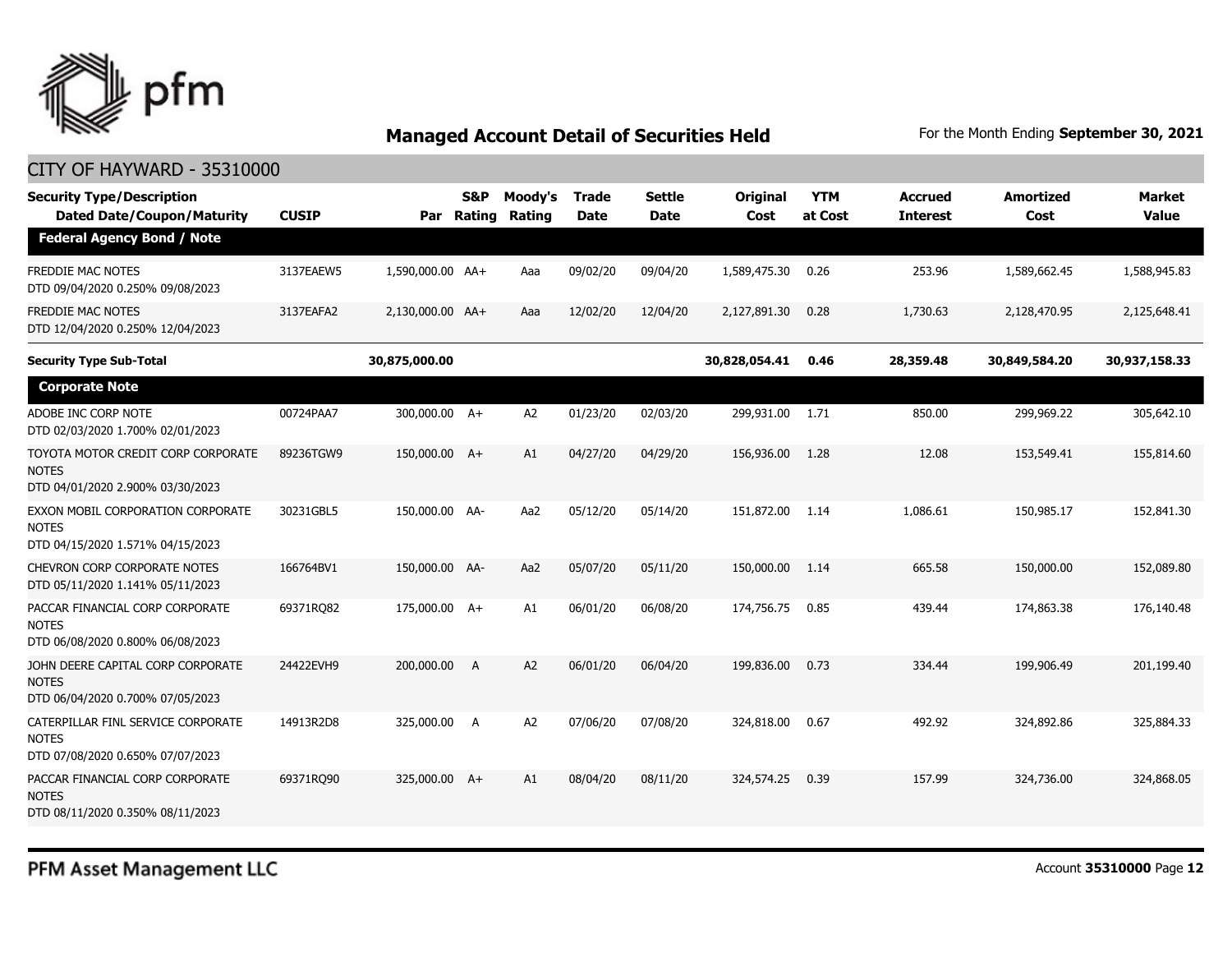

| <b>Security Type/Description</b><br><b>Dated Date/Coupon/Maturity</b>                        | <b>CUSIP</b> | Par             | <b>S&amp;P</b><br>Rating | Moody's<br>Rating | <b>Trade</b><br><b>Date</b> | <b>Settle</b><br><b>Date</b> | Original<br>Cost | <b>YTM</b><br>at Cost | <b>Accrued</b><br><b>Interest</b> | <b>Amortized</b><br>Cost | <b>Market</b><br><b>Value</b> |
|----------------------------------------------------------------------------------------------|--------------|-----------------|--------------------------|-------------------|-----------------------------|------------------------------|------------------|-----------------------|-----------------------------------|--------------------------|-------------------------------|
| <b>Corporate Note</b>                                                                        |              |                 |                          |                   |                             |                              |                  |                       |                                   |                          |                               |
| TOYOTA MOTOR CREDIT CORP CORPORATE<br><b>NOTES</b><br>DTD 08/14/2020 0.500% 08/14/2023       | 89236THF5    | 530,000.00 A+   |                          | A1                | 08/11/20                    | 08/14/20                     | 529,591.90       | 0.53                  | 345.97                            | 529,745.82               | 530,670.98                    |
| BRISTOL-MYERS SQUIBB CO (CALLABLE)<br><b>CORP</b><br>DTD 11/13/2020 0.537% 11/13/2023        | 110122DT2    | 350,000.00 A+   |                          | A2                | 11/09/20                    | 11/13/20                     | 350,000.00       | 0.54                  | 720.48                            | 350,000.00               | 350,040.60                    |
| <b>GOLDMAN SACHS GROUP INC CORPORATE</b><br><b>NOTES</b><br>DTD 11/19/2020 0.627% 11/17/2023 | 38141GXL3    | 250,000.00 BBB+ |                          | A2                | 11/16/20                    | 11/19/20                     | 250,000.00       | 0.63                  | 583.46                            | 250,000.00               | 250,321.50                    |
| <b>IBM CORP NOTES</b><br>DTD 02/12/2014 3.625% 02/12/2024                                    | 459200HU8    | 275,000.00 A-   |                          | A <sub>2</sub>    | 10/02/20                    | 10/06/20                     | 302,315.75       | 0.62                  | 1,356.86                          | 294,281.71               | 294,239.28                    |
| <b>GOLDMAN SACHS CORP NOTES</b><br>DTD 03/03/2014 4.000% 03/03/2024                          | 38141GVM3    | 325,000.00 BBB+ |                          | A2                | 01/21/21                    | 01/25/21                     | 358,228.00       | 0.67                  | 1,011.11                          | 350,925.47               | 350,128.68                    |
| CHARLES SCHWAB CORP NOTES<br>(CALLABLE)<br>DTD 03/18/2021 0.750% 03/18/2024                  | 808513BN4    | 405,000.00      | - A                      | A2                | 03/16/21                    | 03/18/21                     | 404,797.50       | 0.77                  | 109.69                            | 404,833.90               | 406,472.18                    |
| MORGAN STANLEY CORP NOTES<br>(CALLABLE)<br>DTD 04/22/2021 0.731% 04/05/2024                  | 61772BAA1    | 245,000.00 BBB+ |                          | A1                | 04/19/21                    | 04/22/21                     | 245,000.00       | 0.73                  | 791.00                            | 245,000.00               | 245,627.94                    |
| COMCAST CORP (CALLABLE) CORPORATE<br><b>NOTES</b><br>DTD 10/05/2018 3.700% 04/15/2024        | 20030NCR0    | 150,000.00 A-   |                          | A <sub>3</sub>    | 05/07/20                    | 05/11/20                     | 164,338.50       | 1.20                  | 2,559.17                          | 159,150.50               | 161,243.55                    |
| MORGAN STANLEY CORP NOTES<br>DTD 04/24/2018 3.737% 04/24/2024                                | 61744YAO1    | 300,000.00 BBB+ |                          | A1                | 10/02/20                    | 10/06/20                     | 322,851.00       | 1.52                  | 4,889.24                          | 316,503.50               | 314,835.30                    |
| AMAZON.COM INC CORPORATE NOTES<br>DTD 05/12/2021 0.450% 05/12/2024                           | 023135BW5    | 355,000.00 AA   |                          | A1                | 05/10/21                    | 05/12/21                     | 354,481.70       | 0.50                  | 616.81                            | 354,548.85               | 354,291.42                    |
| CITIGROUP INC CORPORATE NOTES<br>DTD 05/14/2020 1.678% 05/15/2024                            | 172967MR9    | 300,000.00 BBB+ |                          | A <sub>3</sub>    | 05/07/20                    | 05/14/20                     | 300,000.00       | 1.68                  | 1,901.73                          | 300,000.00               | 305,985.30                    |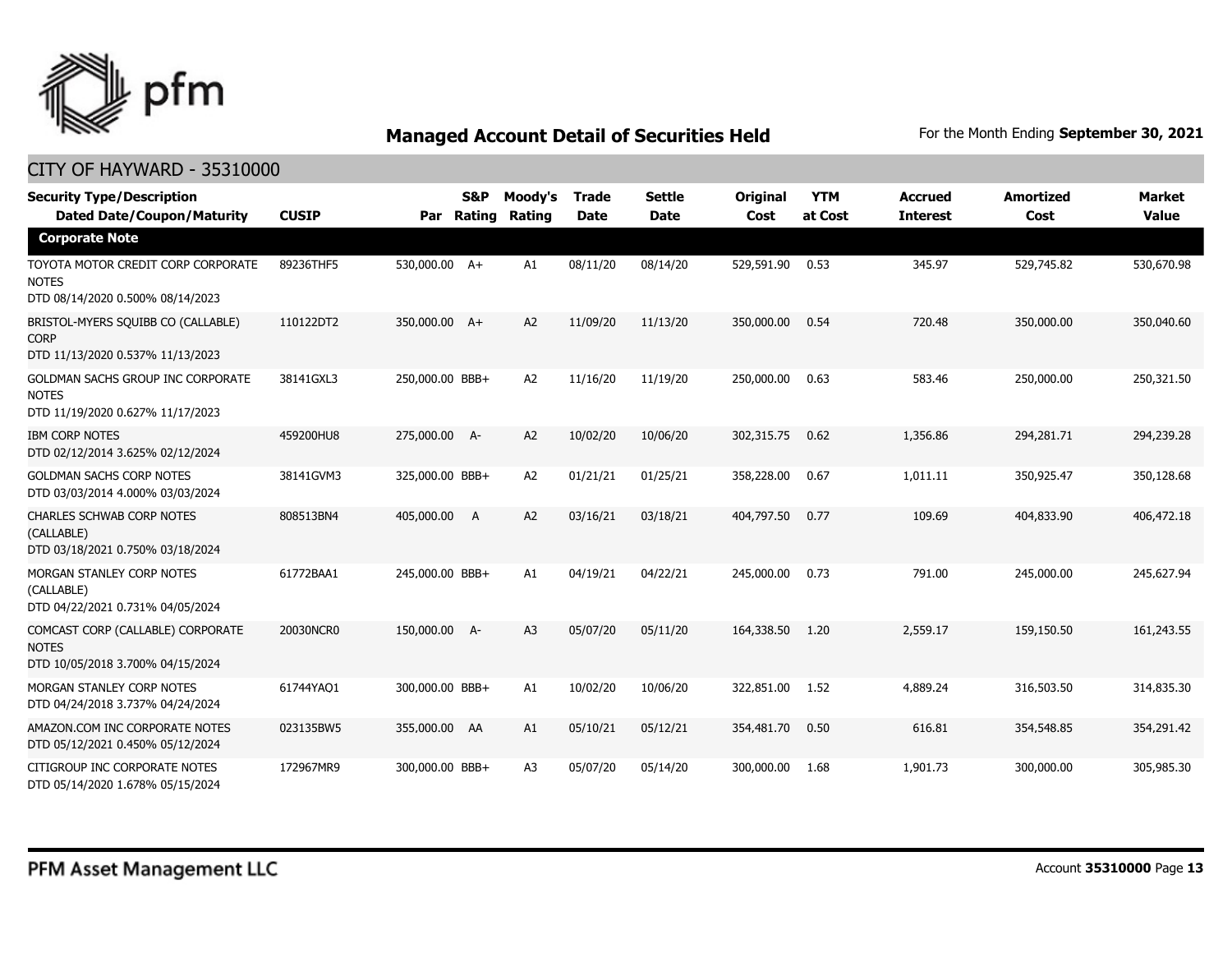

## CITY OF HAYWARD - 35310000

| <b>Security Type/Description</b><br><b>Dated Date/Coupon/Maturity</b>                  | <b>CUSIP</b> | Par            | S&P<br>Rating | Moody's<br>Rating | <b>Trade</b><br>Date | <b>Settle</b><br><b>Date</b> | Original<br>Cost | <b>YTM</b><br>at Cost | <b>Accrued</b><br><b>Interest</b> | <b>Amortized</b><br>Cost | <b>Market</b><br><b>Value</b> |
|----------------------------------------------------------------------------------------|--------------|----------------|---------------|-------------------|----------------------|------------------------------|------------------|-----------------------|-----------------------------------|--------------------------|-------------------------------|
| <b>Corporate Note</b>                                                                  |              |                |               |                   |                      |                              |                  |                       |                                   |                          |                               |
| UNITEDHEALTH GROUP INC (CALLABLE)<br><b>CORP N</b><br>DTD 05/19/2021 0.550% 05/15/2024 | 91324PEB4    | 435,000.00 A+  |               | A <sub>3</sub>    | 05/17/21             | 05/19/21                     | 434,547.60       | 0.59                  | 877.25                            | 434,603.53               | 433,429.65                    |
| CATERPILLAR FINL SERVICE CORPORATE<br><b>NOTES</b><br>DTD 05/17/2021 0.450% 05/17/2024 | 14913R2L0    | 325,000.00     | A             | A <sub>2</sub>    | 05/10/21             | 05/17/21                     | 324,564.50       | 0.50                  | 544.38                            | 324,618.94               | 323,743.55                    |
| ASTRAZENECA FINANCE LLC (CALLABLE)<br><b>CORP</b><br>DTD 05/28/2021 0.700% 05/28/2024  | 04636NAC7    | 665,000.00 A-  |               | A <sub>3</sub>    | 05/25/21             | 05/28/21                     | 664,940.15       | 0.70                  | 1,590.46                          | 664,947.03               | 664,956.11                    |
| JOHN DEERE CAPITAL CORP CORPORATE<br><b>NOTES</b><br>DTD 06/10/2021 0.450% 06/07/2024  | 24422EVO9    | 170,000.00     | A             | A <sub>2</sub>    | 06/07/21             | 06/10/21                     | 169,787.50       | 0.49                  | 235.88                            | 169,809.47               | 168,811.19                    |
| <b>BANK OF AMERICA CORP NOTES</b><br>DTD 07/23/2018 3.864% 07/23/2024                  | 06051GHL6    | 150,000.00 A-  |               | A <sub>2</sub>    | 09/28/20             | 10/01/20                     | 162,622.50       | 1.58                  | 1,094.80                          | 159,382.68               | 158,623.95                    |
| <b>BANK OF AMERICA CORP NOTES</b><br>DTD 07/23/2018 3.864% 07/23/2024                  | 06051GHL6    | 300,000.00 A-  |               | A <sub>2</sub>    | 08/21/20             | 08/25/20                     | 327,150.00       | 1.47                  | 2,189.60                          | 319,668.26               | 317,247.90                    |
| BRISTOL MYERS SQUIBB CO CORP NOTES<br>(CALL<br>DTD 01/26/2020 2.900% 07/26/2024        | 110122CM8    | 144,000.00 A+  |               | A2                | 10/05/20             | 10/07/20                     | 155,907.36       | 0.69                  | 754.00                            | 152,759.54               | 152,914.61                    |
| AMERICAN HONDA FINANCE CORPORATE<br><b>NOTES</b><br>DTD 09/09/2021 0.750% 08/09/2024   | 02665WDY4    | 425,000.00 A-  |               | A3                | 09/07/21             | 09/09/21                     | 424,719.50       | 0.77                  | 194.79                            | 424,725.29               | 425,036.13                    |
| UNILEVER CAPITAL CORP (CALLABLE)<br><b>CORPORA</b><br>DTD 08/12/2021 0.626% 08/12/2024 | 904764BN6    | 225,000.00 A+  |               | A1                | 08/09/21             | 08/12/21                     | 225,000.00       | 0.63                  | 191.71                            | 225,000.00               | 225,349.65                    |
| BMW US CAPITAL LLC CORPORATE NOTES<br>DTD 08/12/2021 0.750% 08/12/2024                 | 05565EBU8    | 265,000.00     | A             | A2                | 08/09/21             | 08/12/21                     | 264,976.15       | 0.75                  | 270.52                            | 264,977.24               | 265,381.07                    |
| NESTLE HOLDINGS INC CORP NOTES<br>(CALLABLE<br>DTD 09/14/2021 0.606% 09/14/2024        | 641062AU8    | 710,000.00 AA- |               | Aa3               | 09/07/21             | 09/14/21                     | 710,000.00       | 0.61                  | 203.18                            | 710,000.00               | 710,015.62                    |

PFM Asset Management LLC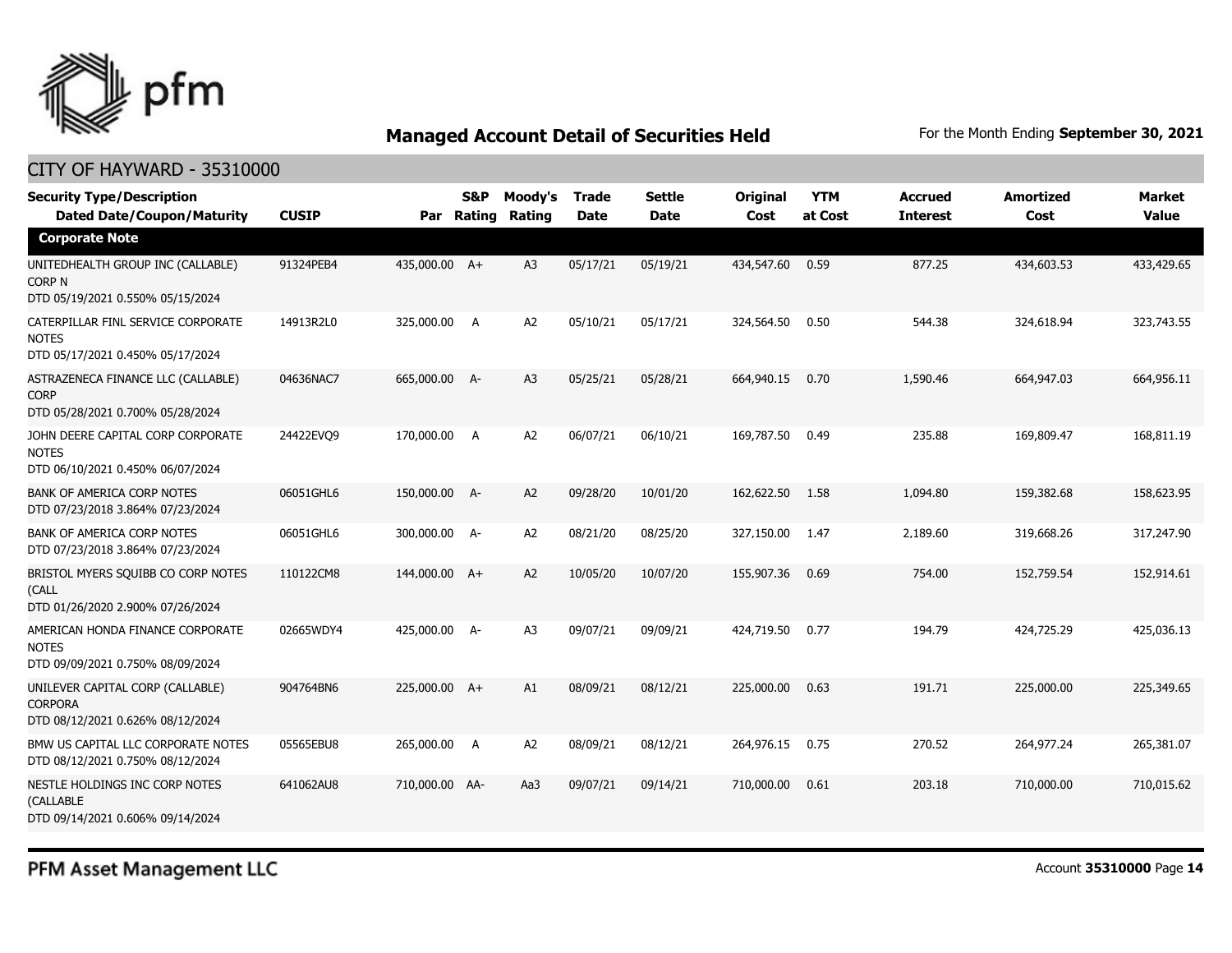

| <b>Security Type/Description</b><br><b>Dated Date/Coupon/Maturity</b>                  | <b>CUSIP</b> | Par             | <b>S&amp;P</b><br>Rating | Moody's<br>Rating | <b>Trade</b><br><b>Date</b> | <b>Settle</b><br><b>Date</b> | Original<br>Cost | <b>YTM</b><br>at Cost | <b>Accrued</b><br><b>Interest</b> | <b>Amortized</b><br>Cost | <b>Market</b><br><b>Value</b> |
|----------------------------------------------------------------------------------------|--------------|-----------------|--------------------------|-------------------|-----------------------------|------------------------------|------------------|-----------------------|-----------------------------------|--------------------------|-------------------------------|
| <b>Corporate Note</b>                                                                  |              |                 |                          |                   |                             |                              |                  |                       |                                   |                          |                               |
| JPMORGAN CHASE & CO CORPORATE<br><b>NOTES (CAL</b><br>DTD 09/16/2020 0.653% 09/16/2024 | 46647PBS4    | 125,000.00 A-   |                          | A2                | 09/28/20                    | 09/30/20                     | 124,967.50       | 0.66                  | 34.01                             | 124,975.72               | 125,253.25                    |
| JPMORGAN CHASE & CO CORPORATE<br><b>NOTES (CAL</b><br>DTD 09/16/2020 0.653% 09/16/2024 | 46647PBS4    | 485,000.00 A-   |                          | A2                | 09/09/20                    | 09/16/20                     | 485,000.00       | 0.65                  | 131.96                            | 485,000.00               | 485,982.61                    |
| BANK OF AMERICA CORP (CALLABLE)<br><b>CORPORAT</b><br>DTD 10/21/2020 0.810% 10/24/2024 | 06051GJH3    | 625,000.00 A-   |                          | A2                | 10/16/20                    | 10/21/20                     | 625,000.00       | 0.81                  | 2,207.81                          | 625,000.00               | 627,408.13                    |
| MERCK & CO INC CORP NOTES<br>DTD 02/10/2015 2.750% 02/10/2025                          | 58933YAR6    | 295,000.00 A+   |                          | A1                | 03/08/21                    | 03/10/21                     | 314,234.00       | 1.05                  | 1,149.27                          | 311,293.68               | 312,258.39                    |
| TOYOTA MOTOR CREDIT CORP CORP<br><b>NOTES</b><br>DTD 02/13/2020 1.800% 02/13/2025      | 89236TGT6    | 450,000.00 A+   |                          | A1                | 09/23/21                    | 09/27/21                     | 462,469.50       | 0.96                  | 1,080.00                          | 462,429.11               | 461,790.00                    |
| JPMORGAN CHASE & CO CORP NOTES<br>(CALLABLE<br>DTD 02/16/2021 0.563% 02/16/2025        | 46647PBY1    | 265,000.00 A-   |                          | A2                | 02/09/21                    | 02/16/21                     | 265,000.00       | 0.56                  | 186.49                            | 265,000.00               | 263,672.35                    |
| EXXON MOBIL CORP CORPORATE NT<br>(CALLABLE)<br>DTD 03/06/2015 2.709% 03/06/2025        | 30231GAF9    | 300,000.00 AA-  |                          | Aa2               | 03/26/21                    | 03/30/21                     | 318,576.00       | 1.10                  | 564.38                            | 316,024.73               | 316,385.40                    |
| BURLINGTN NORTH SANTA FE CORP NOTES<br>(CAL<br>DTD 03/09/2015 3.000% 04/01/2025        | 12189LAV3    | 300,000.00 AA-  |                          | A <sub>3</sub>    | 03/05/21                    | 03/09/21                     | 323,202.00       | 1.05                  | 4,500.00                          | 319,773.30               | 319,944.90                    |
| BANK OF NY MELLON (CALLABLE) CORP<br><b>NOTES</b><br>DTD 04/24/2020 1.600% 04/24/2025  | 06406RAN7    | 325,000.00 A    |                          | A1                | 03/04/21                    | 03/08/21                     | 334,317.75       | 0.89                  | 2,267.78                          | 333,011.88               | 331,461.98                    |
| CITIGROUP INC CORPORATE NOTES<br>DTD 05/04/2021 0.981% 05/01/2025                      | 172967MX6    | 325,000.00 BBB+ |                          | A <sub>3</sub>    | 04/28/21                    | 05/04/21                     | 325,851.50       | 0.91                  | 1,301.87                          | 325,763.90               | 325,786.18                    |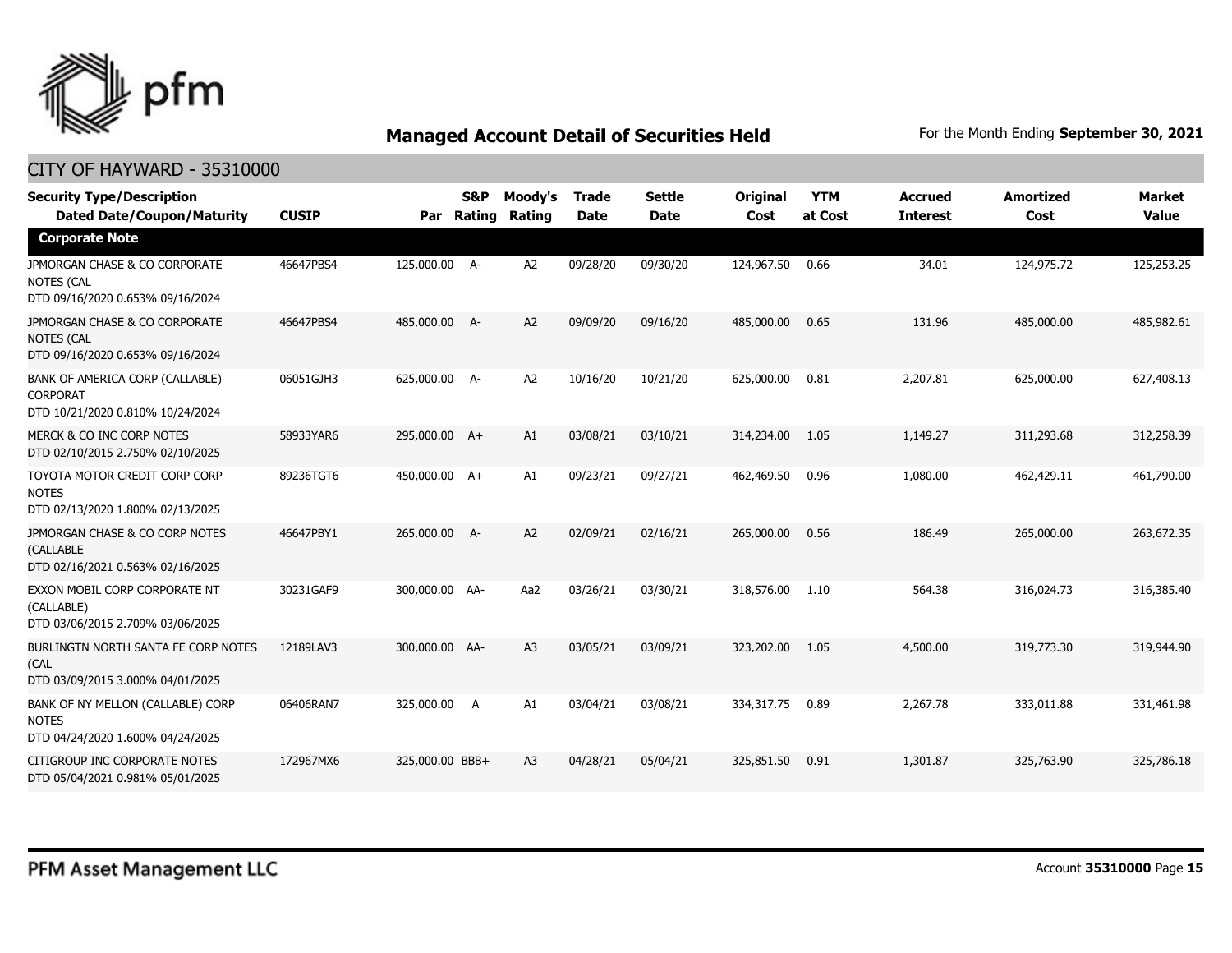

| <b>Security Type/Description</b><br><b>Dated Date/Coupon/Maturity</b>             | <b>CUSIP</b> | Par             | <b>S&amp;P</b><br>Rating | Moody's<br>Rating | <b>Trade</b><br><b>Date</b> | <b>Settle</b><br><b>Date</b> | Original<br>Cost | <b>YTM</b><br>at Cost | <b>Accrued</b><br><b>Interest</b> | <b>Amortized</b><br>Cost | <b>Market</b><br><b>Value</b> |
|-----------------------------------------------------------------------------------|--------------|-----------------|--------------------------|-------------------|-----------------------------|------------------------------|------------------|-----------------------|-----------------------------------|--------------------------|-------------------------------|
| <b>Corporate Note</b>                                                             |              |                 |                          |                   |                             |                              |                  |                       |                                   |                          |                               |
| JPMORGAN CHASE & CO CORPORATE<br><b>NOTES</b><br>DTD 06/01/2021 0.824% 06/01/2025 | 46647PCH7    | 615,000.00 A-   |                          | A <sub>2</sub>    | 05/24/21                    | 06/01/21                     | 615,000.00       | 0.82                  | 1,689.20                          | 615,000.00               | 612,570.75                    |
| <b>Security Type Sub-Total</b>                                                    |              | 13,184,000.00   |                          |                   |                             |                              | 13,422,161.86    | 0.83                  | 42,183.92                         | 13,367,656.58            | 13,386,360.16                 |
| <b>Certificate of Deposit</b>                                                     |              |                 |                          |                   |                             |                              |                  |                       |                                   |                          |                               |
| SUMITOMO MITSUI BANK NY CERT DEPOS<br>DTD 07/14/2020 0.700% 07/08/2022            | 86565CKU2    | 475,000.00 A-1  |                          | $P-1$             | 07/10/20                    | 07/14/20                     | 475,000.00       | 0.70                  | 785.07                            | 475,000.00               | 476,833.03                    |
| NORDEA BANK ABP NEW YORK CERT DEPOS<br>DTD 08/29/2019 1.850% 08/26/2022           | 65558TLL7    | 625,000.00 A-1+ |                          | $P-1$             | 08/27/19                    | 08/29/19                     | 625,000.00       | 1.84                  | 1,156.25                          | 625,000.00               | 634,224.38                    |
| SKANDINAV ENSKILDA BANK LT CD<br>DTD 09/03/2019 1.860% 08/26/2022                 | 83050PDR7    | 625,000.00 A-1  |                          | $P-1$             | 08/29/19                    | 09/03/19                     | 625,000.00       | 1.85                  | 1,162.50                          | 625,000.00               | 634,280.63                    |
| DNB BANK ASA/NY LT CD<br>DTD 12/06/2019 2.040% 12/02/2022                         | 23341VZT1    | 625,000.00 AA-  |                          | Aa2               | 12/04/19                    | 12/06/19                     | 625,000.00       | 2.03                  | 4,285.42                          | 625,000.00               | 638,233.75                    |
| CREDIT SUISSE NEW YORK CERT DEPOS<br>DTD 03/23/2021 0.590% 03/17/2023             | 22552G3C2    | 975,000.00 A+   |                          | A1                | 03/19/21                    | 03/23/21                     | 975,000.00       | 0.59                  | 3,068.00                          | 975,000.00               | 977,921.10                    |
| <b>Security Type Sub-Total</b>                                                    |              | 3,325,000.00    |                          |                   |                             |                              | 3,325,000.00     | 1.35                  | 10,457.24                         | 3,325,000.00             | 3,361,492.89                  |
| <b>Bank Note</b>                                                                  |              |                 |                          |                   |                             |                              |                  |                       |                                   |                          |                               |
| PNC BANK NA CORP NOTES<br>DTD 06/08/2018 3.500% 06/08/2023                        | 69353RFL7    | 300,000.00      | <b>A</b>                 | A <sub>2</sub>    | 03/05/20                    | 03/09/20                     | 321,240.00       | 1.27                  | 3,295.83                          | 301,357.97               | 315,074.70                    |
| <b>Security Type Sub-Total</b>                                                    |              | 300,000.00      |                          |                   |                             |                              | 321,240.00       | 1.27                  | 3,295.83                          | 301,357.97               | 315,074.70                    |
| <b>Asset-Backed Security</b>                                                      |              |                 |                          |                   |                             |                              |                  |                       |                                   |                          |                               |
| <b>VWALT 2019-A A3</b><br>DTD 10/04/2019 1.990% 11/21/2022                        | 92867XAD8    | 195,843.49 AAA  |                          | NR.               | 10/01/19                    | 10/04/19                     | 195,840,39       | 1.99                  | 119.08                            | 195,842.36               | 196,572.13                    |
| <b>HART 2018-B A3</b><br>DTD 12/12/2018 3.200% 12/15/2022                         | 44933AAC1    | 17,586,34 AAA   |                          | Aaa               | 12/04/18                    | 12/12/18                     | 17,586.13        | 3.20                  | 25.01                             | 17,586.28                | 17,634.75                     |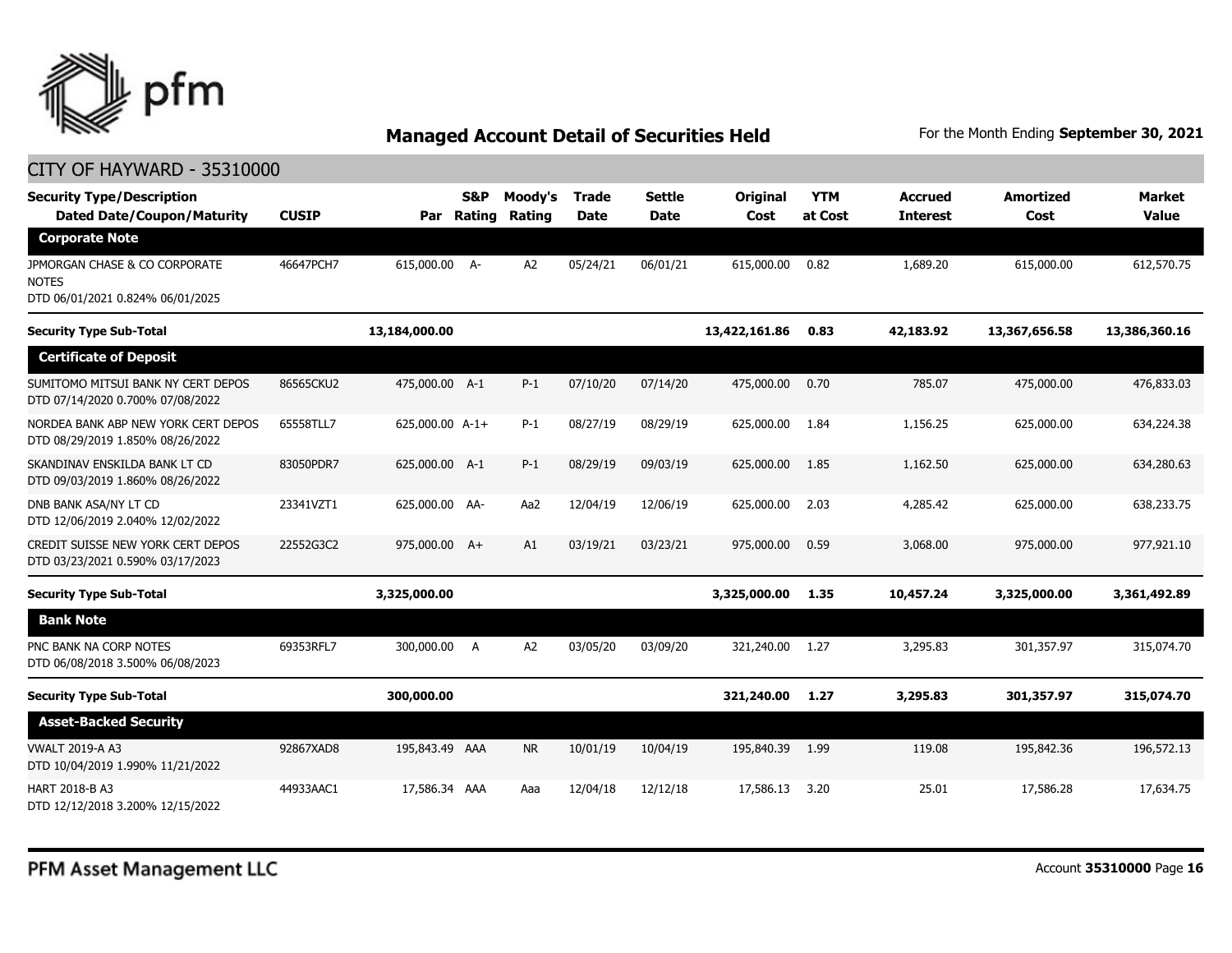

| <b>Security Type/Description</b><br><b>Dated Date/Coupon/Maturity</b>     | <b>CUSIP</b> | Par            | <b>S&amp;P</b><br>Rating | Moody's<br>Rating | <b>Trade</b><br><b>Date</b> | <b>Settle</b><br><b>Date</b> | <b>Original</b><br>Cost | <b>YTM</b><br>at Cost | <b>Accrued</b><br><b>Interest</b> | <b>Amortized</b><br>Cost | <b>Market</b><br><b>Value</b> |
|---------------------------------------------------------------------------|--------------|----------------|--------------------------|-------------------|-----------------------------|------------------------------|-------------------------|-----------------------|-----------------------------------|--------------------------|-------------------------------|
| <b>Asset-Backed Security</b>                                              |              |                |                          |                   |                             |                              |                         |                       |                                   |                          |                               |
| HAROT 2019-1 A3<br>DTD 02/27/2019 2.830% 03/20/2023                       | 43814WAC9    | 62,954.58 AAA  |                          | <b>NR</b>         | 02/19/19                    | 02/27/19                     | 62,952.90               | 2.83                  | 64.34                             | 62,953.97                | 63,470.78                     |
| FORD CREDIT AUTO OWNER TRUST<br>DTD 10/23/2018 3.240% 04/15/2023          | 34532TAD4    | 36,778.04 NR   |                          | Aaa               | 10/16/18                    | 10/23/18                     | 36,771.74               | 3.24                  | 52.96                             | 36,775.88                | 36,972.09                     |
| CARMAX AUTO OWNER TRUST<br>DTD 07/25/2018 3.130% 06/15/2023               | 14313FAD1    | 60,578.81 AAA  |                          | <b>NR</b>         | 07/18/18                    | 07/25/18                     | 60,570.55               | 3.13                  | 84.27                             | 60,575.93                | 60,943.94                     |
| NAROT 2018-C A3<br>DTD 12/12/2018 3.220% 06/15/2023                       | 65478NAD7    | 63,405.40 AAA  |                          | Aaa               | 12/04/18                    | 12/12/18                     | 63,393.26               | 3.22                  | 90.74                             | 63,400.81                | 63,905.91                     |
| <b>HYUNDAI AUTO RECEIVABLES TRUST</b><br>DTD 04/10/2019 2.660% 06/15/2023 | 44932NAD2    | 92,568.48 AAA  |                          | <b>NR</b>         | 04/03/19                    | 04/10/19                     | 92,556.30               | 2.66                  | 109.44                            | 92,563.52                | 93,238.28                     |
| GMALT 2020-3 A3<br>DTD 09/29/2020 0.450% 08/21/2023                       | 362569AC9    | 320,000.00 AAA |                          | Aaa               | 09/22/20                    | 09/29/20                     | 319,969.34              | 0.45                  | 44.00                             | 319,980.00               | 320,498.72                    |
| CARMAX AUTO OWNER TRUST<br>DTD 10/24/2018 3.360% 09/15/2023               | 14315EAC4    | 83,371.90 AAA  |                          | <b>NR</b>         | 10/17/18                    | 10/24/18                     | 83,371.15               | 3.36                  | 124.50                            | 83,371.60                | 84,263.38                     |
| COPAR 2019-1 A3<br>DTD 05/30/2019 2.510% 11/15/2023                       | 14042WAC4    | 82,211.73 AAA  |                          | Aaa               | 05/21/19                    | 05/30/19                     | 82,195.06               | 2.51                  | 91.71                             | 82,203.80                | 82,951.58                     |
| <b>MBALT 2020-B A3</b><br>DTD 09/23/2020 0.400% 11/15/2023                | 58769EAC2    | 170,000.00 AAA |                          | <b>NR</b>         | 09/15/20                    | 09/23/20                     | 169,991.38              | 0.40                  | 30.22                             | 169,994.18               | 170,253.47                    |
| FIFTH THIRD AUTO TRUST<br>DTD 05/08/2019 2.640% 12/15/2023                | 31680YAD9    | 93,144.14 AAA  |                          | Aaa               | 04/30/19                    | 05/08/19                     | 93,123.67               | 2.65                  | 109.29                            | 93,134.34                | 93,926.73                     |
| BMWLT 2021-1 A3<br>DTD 03/10/2021 0.290% 01/25/2024                       | 05591RAC8    | 235,000.00 AAA |                          | Aaa               | 03/02/21                    | 03/10/21                     | 234,992.55              | 0.29                  | 11.36                             | 234,994.00               | 235,167.51                    |
| <b>HDMOT 2019-A A3</b><br>DTD 06/26/2019 2.340% 02/15/2024                | 41284WAC4    | 121,993.09 NR  |                          | Aaa               | 06/19/19                    | 06/26/19                     | 121,983.65              | 2.34                  | 126.87                            | 121,988.26               | 122,877.09                    |
| GMCAR 2019-2 A3<br>DTD 04/17/2019 2.650% 02/16/2024                       | 36257FAD2    | 131,743.03 AAA |                          | Aaa               | 04/09/19                    | 04/17/19                     | 131,732.31              | 2.65                  | 145.47                            | 131,737,76               | 132,903.70                    |
| <b>TLOT 2021-A A3</b><br>DTD 04/21/2021 0.390% 04/22/2024                 | 89238EAC0    | 340,000.00 AAA |                          | Aaa               | 04/13/21                    | 04/21/21                     | 339,960.32              | 0.39                  | 40.52                             | 339,966.22               | 340,414.68                    |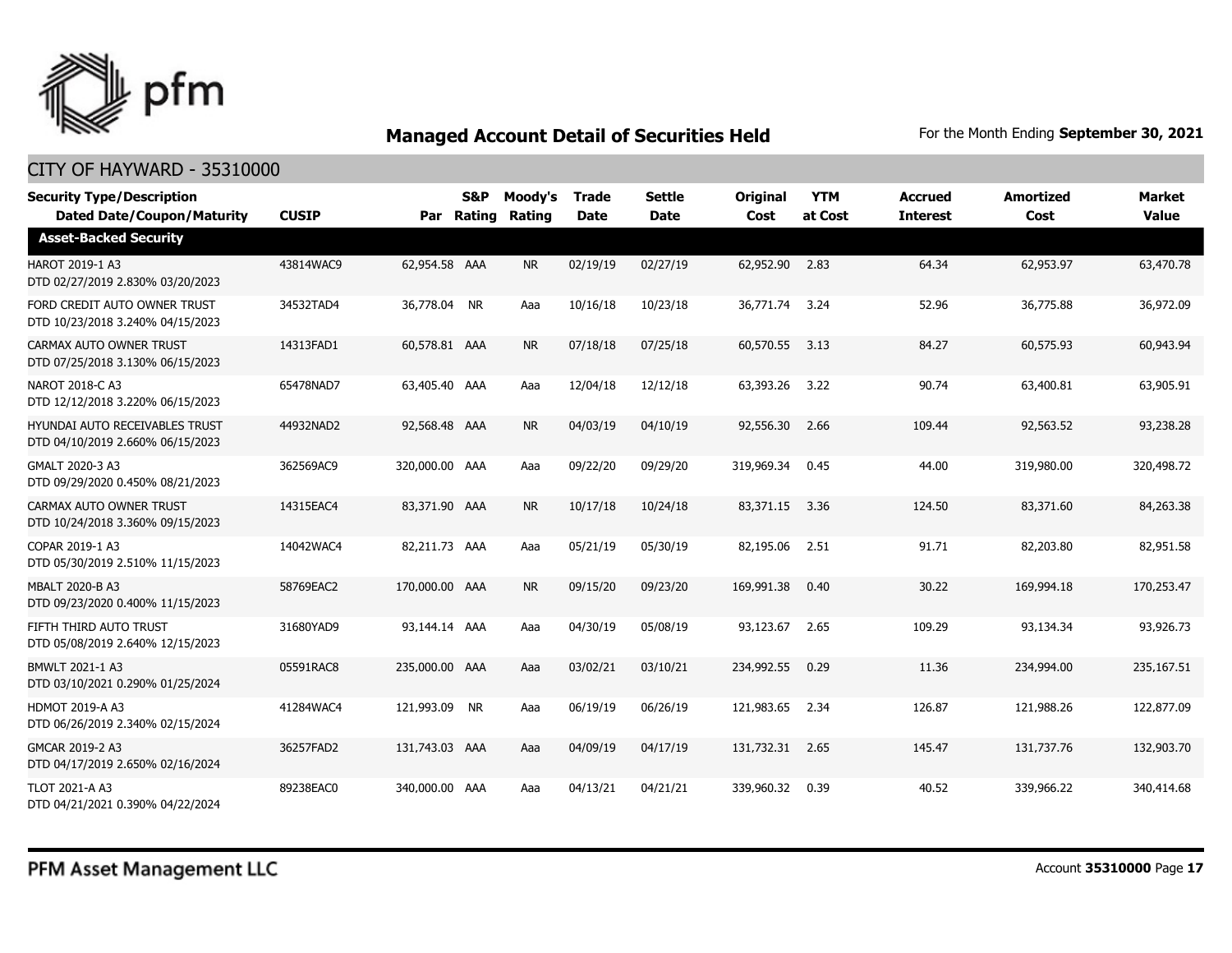

| <b>Security Type/Description</b><br><b>Dated Date/Coupon/Maturity</b> | <b>CUSIP</b> | Par            | S&P<br>Rating | Moody's<br>Rating | <b>Trade</b><br><b>Date</b> | <b>Settle</b><br>Date | Original<br>Cost | <b>YTM</b><br>at Cost | <b>Accrued</b><br><b>Interest</b> | <b>Amortized</b><br>Cost | <b>Market</b><br><b>Value</b> |
|-----------------------------------------------------------------------|--------------|----------------|---------------|-------------------|-----------------------------|-----------------------|------------------|-----------------------|-----------------------------------|--------------------------|-------------------------------|
| <b>Asset-Backed Security</b>                                          |              |                |               |                   |                             |                       |                  |                       |                                   |                          |                               |
| GMALT 2021-2 A3<br>DTD 05/26/2021 0.340% 05/20/2024                   | 380144AC9    | 485,000.00 AAA |               | <b>NR</b>         | 05/18/21                    | 05/26/21              | 484,923.86       | 0.35                  | 50.39                             | 484,932.80               | 484,977.69                    |
| VZOT 2020-A A1A<br>DTD 01/29/2020 1.850% 07/22/2024                   | 92348TAA2    | 150,000.00 AAA |               | Aaa               | 01/21/20                    | 01/29/20              | 149,982.44       | 1.85                  | 84.79                             | 149,989.00               | 151,972.11                    |
| <b>HDMOT 2020-A A3</b><br>DTD 01/29/2020 1.870% 10/15/2024            | 41284UAD6    | 107,704.81 AAA |               | Aaa               | 01/21/20                    | 01/29/20              | 107,681.33       | 1.87                  | 89.51                             | 107,689.67               | 108,604.48                    |
| CARMX 2020-1 A3<br>DTD 01/22/2020 1.890% 12/16/2024                   | 14315XAC2    | 345,000.00 AAA |               | <b>NR</b>         | 01/14/20                    | 01/22/20              | 344,932.31 1.89  |                       | 289.80                            | 344,955.68               | 349,629.76                    |
| <b>VZOT 2020-B A</b><br>DTD 08/12/2020 0.470% 02/20/2025              | 92290BAA9    | 675,000.00 NR  |               | Aaa               | 08/04/20                    | 08/12/20              | 674,858.25       | 0.47                  | 96.94                             | 674,893.84               | 676,535.02                    |
| GMCAR 2020-3 A3<br>DTD 08/19/2020 0.450% 04/16/2025                   | 362590AC5    | 445,000.00 NR  |               | Aaa               | 08/11/20                    | 08/19/20              | 444,898.18       | 0.46                  | 83.44                             | 444,922.60               | 445,624.42                    |
| KCOT 2021-1A A3<br>DTD 04/14/2021 0.620% 08/15/2025                   | 50117TAC5    | 290,000.00 NR  |               | Aaa               | 04/06/21                    | 04/14/21              | 289,940.67       | 0.62                  | 79.91                             | 289,947.04               | 290,456.20                    |
| <b>HART 2021-A A3</b><br>DTD 04/28/2021 0.380% 09/15/2025             | 44933LAC7    | 135,000.00 AAA |               | <b>NR</b>         | 04/20/21                    | 04/28/21              | 134,985.80       | 0.38                  | 22.80                             | 134,987.18               | 134,914.69                    |
| KCOT 2021-2A A3<br>DTD 07/28/2021 0.560% 11/17/2025                   | 50117XAE2    | 480,000,00 NR  |               | Aaa               | 07/20/21                    | 07/28/21              | 479,981.90       | 0.56                  | 119.47                            | 479,982.65               | 478,884.70                    |
| CARMX 2021-2 A3<br>DTD 04/21/2021 0.520% 02/17/2026                   | 14314QAC8    | 310,000.00 AAA |               | <b>NR</b>         | 04/13/21                    | 04/21/21              | 309,933.20       | 0.52                  | 71.64                             | 309,939.38               | 310,494.20                    |
| CARMX 2021-3 A3<br>DTD 07/28/2021 0.550% 06/15/2026                   | 14317DAC4    | 595,000.00 AAA |               | Aaa               | 07/21/21                    | 07/28/21              | 594,902.12       | 0.55                  | 145.44                            | 594,905.69               | 594,486.93                    |
| <b>Security Type Sub-Total</b>                                        |              | 6,124,883.84   |               |                   |                             |                       | 6,124,010.76     | 0.98                  | 2,403.91                          | 6,124,214.44             | 6,142,574.94                  |
| <b>Managed Account Sub-Total</b>                                      |              | 128,041,645.51 |               |                   |                             |                       | 128,727,928.87   | 0.79                  | 267,609.79                        | 128,567,052.07           | 129,018,717.29                |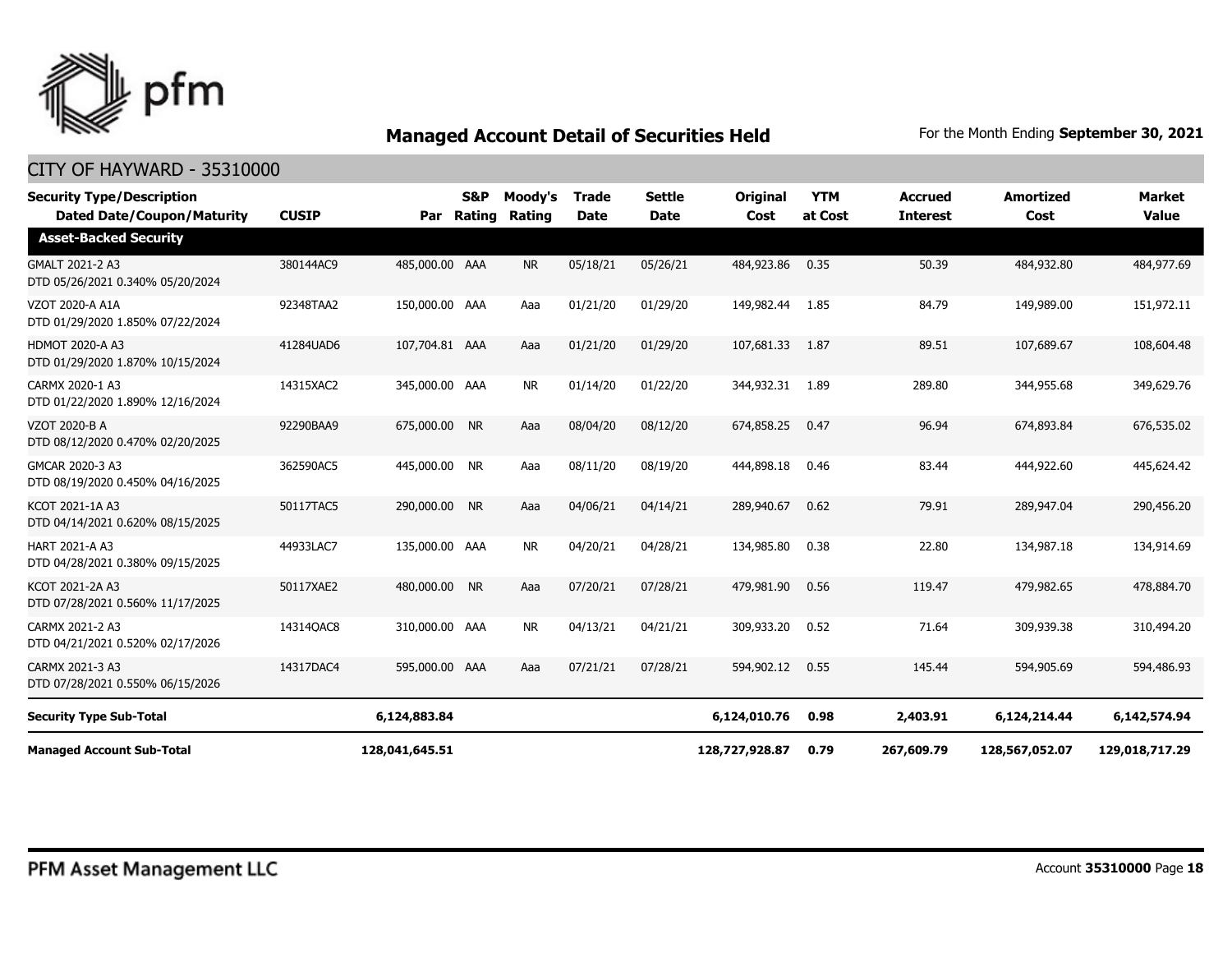

#### CITY OF HAYWARD - 35310000 **\$128,041,645.51 \$128,727,928.87 0.79% \$267,609.79 \$128,567,052.07 \$129,018,717.29 \$129,286,327.08 \$267,609.79 Total Investments Accrued Interest Securities Sub-Total**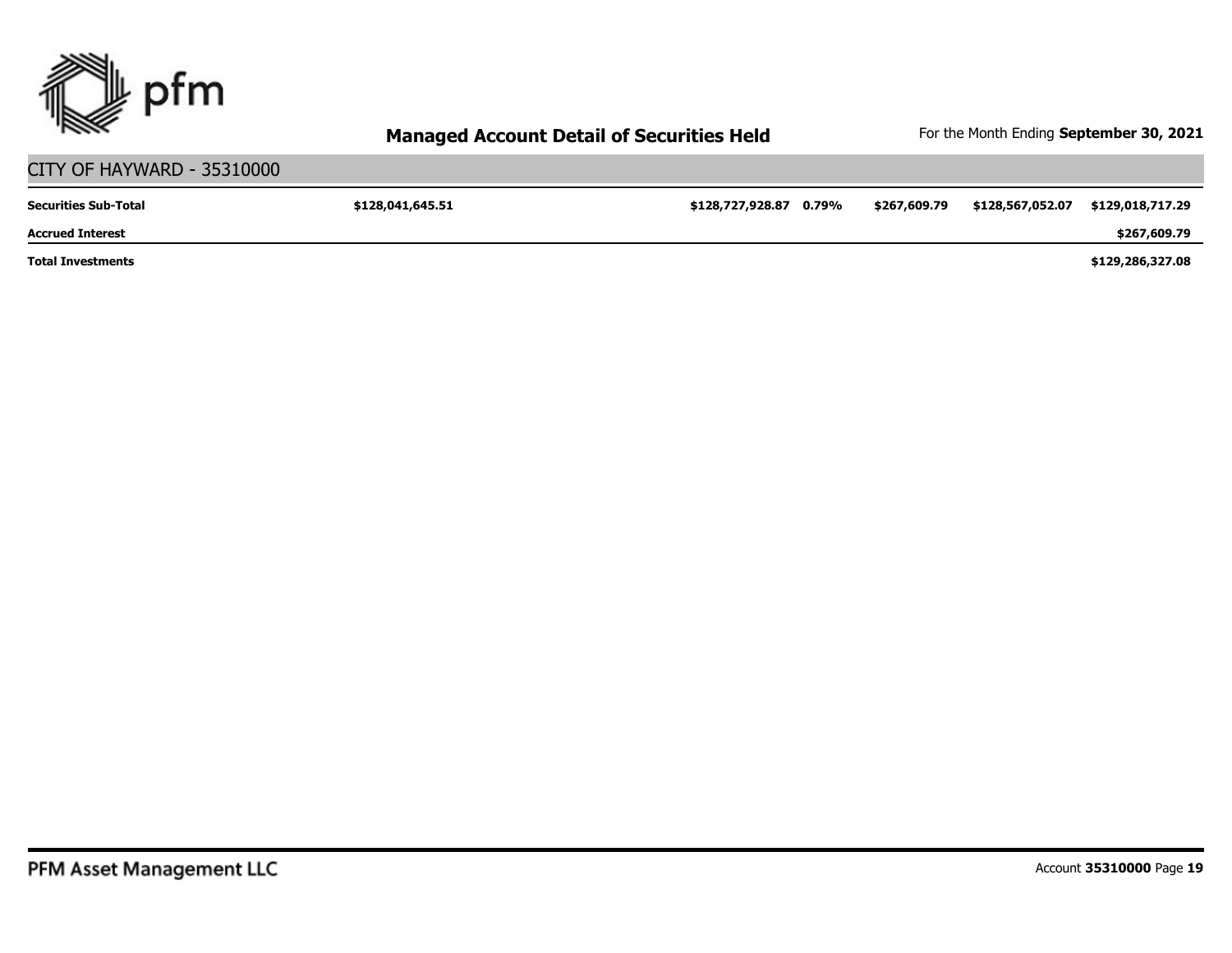

## CITY OF HAYWARD - 35310000

| <b>Security Type/Description</b><br><b>Dated Date/Coupon/Maturity</b> | <b>CUSIP</b> | Par                   | <b>Broker</b>       | <b>Next Call</b><br><b>Date</b> | <b>Market</b><br><b>Price</b> | <b>Market</b><br><b>Value</b> | <b>Unreal G/L</b><br><b>On Cost</b> | Unreal G/L<br><b>Amort Cost</b> | <b>Effective</b><br><b>Duration</b> | <b>YTM</b><br>at Mkt |
|-----------------------------------------------------------------------|--------------|-----------------------|---------------------|---------------------------------|-------------------------------|-------------------------------|-------------------------------------|---------------------------------|-------------------------------------|----------------------|
| <b>U.S. Treasury Bond / Note</b>                                      |              |                       |                     |                                 |                               |                               |                                     |                                 |                                     |                      |
| <b>US TREASURY NOTES</b><br>DTD 07/31/2017 1.875% 07/31/2022          | 9128282P4    | 1,600,000.00 NOMURA   |                     |                                 | 101.48                        | 1,623,750.08                  | 18,312.58                           | 22,284.28                       | 0.83                                | 0.09                 |
| <b>US TREASURY NOTES</b><br>DTD 08/31/2017 1.625% 08/31/2022          | 9128282S8    |                       | 125,000.00 MORGAN_S |                                 | 101.39                        | 126,738.28                    | 1,987.30                            | 1,812.41                        | 0.91                                | 0.11                 |
| <b>US TREASURY NOTES</b><br>DTD 10/15/2019 1.375% 10/15/2022          | 912828YK0    | 5,250,000.00 DEUTSCHE |                     |                                 | 101.31                        | 5,318,906.25                  | 105,820.31                          | 82,281.42                       | 1.03                                | 0.11                 |
| <b>US TREASURY NOTES</b><br>DTD 01/15/2020 1.500% 01/15/2023          | 912828Z29    | 2,500,000.00 MERRILL  |                     |                                 | 101.73                        | 2,543,359.50                  | 31,152.47                           | 38,011.12                       | 1.28                                | 0.15                 |
| <b>US TREASURY NOTES</b><br>DTD 02/01/2016 1.750% 01/31/2023          | 912828P38    |                       | 150,000.00 MORGAN_S |                                 | 102.11                        | 153,164.07                    | 2,554.69                            | 2,899.33                        | 1.32                                | 0.17                 |
| US TREASURY N/B NOTES<br>DTD 05/31/2021 0.125% 05/31/2023             | 91282CCD1    | 1,900,000.00 GOLDMAN  |                     |                                 | 99.84                         | 1,897,031.25                  | (1,707.03)                          | (1,896.11)                      | 1.66                                | 0.22                 |
| <b>US TREASURY NOTES</b><br>DTD 08/01/2016 1.250% 07/31/2023          | 912828S92    | 660,000.00 JPM CHA    |                     |                                 | 101.83                        | 672,065.59                    | (3,583.63)                          | (1,100.25)                      | 1.82                                | 0.25                 |
| <b>US TREASURY NOTES</b><br>DTD 11/15/2020 0.250% 11/15/2023          | 91282CAW1    | 3,450,000.00 NOMURA   |                     |                                 | 99.86                         | 3,445,148.61                  | (8,085.77)                          | (7, 178.82)                     | 2.12                                | 0.32                 |
| <b>US TREASURY NOTES</b><br>DTD 12/15/2020 0.125% 12/15/2023          | 91282CBA8    | 2,260,000.00 CITIGRP  |                     |                                 | 99.53                         | 2,249,406.25                  | (1,765.63)                          | (3, 183.28)                     | 2.20                                | 0.34                 |
| <b>US TREASURY NOTES</b><br>DTD 12/15/2020 0.125% 12/15/2023          | 91282CBA8    | 3,250,000.00 BARCLAY  |                     |                                 | 99.53                         | 3,234,765.63                  | (7, 490.23)                         | (9,419.04)                      | 2.20                                | 0.34                 |
| <b>US TREASURY NOTES</b><br>DTD 01/15/2021 0.125% 01/15/2024          | 91282CBE0    | 2,450,000.00 JPM_CHA  |                     |                                 | 99.47                         | 2,436,984.38                  | (9,091.79)                          | (9,966.99)                      | 2.29                                | 0.36                 |
| <b>US TREASURY NOTES</b><br>DTD 02/15/2021 0.125% 02/15/2024          | 91282CBM2    | 4,500,000.00 CITIGRP  |                     |                                 | 99.44                         | 4,474,687.50                  | (5,800.78)                          | (9,634.41)                      | 2.37                                | 0.36                 |
| <b>US TREASURY NOTES</b><br>DTD 05/01/2017 2.000% 04/30/2024          | 912828X70    | 400,000.00 JPM_CHA    |                     |                                 | 104.06                        | 416,250.00                    | (3,406.25)                          | (1,038.69)                      | 2.51                                | 0.42                 |
| <b>US TREASURY NOTES</b><br>DTD 05/01/2017 2.000% 04/30/2024          | 912828X70    | 2,300,000.00 CITIGRP  |                     |                                 | 104.06                        | 2,393,437.50                  | (20,753.91)                         | (2,519.96)                      | 2.51                                | 0.42                 |
| US TREASURY N/B NOTES<br>DTD 06/15/2021 0.250% 06/15/2024             | 91282CCG4    | 3,400,000.00 JPM CHA  |                     |                                 | 99.44                         | 3,380,875.00                  | 2,921.87                            | 1,156.48                        | 2.70                                | 0.46                 |
| US TREASURY N/B NOTES<br>DTD 07/15/2021 0.375% 07/15/2024             | 91282CCL3    | 750,000.00 CITIGRP    |                     |                                 | 99.72                         | 747,890.63                    | (2,988.28)                          | (2,942.45)                      | 2.78                                | 0.48                 |
| US TREASURY N/B NOTES<br>DTD 07/15/2021 0.375% 07/15/2024             | 91282CCL3    | 760,000.00 NOMURA     |                     |                                 | 99.72                         | 757,862.50                    | (2,048.44)                          | (2,052.85)                      | 2.78                                | 0.48                 |

PFM Asset Management LLC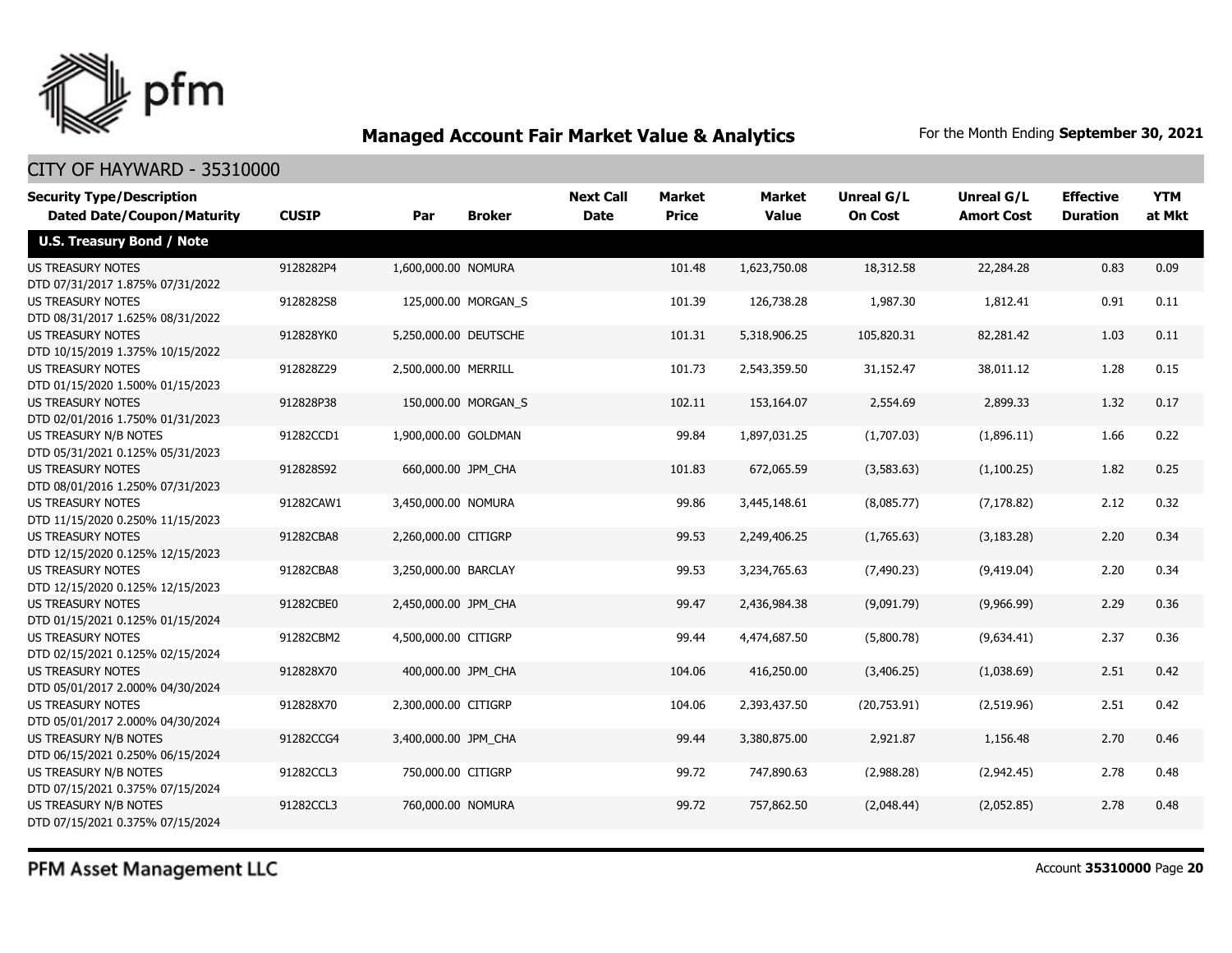

| <b>Security Type/Description</b><br><b>Dated Date/Coupon/Maturity</b>                                  | <b>CUSIP</b> | Par                  | <b>Broker</b> | <b>Next Call</b><br><b>Date</b> | <b>Market</b><br><b>Price</b> | <b>Market</b><br><b>Value</b> | Unreal G/L<br><b>On Cost</b> | Unreal G/L<br><b>Amort Cost</b> | <b>Effective</b><br><b>Duration</b> | <b>YTM</b><br>at Mkt |
|--------------------------------------------------------------------------------------------------------|--------------|----------------------|---------------|---------------------------------|-------------------------------|-------------------------------|------------------------------|---------------------------------|-------------------------------------|----------------------|
|                                                                                                        |              |                      |               |                                 |                               |                               |                              |                                 |                                     |                      |
| <b>U.S. Treasury Bond / Note</b>                                                                       |              |                      |               |                                 |                               |                               |                              |                                 |                                     |                      |
| US TREASURY N/B NOTES<br>DTD 07/15/2021 0.375% 07/15/2024                                              | 91282CCL3    | 1,700,000.00 CITIGRP |               |                                 | 99.72                         | 1,695,218.75                  | (2,988.28)                   | (3,075.41)                      | 2.78                                | 0.48                 |
| <b>US TREASURY N/B NOTES</b><br>DTD 08/15/2021 0.375% 08/15/2024                                       | 91282CCT6    | 3,275,000.00 JPM_CHA |               |                                 | 99.66                         | 3,263,742.19                  | (7,675.78)                   | (7,768.91)                      | 2.86                                | 0.50                 |
| <b>US TREASURY NOTES</b><br>DTD 10/31/2019 1.500% 10/31/2024                                           | 912828YM6    | 2,000,000.00 MERRILL |               |                                 | 102.94                        | 2,058,750.00                  | (14, 296.88)                 | (5,811.06)                      | 3.01                                | 0.54                 |
| <b>US TREASURY NOTES</b><br>DTD 11/30/2019 1.500% 11/30/2024                                           | 912828YV6    | 425,000.00 NOMURA    |               |                                 | 102.94                        | 437,484.38                    | (2,971.67)                   | (1,673.46)                      | 3.09                                | 0.56                 |
| <b>US TREASURY NOTES</b><br>DTD 11/30/2019 1.500% 11/30/2024                                           | 912828YV6    | 4,000,000.00 JPM CHA |               |                                 | 102.94                        | 4,117,500.00                  | (30, 937.50)                 | (17, 400, 75)                   | 3.09                                | 0.56                 |
| <b>Security Type Sub-Total</b>                                                                         |              | 47,105,000.00        |               |                                 |                               | 47,445,018.34                 | 37,157.37                    | 61,782.60                       | 2.21                                | 0.35                 |
| <b>Supra-National Agency Bond / Note</b>                                                               |              |                      |               |                                 |                               |                               |                              |                                 |                                     |                      |
| INTL BK OF RECON AND DEV NOTE<br>DTD 04/20/2021 0.125% 04/20/2023                                      | 459058JV6    | 910,000.00 TD        |               |                                 | 99.84                         | 908,538.54                    | 422.24                       | (0.95)                          | 1.56                                | 0.26                 |
| INTER-AMERICAN DEVEL BK NOTES<br>DTD 04/24/2020 0.500% 05/24/2023                                      | 4581X0DM7    | 1,285,000.00 RBC     |               |                                 | 100.41                        | 1,290,265.93                  | 5,702.83                     | 5,498.94                        | 1.64                                | 0.25                 |
| INTL BK RECON & DEVELOP NOTES<br>DTD 11/24/2020 0.250% 11/24/2023                                      | 459058JM6    | 1,375,000.00 TD      |               |                                 | 99.81                         | 1,372,386.13                  | 342.38                       | (497.25)                        | 2.14                                | 0.34                 |
| INTER-AMERICAN DEVEL BK NOTES<br>DTD 09/23/2021 0.500% 09/23/2024                                      | 4581X0DZ8    | 1,270,000.00 JPM CHA |               |                                 | 99.84                         | 1,267,969.27                  | (1,090.93)                   | (1,097.79)                      | 2.96                                | 0.55                 |
| <b>Security Type Sub-Total</b>                                                                         |              | 4,840,000.00         |               |                                 |                               | 4,839,159.87                  | 5,376.52                     | 3,902.95                        | 2.11                                | 0.36                 |
| <b>Municipal Bond / Note</b>                                                                           |              |                      |               |                                 |                               |                               |                              |                                 |                                     |                      |
| CT ST TXBL GO BONDS<br>DTD 06/11/2020 2.500% 07/01/2022                                                | 20772KJU4    | 305,000.00 SIEBERT   |               |                                 | 101.68                        | 310,133.15                    | 3.05                         | 3,265.79                        | 0.75                                | 0.26                 |
| PALOMAR COMM COLL DIST, CA TXBL GO<br><b>BONDS</b>                                                     | 697511EZ2    | 375,000.00 RBC       |               |                                 | 100.09                        | 375,341.25                    | 341.25                       | 341.25                          | 0.84                                | 0.33                 |
| DTD 11/03/2020 0.441% 08/01/2022<br>CHAFFEY UHSD, CA TXBL GO BONDS<br>DTD 12/05/2019 1.913% 08/01/2022 | 157411TH2    | 600,000.00 RBC       |               |                                 | 101.22                        | 607,290.00                    | 7,290.00                     | 7,290.00                        | 0.83                                | 0.46                 |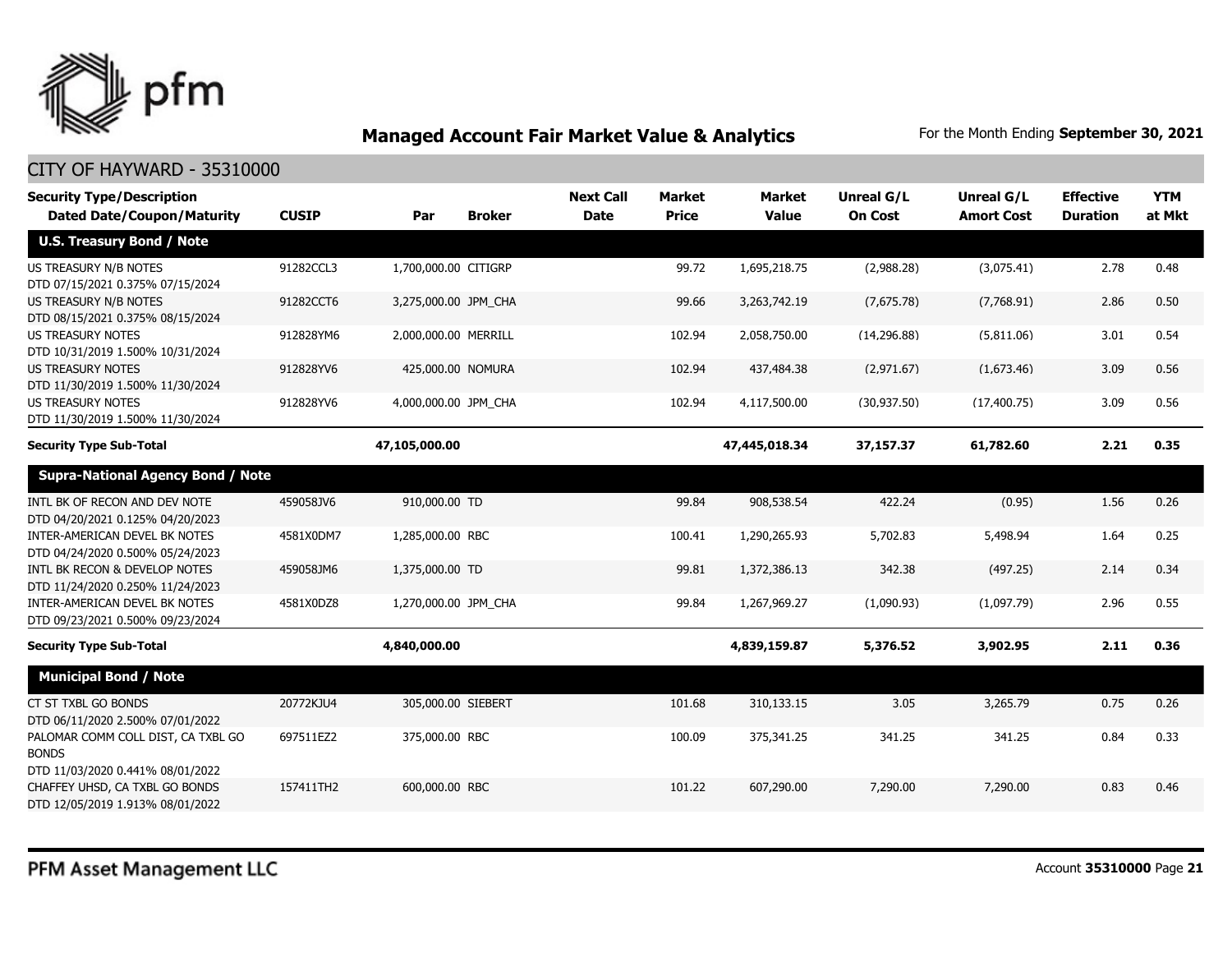

| <b>Security Type/Description</b><br><b>Dated Date/Coupon/Maturity</b>                  | <b>CUSIP</b> | Par                   | <b>Broker</b> | <b>Next Call</b><br><b>Date</b> | <b>Market</b><br><b>Price</b> | <b>Market</b><br><b>Value</b> | <b>Unreal G/L</b><br><b>On Cost</b> | Unreal G/L<br><b>Amort Cost</b> | <b>Effective</b><br><b>Duration</b> | <b>YTM</b><br>at Mkt |
|----------------------------------------------------------------------------------------|--------------|-----------------------|---------------|---------------------------------|-------------------------------|-------------------------------|-------------------------------------|---------------------------------|-------------------------------------|----------------------|
| <b>Municipal Bond / Note</b>                                                           |              |                       |               |                                 |                               |                               |                                     |                                 |                                     |                      |
| SAN DIEGO CCD, CA TXBL GO BONDS<br>DTD 10/16/2019 1.936% 08/01/2022                    | 7972720M6    | 675,000.00 RBC        |               |                                 | 101.35                        | 684,078.75                    | 9,078.75                            | 9,078.75                        | 0.83                                | 0.32                 |
| LONG BEACH CCD, CA TXBL GO BONDS<br>DTD 10/23/2019 1.702% 08/01/2022                   | 542411NG4    | 920,000.00 PIPER JA   |               |                                 | 101.27                        | 931,702.40                    | 11,702.40                           | 11,702.40                       | 0.83                                | 0.18                 |
| TAMALPAIS UHSD, CA TXBL GO BONDS<br>DTD 10/09/2019 1.925% 08/01/2022                   | 874857KH7    | 995,000.00 RBC        |               |                                 | 101.54                        | 1,010,362.80                  | 15,362.80                           | 15,362.80                       | 0.83                                | 0.08                 |
| SAN JOSE, CA TXBL GO BONDS<br>DTD 07/25/2019 2.300% 09/01/2022                         | 798135H44    | 1,150,000.00 MORGAN_S |               |                                 | 101.91                        | 1,171,999.50                  | 14,455.50                           | 19,770.89                       | 0.91                                | 0.22                 |
| OR ST DEPT OF TRANS TXBL REV BONDS<br>DTD 11/20/2019 1.855% 11/15/2022                 | 68607DTT2    | 600,000.00 CITIGRP    |               |                                 | 101.68                        | 610,050.00                    | 10,050.00                           | 10,050.00                       | 1.11                                | 0.36                 |
| NY ST URBAN DEV CORP TXBL REV BONDS<br>DTD 12/23/2020 0.480% 03/15/2023                | 650036DR4    | 290,000.00 WELLS_F    |               |                                 | 100.20                        | 290,574.20                    | 574.20                              | 574.20                          | 1.45                                | 0.34                 |
| UNIV OF CAL TXBL REV BONDS<br>DTD 07/16/2020 0.628% 05/15/2023                         | 91412HFK4    | 500,000.00 JPM_CHA    |               |                                 | 100.24                        | 501,190.00                    | 1,190.00                            | 1,190.00                        | 1.62                                | 0.48                 |
| CHAFFEY CMTY CLG DIST, CA TXBL GO<br><b>BONDS</b><br>DTD 09/24/2019 1.617% 06/01/2023  | 157432KD6    | 770,000.00 RBC        |               |                                 | 101.65                        | 782,705.00                    | (9,609.60)                          | (1,442.32)                      | 1.65                                | 0.62                 |
| CA ST EARTHQUAKE AUTH TXBL REV<br><b>BONDS</b><br>DTD 11/24/2020 1.477% 07/01/2023     | 13017HAK2    | 300,000.00 TFC        |               |                                 | 101.58                        | 304,740.00                    | 3,141.00                            | 3,665.01                        | 1.73                                | 0.57                 |
| WI DEPT OF TRANS TXBL REV BONDS<br>DTD 07/30/2020 0.420% 07/01/2023                    | 977123X52    | 625,000.00 WELLS F    |               |                                 | 100.14                        | 625,887.50                    | 887.50                              | 887.50                          | 1.75                                | 0.34                 |
| AZ TRAN BOARD TXBL REV BONDS<br>DTD 02/12/2020 1.795% 07/01/2023                       | 040654XT7    | 1,235,000.00 JPM_CHAS |               |                                 | 102.60                        | 1,267,134.70                  | 32,134.70                           | 32,134.70                       | 1.73                                | 0.31                 |
| LOS ANGELES CCD, CA TXBL GO BONDS<br>DTD 11/10/2020 0.444% 08/01/2023                  | 54438CYH9    | 310,000.00 MERRILL    |               |                                 | 99.97                         | 309,910.10                    | (89.90)                             | (89.90)                         | 1.83                                | 0.46                 |
| PALOMAR COMM COLL DIST, CA TXBL GO<br><b>BONDS</b><br>DTD 11/03/2020 0.580% 08/01/2023 | 697511FA6    | 350,000.00 RBC        |               |                                 | 100.06                        | 350,217.00                    | 217.00                              | 217.00                          | 1.83                                | 0.55                 |
| MD ST TXBL GO BONDS<br>DTD 08/05/2020 0.410% 08/01/2023                                | 574193TP3    | 650,000.00 JPM_CHA    |               |                                 | 100.20                        | 651,300.00                    | 1,300.00                            | 1,300.00                        | 1.83                                | 0.30                 |
| CA ST UNIV TXBL REV BONDS<br>DTD 09/17/2020 0.475% 11/01/2023                          | 13077DMJ8    | 325,000.00 GOLDMAN    |               |                                 | 99.44                         | 323,163.75                    | (1,836.25)                          | (1,836.25)                      | 2.07                                | 0.75                 |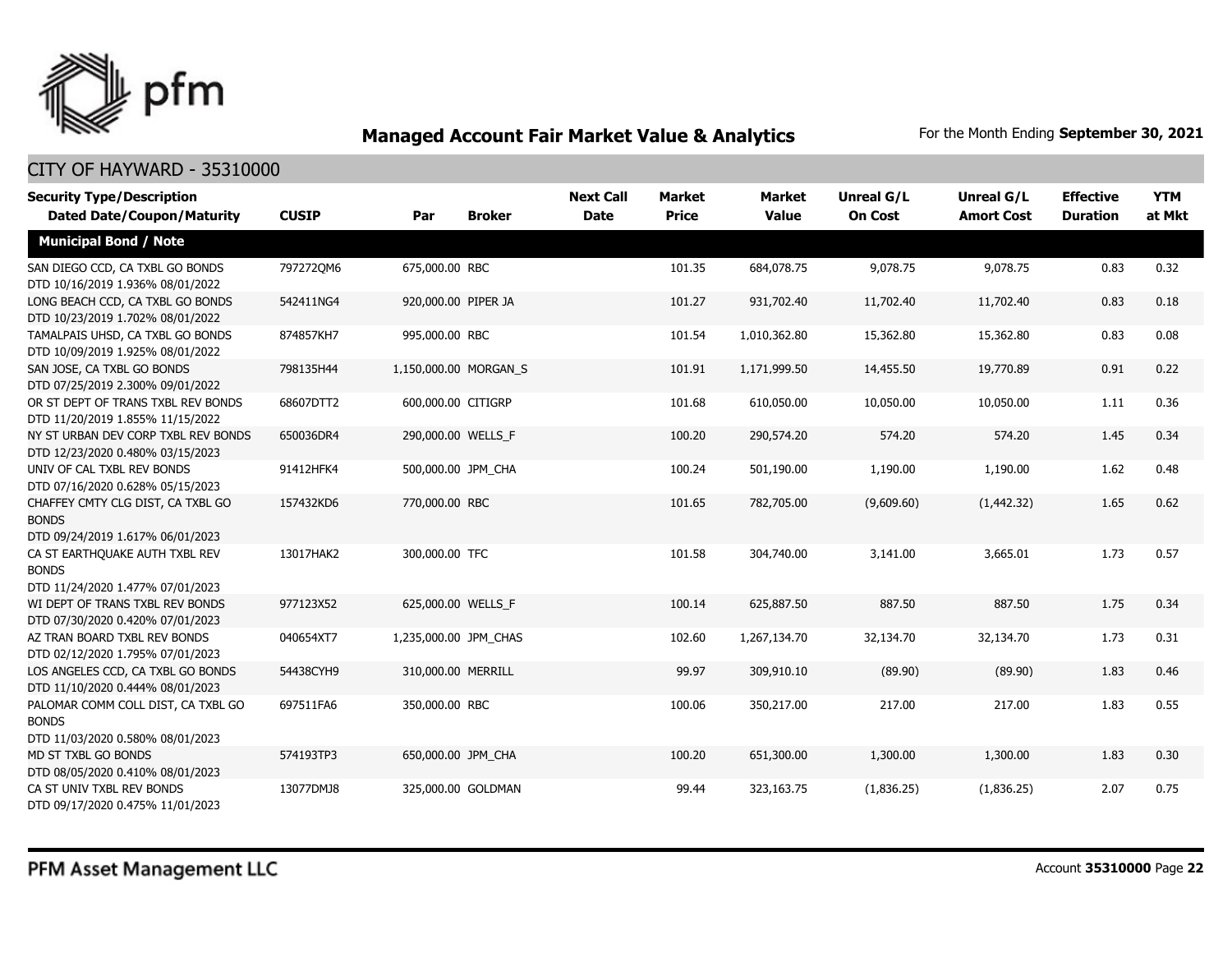

| <b>Security Type/Description</b><br><b>Dated Date/Coupon/Maturity</b>   | <b>CUSIP</b> | Par                   | <b>Broker</b>       | <b>Next Call</b><br><b>Date</b> | <b>Market</b><br><b>Price</b> | <b>Market</b><br><b>Value</b> | Unreal G/L<br><b>On Cost</b> | Unreal G/L<br><b>Amort Cost</b> | <b>Effective</b><br><b>Duration</b> | <b>YTM</b><br>at Mkt |
|-------------------------------------------------------------------------|--------------|-----------------------|---------------------|---------------------------------|-------------------------------|-------------------------------|------------------------------|---------------------------------|-------------------------------------|----------------------|
| <b>Municipal Bond / Note</b>                                            |              |                       |                     |                                 |                               |                               |                              |                                 |                                     |                      |
| MS ST TXBL GO BONDS<br>DTD 08/06/2020 0.422% 11/01/2023                 | 605581MY0    | 475,000.00 WELLS F    |                     |                                 | 100.14                        | 475,665.00                    | 665.00                       | 665.00                          | 2.08                                | 0.35                 |
| NY ST URBAN DEV CORP TXBL REV BONDS<br>DTD 12/23/2020 0.620% 03/15/2024 | 650036DS2    | 880,000.00 WELLS_F    |                     |                                 | 99.81                         | 878,336.80                    | (1,663.20)                   | (1,663.20)                      | 2.44                                | 0.70                 |
| MD ST T/E GO BONDS<br>DTD 08/30/2017 5.000% 08/01/2024                  | 574193PK8    | 500,000.00 MERRILL    |                     |                                 | 113.41                        | 567,055.00                    | (16,870.00)                  | 10,978.58                       | 2.67                                | 0.25                 |
| FL ST BOARD OF ADMIN TXBL REV BONDS<br>DTD 09/16/2020 1.258% 07/01/2025 | 341271AD6    | 295,000.00 MERRILL    |                     |                                 | 101.06                        | 298,135.85                    | 3,135.85                     | 3,135.85                        | 3.67                                | 0.97                 |
| <b>Security Type Sub-Total</b>                                          |              | 13,125,000.00         |                     |                                 |                               | 13,326,972.75                 | 81,460.05                    | 126,578.05                      | 1.51                                | 0.38                 |
| <b>Federal Agency Commercial Mortgage-Backed Security</b>               |              |                       |                     |                                 |                               |                               |                              |                                 |                                     |                      |
| FHLMC MULTIFAMILY STRUCTURED P<br>DTD 05/01/2015 2.791% 01/01/2022      | 3137BHXY8    | 928,113.91 AMHERST    |                     |                                 | 100.34                        | 931,311.29                    | (13,624.69)                  | 1,406.14                        | 0.23                                | 1.42                 |
| FHMS K019 A2<br>DTD 08/01/2012 2.272% 03/01/2022                        | 3137ASNJ9    |                       | 543,501.87 MORGAN S |                                 | 100.51                        | 546,246.70                    | 6,757.40                     | 3,314.82                        | 0.36                                | 1.06                 |
| FHMS K023 A1<br>DTD 12/01/2012 1.583% 04/01/2022                        | 3137AWQG3    | 18,741.10 BAIRD       |                     |                                 | 100.32                        | 18,801.47                     | 467.41                       | 110.29                          | 0.33                                | 0.94                 |
| FHMS K023 A1<br>DTD 12/01/2012 1.583% 04/01/2022                        | 3137AWOG3    |                       | 82,277.99 BARCLAYS  |                                 | 100.32                        | 82,543.05                     | 2,344.50                     | 544.57                          | 0.33                                | 0.94                 |
| FHMS K023 A1<br>DTD 12/01/2012 1.583% 04/01/2022                        | 3137AWQG3    | 169,126.99 BAIRD      |                     |                                 | 100.32                        | 169,671.82                    | 4,244.49                     | 998.56                          | 0.33                                | 0.94                 |
| FHLMC MULTIFAMILY STRUCTURED P<br>DTD 11/01/2015 2.716% 06/01/2022      | 3137BLUR7    |                       | 575,466.11 JPM_CHAS |                                 | 100.94                        | 580,892.19                    | 6,142.04                     | 5,574.65                        | 0.51                                | 1.30                 |
| FHLMC MULTIFAMILY STRUCTURED P<br>DTD 12/01/2012 2.355% 07/01/2022      | 3137AVXN2    |                       | 561,865.90 WELLS_FA |                                 | 101.23                        | 568,757.63                    | 4,828.62                     | 6,384.32                        | 0.73                                | 0.72                 |
| FHLMC MULTIFAMILY STRUCTURED P<br>DTD 12/01/2012 2.355% 07/01/2022      | 3137AVXN2    | 1,209,870.78 WELLS_FA |                     |                                 | 101.23                        | 1,224,710.78                  | 19,566.06                    | 15,927.87                       | 0.73                                | 0.72                 |
| FHLMC MULTIFAMILY STRUCTURED P<br>DTD 12/01/2012 2.307% 08/01/2022      | 3137AWQH1    | 1,250,000.00 CANT FIT |                     |                                 | 101.40                        | 1,267,449.49                  | (1,007.54)                   | 12,141.13                       | 0.82                                | 0.63                 |
| FHLMC MULTIFAMILY STRUCTURED P<br>DTD 05/01/2013 2.510% 11/01/2022      | 3137B1BS0    | 500,000.00 PTRU       |                     |                                 | 101.96                        | 509,784.30                    | 135.86                       | 5,901.39                        | 1.04                                | 0.70                 |
| <b>FANNIEMAE-ACES</b><br>DTD 02/01/2013 2.509% 11/01/2022               | 3136ACGJ4    |                       | 862,074.61 JPM CHAS |                                 | 101.01                        | 870,787.46                    | (1,928.40)                   | 5,267.28                        | 1.04                                | 1.57                 |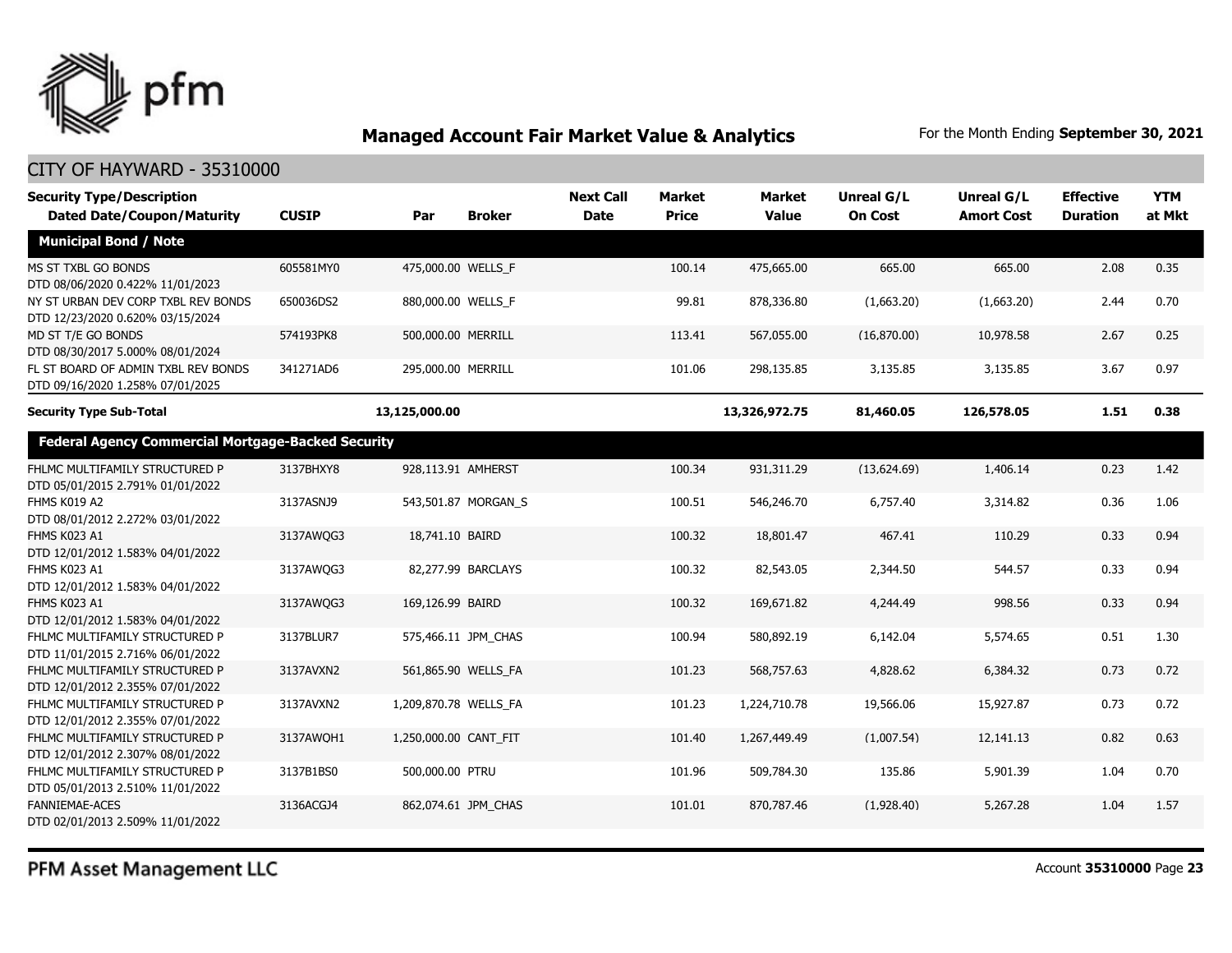

| <b>Security Type/Description</b><br><b>Dated Date/Coupon/Maturity</b> | <b>CUSIP</b> | Par                   | <b>Broker</b>       | <b>Next Call</b><br><b>Date</b> | <b>Market</b><br><b>Price</b> | <b>Market</b><br><b>Value</b> | <b>Unreal G/L</b><br><b>On Cost</b> | Unreal G/L<br><b>Amort Cost</b> | <b>Effective</b><br><b>Duration</b> | <b>YTM</b><br>at Mkt |
|-----------------------------------------------------------------------|--------------|-----------------------|---------------------|---------------------------------|-------------------------------|-------------------------------|-------------------------------------|---------------------------------|-------------------------------------|----------------------|
| <b>Federal Agency Commercial Mortgage-Backed Security</b>             |              |                       |                     |                                 |                               |                               |                                     |                                 |                                     |                      |
| FHLMC MULTIFAMILY STRUCTURED P<br>DTD 05/01/2013 2.510% 11/01/2022    | 3137B1BS0    | 1,065,000.00 CITIGRP  |                     |                                 | 101.96                        | 1,085,840.57                  | 11,521.82                           | 17,847.69                       | 1.04                                | 0.70                 |
| FNA 2013-M7 A2<br>DTD 05/01/2013 2.280% 12/01/2022                    | 3136AEGO4    | 264,936.74 BAIRD      |                     |                                 | 101.12                        | 267,912.84                    | 1,325.27                            | 2,376.05                        | 1.16                                | 1.31                 |
| FNA 2013-M7 A2<br>DTD 05/01/2013 2.280% 12/01/2022                    | 3136AEGO4    | 350,984.57 BAIRD      |                     |                                 | 101.12                        | 354,927.27                    | (655.54)                            | 2,281.25                        | 1.16                                | 1.31                 |
| FHMS KP05 A<br>DTD 12/01/2018 3.203% 07/01/2023                       | 3137FKK39    | 47,225.50 CSFB        |                     |                                 | 102.64                        | 48,474.39                     | 1,249.04                            | 1,248.95                        | 0.79                                | 1.67                 |
| FHMS KJ27 A1<br>DTD 11/01/2019 2.092% 07/01/2024                      | 3137FQ3V3    |                       | 353,112.65 JPM_CHAS |                                 | 101.89                        | 359,793.71                    | 6,689.53                            | 6,686.12                        | 1.60                                | 1.39                 |
| FHMS KJ30 A1<br>DTD 07/01/2020 0.526% 01/01/2025                      | 3137FUZN7    | 380,462.95 JPM_CHA    |                     |                                 | 99.09                         | 377,000.35                    | (3,455.38)                          | (3,457.29)                      | 2.43                                | 0.81                 |
| <b>Security Type Sub-Total</b>                                        |              | 9,162,761.67          |                     |                                 |                               | 9,264,905.31                  | 44,600.49                           | 84,553.79                       | 0.86                                | 0.99                 |
| <b>Federal Agency Bond / Note</b>                                     |              |                       |                     |                                 |                               |                               |                                     |                                 |                                     |                      |
| <b>FANNIE MAE NOTES</b><br>DTD 09/06/2019 1.375% 09/06/2022           | 3135G0W33    | 1,250,000.00 BARCLAYS |                     |                                 | 101.15                        | 1,264,360.00                  | 18,710.00                           | 15,709.45                       | 0.93                                | 0.14                 |
| FEDERAL HOME LOAN BANKS NOTES<br>DTD 02/21/2020 1.375% 02/17/2023     | 3130AJ7E3    | 2,140,000.00 WELLS_FA |                     |                                 | 101.62                        | 2,174,599.52                  | 38,537.12                           | 36,416.87                       | 1.37                                | 0.20                 |
| FREDDIE MAC NOTES<br>DTD 04/20/2020 0.375% 04/20/2023                 | 3137EAEO8    | 3,825,000.00 CITIGRP  |                     |                                 | 100.24                        | 3,834,229.73                  | 18,792.23                           | 14,172.54                       | 1.55                                | 0.22                 |
| <b>FREDDIE MAC NOTES</b><br>DTD 05/07/2020 0.375% 05/05/2023          | 3137EAER6    | 1,750,000.00 JEFFERI  |                     |                                 | 100.23                        | 1,754,056.50                  | 451.50                              | 2,091.67                        | 1.59                                | 0.23                 |
| <b>FREDDIE MAC NOTES</b><br>DTD 05/07/2020 0.375% 05/05/2023          | 3137EAER6    | 2,410,000.00 WELLS_F  |                     |                                 | 100.23                        | 2,415,586.38                  | 6,598.58                            | 6,124.43                        | 1.59                                | 0.23                 |
| <b>FANNIE MAE NOTES</b><br>DTD 05/22/2020 0.250% 05/22/2023           | 3135G04Q3    | 1,550,000.00 WELLS_F  |                     |                                 | 100.03                        | 1,550,527.00                  | 3,239.50                            | 2,024.76                        | 1.64                                | 0.23                 |
| <b>FANNIE MAE NOTES</b><br>DTD 05/22/2020 0.250% 05/22/2023           | 3135G04Q3    | 2,550,000.00 CITIGRP  |                     |                                 | 100.03                        | 2,550,867.00                  | 8,542.50                            | 5,058.73                        | 1.64                                | 0.23                 |
| FREDDIE MAC NOTES<br>DTD 06/26/2020 0.250% 06/26/2023                 | 3137EAES4    | 2,340,000.00 TD       |                     |                                 | 100.02                        | 2,340,435.24                  | 7,268.04                            | 4,385.16                        | 1.74                                | 0.24                 |
| <b>FANNIE MAE NOTES</b><br>DTD 07/10/2020 0.250% 07/10/2023           | 3135G05G4    | 1,000,000.00 WELLS F  |                     |                                 | 100.01                        | 1,000,100.00                  | 460.00                              | 331.76                          | 1.77                                | 0.24                 |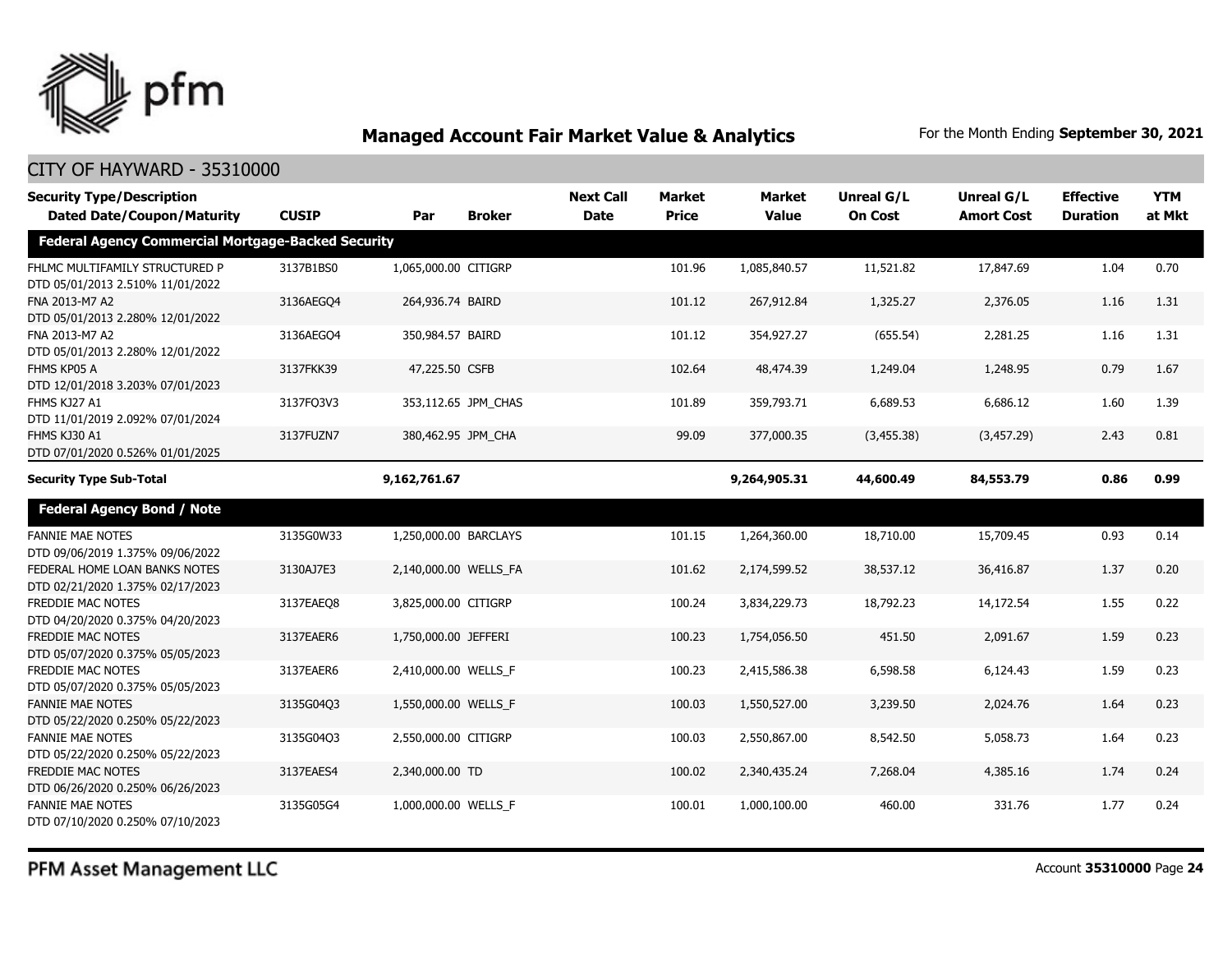

| <b>Security Type/Description</b><br><b>Dated Date/Coupon/Maturity</b>                  | <b>CUSIP</b> | Par                  | <b>Broker</b> | <b>Next Call</b><br><b>Date</b> | Market<br><b>Price</b> | Market<br><b>Value</b> | <b>Unreal G/L</b><br><b>On Cost</b> | Unreal G/L<br><b>Amort Cost</b> | <b>Effective</b><br><b>Duration</b> | <b>YTM</b><br>at Mkt |
|----------------------------------------------------------------------------------------|--------------|----------------------|---------------|---------------------------------|------------------------|------------------------|-------------------------------------|---------------------------------|-------------------------------------|----------------------|
| <b>Federal Agency Bond / Note</b>                                                      |              |                      |               |                                 |                        |                        |                                     |                                 |                                     |                      |
| <b>FANNIE MAE NOTES</b><br>DTD 07/10/2020 0.250% 07/10/2023                            | 3135G05G4    | 2,455,000.00 CITIGRP |               |                                 | 100.01                 | 2,455,245.50           | 5,523.75                            | 3,364.25                        | 1.77                                | 0.24                 |
| FANNIE MAE NOTES (CALLABLE)<br>DTD 08/10/2020 0.300% 08/10/2023                        | 3135G05R0    | 1,950,000.00 CITIGRP |               | 08/10/22                        | 99.96                  | 1,949,257.05           | 2,923.05                            | 1,531.11                        | 0.86                                | 0.32                 |
| FREDDIE MAC NOTES<br>DTD 08/21/2020 0.250% 08/24/2023                                  | 3137EAEV7    | 2,325,000.00 CITIGRP |               |                                 | 99.97                  | 2,324,367.60           | 1,739.10                            | 862.21                          | 1.90                                | 0.26                 |
| FREDDIE MAC NOTES<br>DTD 09/04/2020 0.250% 09/08/2023                                  | 3137EAEW5    | 710,000.00 NOMURA    |               |                                 | 99.93                  | 709,529.27             | (600.39)                            | (554.14)                        | 1.93                                | 0.28                 |
| <b>FREDDIE MAC NOTES</b><br>DTD 09/04/2020 0.250% 09/08/2023                           | 3137EAEW5    | 900,000.00 NOMURA    |               |                                 | 99.93                  | 899,403.30             | (308.70)                            | (405.51)                        | 1.93                                | 0.28                 |
| FREDDIE MAC NOTES<br>DTD 09/04/2020 0.250% 09/08/2023                                  | 3137EAEW5    | 1,590,000.00 WELLS_F |               |                                 | 99.93                  | 1,588,945.83           | (529.47)                            | (716.62)                        | 1.93                                | 0.28                 |
| <b>FREDDIE MAC NOTES</b><br>DTD 12/04/2020 0.250% 12/04/2023                           | 3137EAFA2    | 2,130,000.00 CITIGRP |               |                                 | 99.80                  | 2,125,648.41           | (2,242.89)                          | (2,822.54)                      | 2.17                                | 0.34                 |
| <b>Security Type Sub-Total</b>                                                         |              | 30,875,000.00        |               |                                 |                        | 30,937,158.33          | 109,103.92                          | 87,574.13                       | 1.63                                | 0.25                 |
| <b>Corporate Note</b>                                                                  |              |                      |               |                                 |                        |                        |                                     |                                 |                                     |                      |
| ADOBE INC CORP NOTE<br>DTD 02/03/2020 1.700% 02/01/2023                                | 00724PAA7    | 300,000.00 KEYBANC   |               |                                 | 101.88                 | 305,642.10             | 5,711.10                            | 5,672.88                        | 1.32                                | 0.29                 |
| TOYOTA MOTOR CREDIT CORP<br><b>CORPORATE NOTES</b><br>DTD 04/01/2020 2.900% 03/30/2023 | 89236TGW9    | 150,000.00 BNP_PAR   |               |                                 | 103.88                 | 155,814.60             | (1, 121.40)                         | 2,265.19                        | 1.48                                | 0.31                 |
| EXXON MOBIL CORPORATION CORPORATE<br><b>NOTES</b><br>DTD 04/15/2020 1.571% 04/15/2023  | 30231GBL5    | 150,000.00 CITIGRP   |               |                                 | 101.89                 | 152,841.30             | 969.30                              | 1,856.13                        | 1.52                                | 0.34                 |
| CHEVRON CORP CORPORATE NOTES<br>DTD 05/11/2020 1.141% 05/11/2023                       | 166764BV1    | 150,000.00 JPM_CHA   |               |                                 | 101.39                 | 152,089.80             | 2,089.80                            | 2,089.80                        | 1.60                                | 0.28                 |
| PACCAR FINANCIAL CORP CORPORATE<br><b>NOTES</b><br>DTD 06/08/2020 0.800% 06/08/2023    | 69371RQ82    | 175,000.00 TD        |               |                                 | 100.65                 | 176,140.48             | 1,383.73                            | 1,277.10                        | 1.68                                | 0.41                 |
| JOHN DEERE CAPITAL CORP CORPORATE<br><b>NOTES</b><br>DTD 06/04/2020 0.700% 07/05/2023  | 24422EVH9    | 200,000.00 HSBC      |               |                                 | 100.60                 | 201,199.40             | 1,363.40                            | 1,292.91                        | 1.75                                | 0.36                 |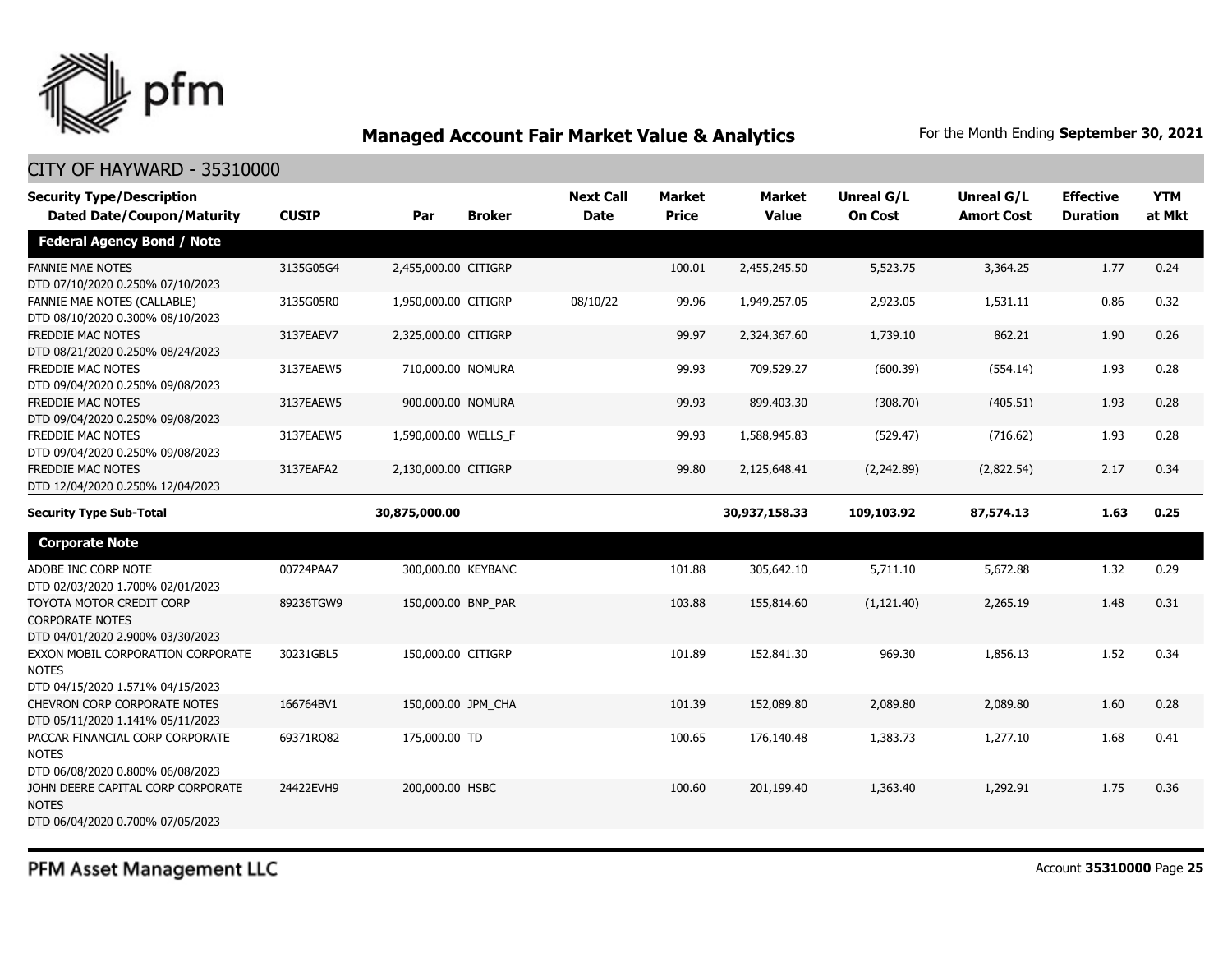

## CITY OF HAYWARD - 35310000

| <b>Security Type/Description</b><br><b>Dated Date/Coupon/Maturity</b>                  | <b>CUSIP</b> | Par                | <b>Broker</b> | <b>Next Call</b><br><b>Date</b> | <b>Market</b><br><b>Price</b> | <b>Market</b><br><b>Value</b> | <b>Unreal G/L</b><br><b>On Cost</b> | Unreal G/L<br><b>Amort Cost</b> | <b>Effective</b><br><b>Duration</b> | <b>YTM</b><br>at Mkt |
|----------------------------------------------------------------------------------------|--------------|--------------------|---------------|---------------------------------|-------------------------------|-------------------------------|-------------------------------------|---------------------------------|-------------------------------------|----------------------|
| <b>Corporate Note</b>                                                                  |              |                    |               |                                 |                               |                               |                                     |                                 |                                     |                      |
| CATERPILLAR FINL SERVICE CORPORATE<br><b>NOTES</b><br>DTD 07/08/2020 0.650% 07/07/2023 | 14913R2D8    | 325,000.00 BARCLAY |               |                                 | 100.27                        | 325,884.33                    | 1,066.33                            | 991.47                          | 1.76                                | 0.50                 |
| PACCAR FINANCIAL CORP CORPORATE<br><b>NOTES</b><br>DTD 08/11/2020 0.350% 08/11/2023    | 69371RQ90    | 325,000.00 BNP PAR |               |                                 | 99.96                         | 324,868.05                    | 293.80                              | 132.05                          | 1.86                                | 0.37                 |
| TOYOTA MOTOR CREDIT CORP<br><b>CORPORATE NOTES</b><br>DTD 08/14/2020 0.500% 08/14/2023 | 89236THF5    | 530,000.00 JPM_CHA |               |                                 | 100.13                        | 530,670.98                    | 1,079.08                            | 925.16                          | 1.87                                | 0.43                 |
| BRISTOL-MYERS SQUIBB CO (CALLABLE)<br><b>CORP</b><br>DTD 11/13/2020 0.537% 11/13/2023  | 110122DT2    | 350,000.00 CITIGRP |               | 11/13/21                        | 100.01                        | 350,040.60                    | 40.60                               | 40.60                           | 0.12                                | 0.53                 |
| GOLDMAN SACHS GROUP INC CORPORATE<br><b>NOTES</b><br>DTD 11/19/2020 0.627% 11/17/2023  | 38141GXL3    | 250,000.00 GOLDMAN |               |                                 | 100.13                        | 250,321.50                    | 321.50                              | 321.50                          | 2.12                                | 0.57                 |
| <b>IBM CORP NOTES</b><br>DTD 02/12/2014 3.625% 02/12/2024                              | 459200HU8    | 275,000.00 WELLS F |               |                                 | 107.00                        | 294,239.28                    | (8,076.47)                          | (42.43)                         | 2.28                                | 0.64                 |
| <b>GOLDMAN SACHS CORP NOTES</b><br>DTD 03/03/2014 4.000% 03/03/2024                    | 38141GVM3    | 325,000.00 TD      |               |                                 | 107.73                        | 350,128.68                    | (8,099.32)                          | (796.79)                        | 2.33                                | 0.78                 |
| CHARLES SCHWAB CORP NOTES<br>(CALLABLE)<br>DTD 03/18/2021 0.750% 03/18/2024            | 808513BN4    | 405,000.00 CSFB    |               | 02/18/24                        | 100.36                        | 406,472.18                    | 1,674.68                            | 1,638.28                        | 2.37                                | 0.60                 |
| MORGAN STANLEY CORP NOTES<br>(CALLABLE)<br>DTD 04/22/2021 0.731% 04/05/2024            | 61772BAA1    | 245,000.00 MORGAN  |               | 04/05/23                        | 100.26                        | 245,627.94                    | 627.94                              | 627.94                          | 1.50                                | 0.63                 |
| COMCAST CORP (CALLABLE) CORPORATE<br><b>NOTES</b><br>DTD 10/05/2018 3.700% 04/15/2024  | 20030NCR0    | 150,000.00 CITIGRP |               | 03/15/24                        | 107.50                        | 161,243.55                    | (3,094.95)                          | 2,093.05                        | 2.34                                | 0.72                 |
| MORGAN STANLEY CORP NOTES<br>DTD 04/24/2018 3.737% 04/24/2024                          | 61744YAQ1    | 300,000.00 CSFB    |               |                                 | 104.95                        | 314,835.30                    | (8,015.70)                          | (1,668.20)                      | 2.44                                | 1.76                 |
| AMAZON.COM INC CORPORATE NOTES<br>DTD 05/12/2021 0.450% 05/12/2024                     | 023135BW5    | 355,000.00 JPM_CHA |               |                                 | 99.80                         | 354,291.42                    | (190.28)                            | (257.43)                        | 2.60                                | 0.53                 |
| CITIGROUP INC CORPORATE NOTES<br>DTD 05/14/2020 1.678% 05/15/2024                      | 172967MR9    | 300,000.00 CITIGRP |               |                                 | 102.00                        | 305,985.30                    | 5,985.30                            | 5,985.30                        | 2.56                                | 0.91                 |

PFM Asset Management LLC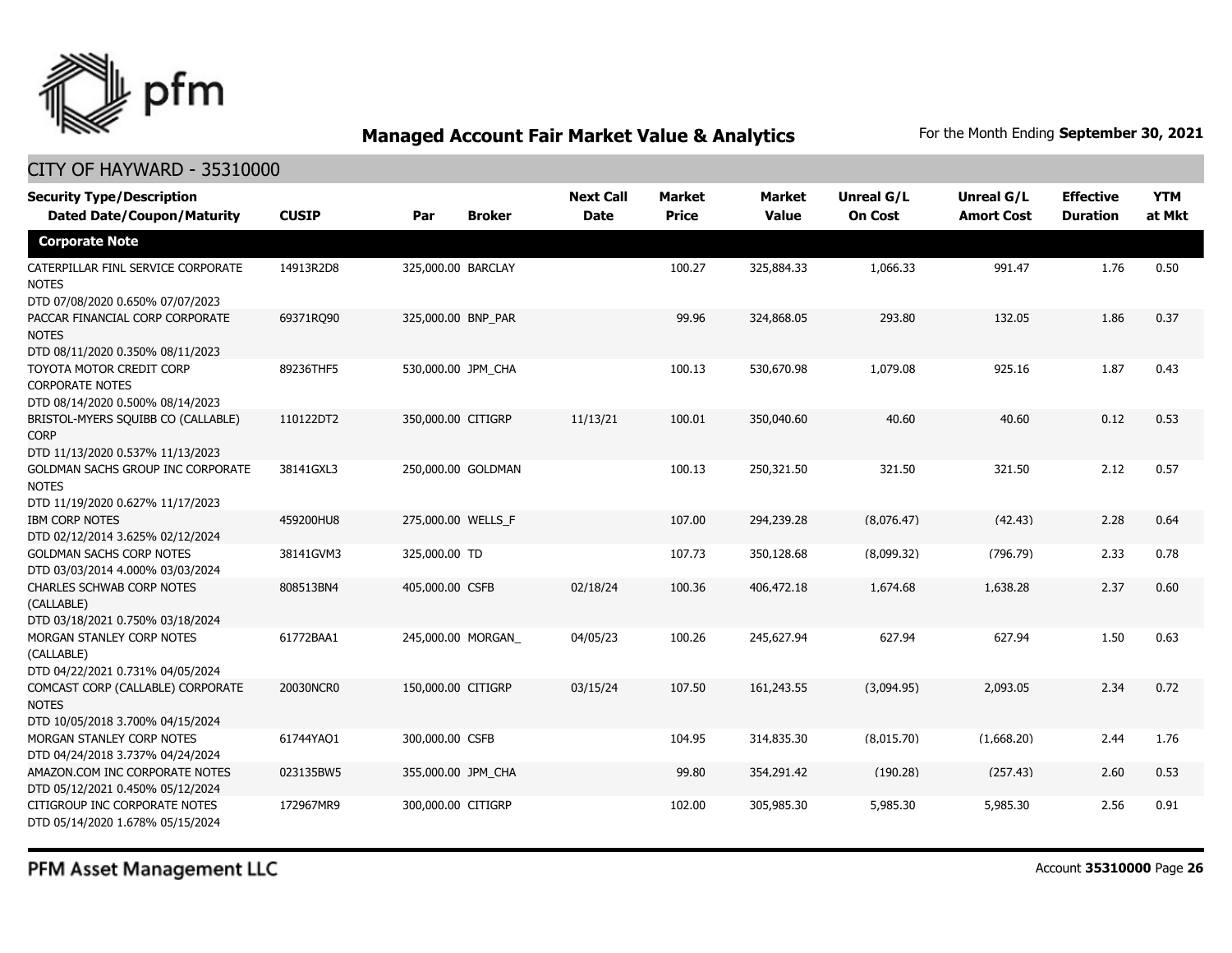

| <b>Security Type/Description</b><br><b>Dated Date/Coupon/Maturity</b>                  | <b>CUSIP</b> | Par                | <b>Broker</b> | <b>Next Call</b><br><b>Date</b> | <b>Market</b><br><b>Price</b> | <b>Market</b><br><b>Value</b> | <b>Unreal G/L</b><br><b>On Cost</b> | Unreal G/L<br><b>Amort Cost</b> | <b>Effective</b><br><b>Duration</b> | <b>YTM</b><br>at Mkt |
|----------------------------------------------------------------------------------------|--------------|--------------------|---------------|---------------------------------|-------------------------------|-------------------------------|-------------------------------------|---------------------------------|-------------------------------------|----------------------|
| <b>Corporate Note</b>                                                                  |              |                    |               |                                 |                               |                               |                                     |                                 |                                     |                      |
| UNITEDHEALTH GROUP INC (CALLABLE)<br>CORP N<br>DTD 05/19/2021 0.550% 05/15/2024        | 91324PEB4    | 435,000.00 CITIGRP |               | 05/15/22                        | 99.64                         | 433,429.65                    | (1, 117.95)                         | (1, 173.88)                     | 0.62                                | 0.69                 |
| CATERPILLAR FINL SERVICE CORPORATE<br><b>NOTES</b><br>DTD 05/17/2021 0.450% 05/17/2024 | 14913R2L0    | 325,000.00 JPM_CHA |               |                                 | 99.61                         | 323,743.55                    | (820.95)                            | (875.39)                        | 2.61                                | 0.60                 |
| ASTRAZENECA FINANCE LLC (CALLABLE)<br><b>CORP</b><br>DTD 05/28/2021 0.700% 05/28/2024  | 04636NAC7    | 665,000.00 MORGAN  |               | 05/28/22                        | 99.99                         | 664,956.11                    | 15.96                               | 9.08                            | 0.66                                | 0.70                 |
| JOHN DEERE CAPITAL CORP CORPORATE<br><b>NOTES</b><br>DTD 06/10/2021 0.450% 06/07/2024  | 24422EVO9    | 170,000.00 LOOP    |               |                                 | 99.30                         | 168,811.19                    | (976.31)                            | (998.28)                        | 2.67                                | 0.71                 |
| <b>BANK OF AMERICA CORP NOTES</b><br>DTD 07/23/2018 3.864% 07/23/2024                  | 06051GHL6    | 150,000.00 MERRILL |               |                                 | 105.75                        | 158,623.95                    | (3,998.55)                          | (758.73)                        | 2.68                                | 1.76                 |
| BANK OF AMERICA CORP NOTES<br>DTD 07/23/2018 3.864% 07/23/2024                         | 06051GHL6    | 300,000.00 SUSQ    |               |                                 | 105.75                        | 317,247.90                    | (9,902.10)                          | (2,420.36)                      | 2.68                                | 1.76                 |
| BRISTOL MYERS SQUIBB CO CORP NOTES<br>(CALL<br>DTD 01/26/2020 2.900% 07/26/2024        | 110122CM8    | 144,000.00 HSBC    |               | 06/26/24                        | 106.19                        | 152,914.61                    | (2,992.75)                          | 155.07                          | 2.64                                | 0.68                 |
| AMERICAN HONDA FINANCE CORPORATE<br><b>NOTES</b><br>DTD 09/09/2021 0.750% 08/09/2024   | 02665WDY4    | 425,000.00 BNP_PAR |               |                                 | 100.01                        | 425,036.13                    | 316.63                              | 310.84                          | 2.83                                | 0.75                 |
| UNILEVER CAPITAL CORP (CALLABLE)<br><b>CORPORA</b><br>DTD 08/12/2021 0.626% 08/12/2024 | 904764BN6    | 225,000.00 DEUTSCH |               | 08/12/22                        | 100.16                        | 225,349.65                    | 349.65                              | 349.65                          | 0.86                                | 0.57                 |
| BMW US CAPITAL LLC CORPORATE NOTES<br>DTD 08/12/2021 0.750% 08/12/2024                 | 05565EBU8    | 265,000.00 GOLDMAN |               |                                 | 100.14                        | 265,381.07                    | 404.92                              | 403.83                          | 2.84                                | 0.70                 |
| NESTLE HOLDINGS INC CORP NOTES<br>(CALLABLE<br>DTD 09/14/2021 0.606% 09/14/2024        | 641062AU8    | 710,000.00 JPM CHA |               | 09/14/23                        | 100.00                        | 710,015.62                    | 15.62                               | 15.62                           | 1.95                                | 0.61                 |
| JPMORGAN CHASE & CO CORPORATE<br><b>NOTES (CAL</b><br>DTD 09/16/2020 0.653% 09/16/2024 | 46647PBS4    | 125,000.00 CSFB    |               | 09/16/23                        | 100.20                        | 125,253.25                    | 285.75                              | 277.53                          | 1.95                                | 0.58                 |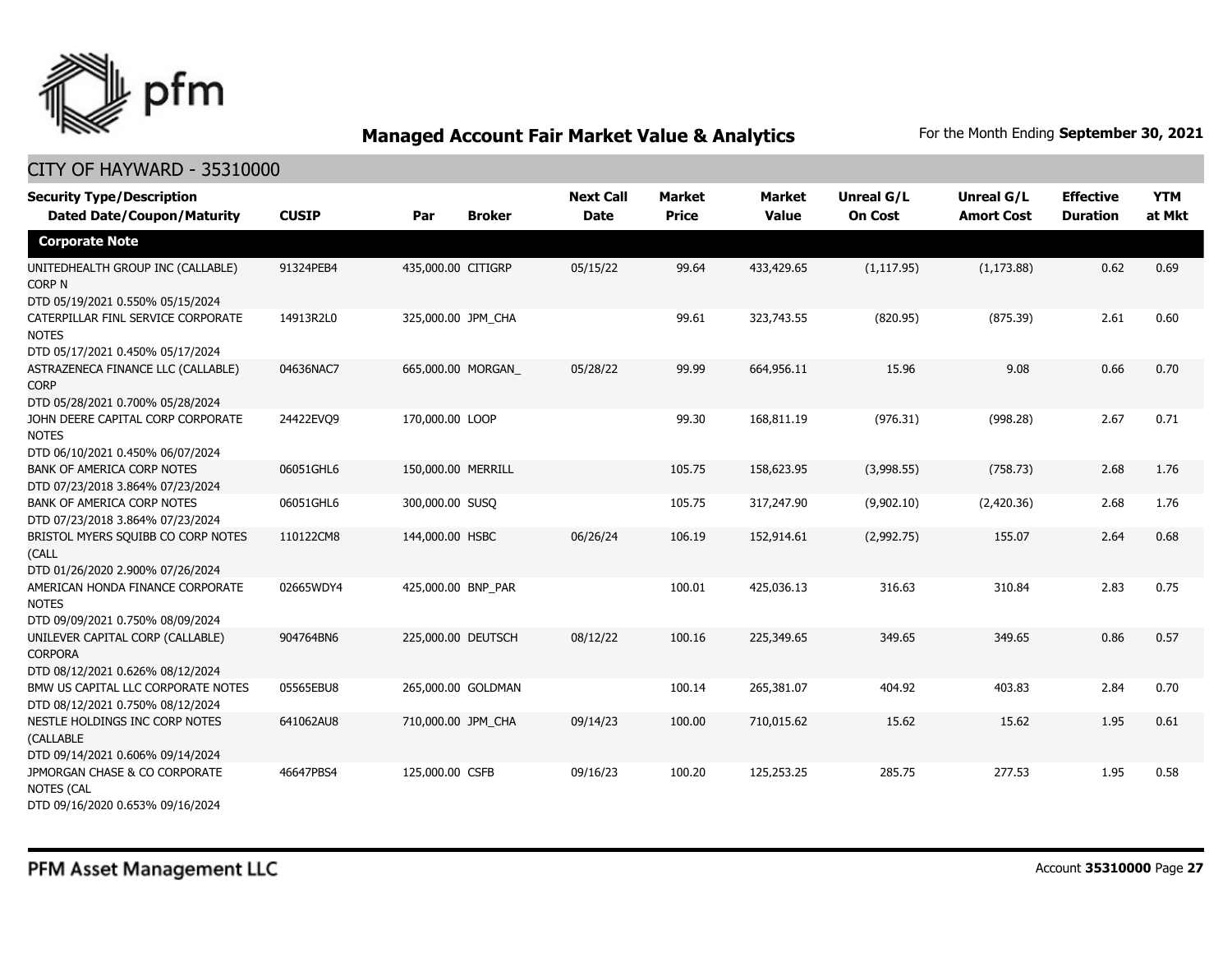

| <b>Security Type/Description</b><br><b>Dated Date/Coupon/Maturity</b>                  | <b>CUSIP</b> | Par                | <b>Broker</b>      | <b>Next Call</b><br><b>Date</b> | <b>Market</b><br><b>Price</b> | <b>Market</b><br><b>Value</b> | <b>Unreal G/L</b><br><b>On Cost</b> | Unreal G/L<br><b>Amort Cost</b> | <b>Effective</b><br><b>Duration</b> | <b>YTM</b><br>at Mkt |
|----------------------------------------------------------------------------------------|--------------|--------------------|--------------------|---------------------------------|-------------------------------|-------------------------------|-------------------------------------|---------------------------------|-------------------------------------|----------------------|
| <b>Corporate Note</b>                                                                  |              |                    |                    |                                 |                               |                               |                                     |                                 |                                     |                      |
| JPMORGAN CHASE & CO CORPORATE<br><b>NOTES (CAL</b><br>DTD 09/16/2020 0.653% 09/16/2024 | 46647PBS4    | 485,000.00 JPM_CHA |                    | 09/16/23                        | 100.20                        | 485,982.61                    | 982.61                              | 982.61                          | 1.95                                | 0.58                 |
| BANK OF AMERICA CORP (CALLABLE)<br><b>CORPORAT</b><br>DTD 10/21/2020 0.810% 10/24/2024 | 06051GJH3    | 625,000.00 MERRILL |                    | 10/24/23                        | 100.39                        | 627,408.13                    | 2,408.13                            | 2,408.13                        | 2.05                                | 0.68                 |
| MERCK & CO INC CORP NOTES<br>DTD 02/10/2015 2.750% 02/10/2025                          | 58933YAR6    | 295,000.00 MERRILL |                    | 11/10/24                        | 105.85                        | 312,258.39                    | (1,975.61)                          | 964.71                          | 3.00                                | 0.98                 |
| TOYOTA MOTOR CREDIT CORP CORP<br><b>NOTES</b><br>DTD 02/13/2020 1.800% 02/13/2025      | 89236TGT6    | 450,000.00 TD      |                    |                                 | 102.62                        | 461,790.00                    | (679.50)                            | (639.11)                        | 3.28                                | 1.01                 |
| JPMORGAN CHASE & CO CORP NOTES<br>(CALLABLE<br>DTD 02/16/2021 0.563% 02/16/2025        | 46647PBY1    | 265,000.00 JPM CHA |                    | 02/16/24                        | 99.50                         | 263,672.35                    | (1,327.65)                          | (1,327.65)                      | 2.36                                | 0.71                 |
| EXXON MOBIL CORP CORPORATE NT<br>(CALLABLE)<br>DTD 03/06/2015 2.709% 03/06/2025        | 30231GAF9    |                    | 300,000.00 MORGAN_ | 12/06/24                        | 105.46                        | 316,385.40                    | (2, 190.60)                         | 360.67                          | 3.07                                | 1.08                 |
| BURLINGTN NORTH SANTA FE CORP<br><b>NOTES (CAL</b><br>DTD 03/09/2015 3.000% 04/01/2025 | 12189LAV3    | 300,000.00 BNP_PAR |                    | 01/01/25                        | 106.65                        | 319,944.90                    | (3,257.10)                          | 171.60                          | 3.08                                | 1.06                 |
| BANK OF NY MELLON (CALLABLE) CORP<br><b>NOTES</b><br>DTD 04/24/2020 1.600% 04/24/2025  | 06406RAN7    | 325,000.00 BARCLAY |                    | 03/24/25                        | 101.99                        | 331,461.98                    | (2,855.77)                          | (1,549.90)                      | 3.38                                | 1.03                 |
| CITIGROUP INC CORPORATE NOTES<br>DTD 05/04/2021 0.981% 05/01/2025                      | 172967MX6    | 325,000.00 MERRILL |                    |                                 | 100.24                        | 325,786.18                    | (65.32)                             | 22.28                           | 3.52                                | 0.91                 |
| JPMORGAN CHASE & CO CORPORATE<br><b>NOTES</b>                                          | 46647PCH7    | 615,000.00 JPM_CHA |                    |                                 | 99.61                         | 612,570.75                    | (2,429.25)                          | (2,429.25)                      | 3.61                                | 0.93                 |
| DTD 06/01/2021 0.824% 06/01/2025                                                       |              |                    |                    |                                 |                               |                               |                                     |                                 |                                     |                      |
| <b>Security Type Sub-Total</b>                                                         |              | 13,184,000.00      |                    |                                 |                               | 13,386,360.16                 | (35,801.70)                         | 18,703.58                       | 2.19                                | 0.74                 |
| <b>Certificate of Deposit</b>                                                          |              |                    |                    |                                 |                               |                               |                                     |                                 |                                     |                      |
| SUMITOMO MITSUI BANK NY CERT DEPOS<br>DTD 07/14/2020 0.700% 07/08/2022                 | 86565CKU2    | 475,000.00 SMBC    |                    |                                 | 100.39                        | 476,833.03                    | 1,833.03                            | 1,833.03                        | 0.78                                | 0.19                 |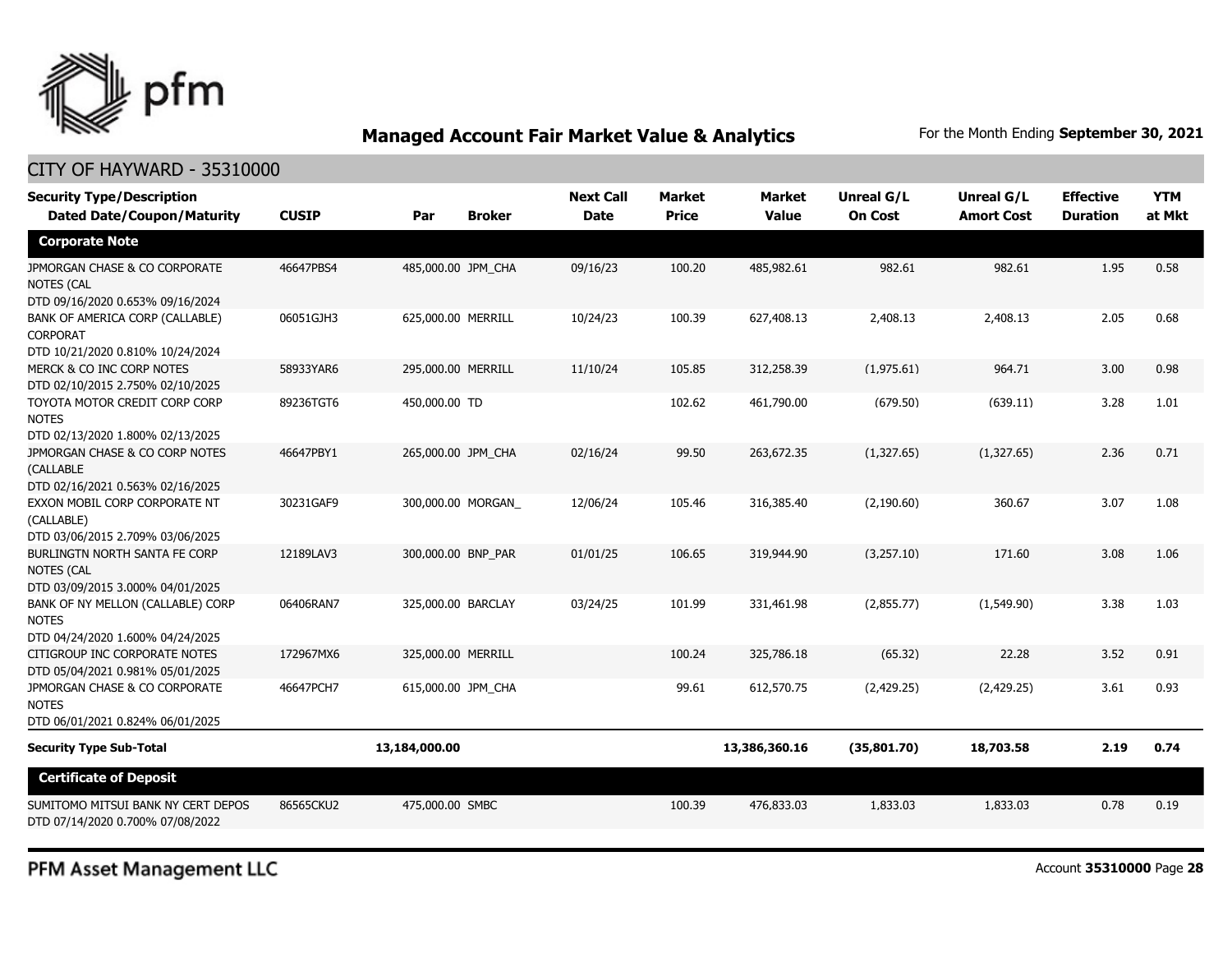

| <b>Security Type/Description</b><br><b>Dated Date/Coupon/Maturity</b>             | <b>CUSIP</b> | Par<br><b>Broker</b> | <b>Next Call</b><br><b>Date</b> | <b>Market</b><br><b>Price</b> | Market<br><b>Value</b> | <b>Unreal G/L</b><br><b>On Cost</b> | Unreal G/L<br><b>Amort Cost</b> | <b>Effective</b><br><b>Duration</b> | <b>YTM</b><br>at Mkt |
|-----------------------------------------------------------------------------------|--------------|----------------------|---------------------------------|-------------------------------|------------------------|-------------------------------------|---------------------------------|-------------------------------------|----------------------|
| <b>Certificate of Deposit</b>                                                     |              |                      |                                 |                               |                        |                                     |                                 |                                     |                      |
| NORDEA BANK ABP NEW YORK CERT<br><b>DEPOS</b><br>DTD 08/29/2019 1.850% 08/26/2022 | 65558TLL7    | 625,000.00 MERRILL   |                                 | 101.48                        | 634,224.38             | 9,224.38                            | 9,224.38                        | 0.91                                | 0.21                 |
| SKANDINAV ENSKILDA BANK LT CD<br>DTD 09/03/2019 1.860% 08/26/2022                 | 83050PDR7    | 625,000.00 BARCLAYS  |                                 | 101.48                        | 634,280.63             | 9,280.63                            | 9,280.63                        | 0.91                                | 0.21                 |
| DNB BANK ASA/NY LT CD<br>DTD 12/06/2019 2.040% 12/02/2022                         | 23341VZT1    | 625,000.00 GOLDMAN   |                                 | 102.12                        | 638,233.75             | 13,233.75                           | 13,233.75                       | 1.16                                | 0.22                 |
| CREDIT SUISSE NEW YORK CERT DEPOS<br>DTD 03/23/2021 0.590% 03/17/2023             | 22552G3C2    | 975,000.00 CSFB      |                                 | 100.30                        | 977,921.10             | 2,921.10                            | 2,921.10                        | 1.45                                | 0.38                 |
| <b>Security Type Sub-Total</b>                                                    |              | 3,325,000.00         |                                 |                               | 3,361,492.89           | 36,492.89                           | 36,492.89                       | 1.10                                | 0.26                 |
| <b>Bank Note</b>                                                                  |              |                      |                                 |                               |                        |                                     |                                 |                                     |                      |
| PNC BANK NA CORP NOTES<br>DTD 06/08/2018 3.500% 06/08/2023                        | 69353RFL7    | 300,000.00 TD        | 11/09/21                        | 105.02                        | 315,074.70             | (6, 165.30)                         | 13,716.73                       | 0.09                                | 0.51                 |
| <b>Security Type Sub-Total</b>                                                    |              | 300,000.00           |                                 |                               | 315,074.70             | (6, 165.30)                         | 13,716.73                       | 0.09                                | 0.51                 |
| <b>Asset-Backed Security</b>                                                      |              |                      |                                 |                               |                        |                                     |                                 |                                     |                      |
| <b>VWALT 2019-A A3</b><br>DTD 10/04/2019 1.990% 11/21/2022                        | 92867XAD8    | 195,843.49 JPM CHAS  |                                 | 100.37                        | 196,572.13             | 731.74                              | 729.77                          | 0.25                                | 1.66                 |
| HART 2018-B A3<br>DTD 12/12/2018 3.200% 12/15/2022                                | 44933AAC1    | 17,586.34 BARCLAYS   |                                 | 100.28                        | 17,634.75              | 48.62                               | 48.47                           | 0.12                                | 2.97                 |
| HAROT 2019-1 A3<br>DTD 02/27/2019 2.830% 03/20/2023                               | 43814WAC9    | 62.954.58 MERRILL    |                                 | 100.82                        | 63,470.78              | 517.88                              | 516.81                          | 0.32                                | 2.26                 |
| FORD CREDIT AUTO OWNER TRUST<br>DTD 10/23/2018 3.240% 04/15/2023                  | 34532TAD4    | 36,778.04 BARCLAYS   |                                 | 100.53                        | 36,972.09              | 200.35                              | 196.21                          | 0.17                                | 2.89                 |
| CARMAX AUTO OWNER TRUST<br>DTD 07/25/2018 3.130% 06/15/2023                       | 14313FAD1    | 60,578.81 BARCLAYS   |                                 | 100.60                        | 60,943.94              | 373.39                              | 368.01                          | 0.23                                | 2.77                 |
| NAROT 2018-C A3<br>DTD 12/12/2018 3.220% 06/15/2023                               | 65478NAD7    | 63,405.40 MIZUHO     |                                 | 100.79                        | 63,905.91              | 512.65                              | 505.10                          | 0.26                                | 2.75                 |
| HYUNDAI AUTO RECEIVABLES TRUST<br>DTD 04/10/2019 2.660% 06/15/2023                | 44932NAD2    | 92,568.48 SOCGEN     |                                 | 100.72                        | 93,238.28              | 681.98                              | 674.76                          | 0.29                                | 2.23                 |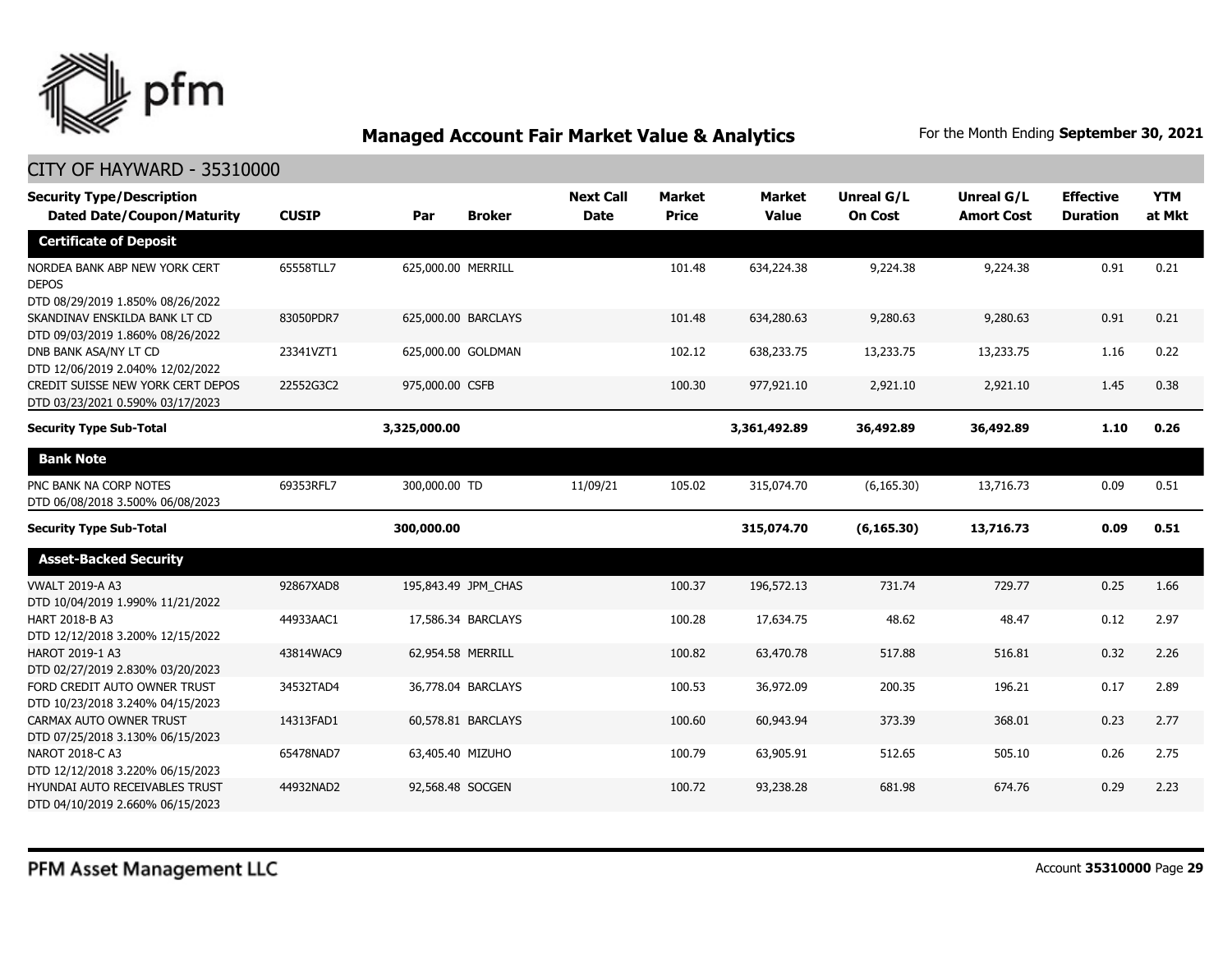

| <b>Security Type/Description</b><br><b>Dated Date/Coupon/Maturity</b> | <b>CUSIP</b> | Par                | <b>Broker</b>       | <b>Next Call</b><br><b>Date</b> | <b>Market</b><br><b>Price</b> | <b>Market</b><br><b>Value</b> | <b>Unreal G/L</b><br><b>On Cost</b> | Unreal G/L<br><b>Amort Cost</b> | <b>Effective</b><br><b>Duration</b> | <b>YTM</b><br>at Mkt |
|-----------------------------------------------------------------------|--------------|--------------------|---------------------|---------------------------------|-------------------------------|-------------------------------|-------------------------------------|---------------------------------|-------------------------------------|----------------------|
| <b>Asset-Backed Security</b>                                          |              |                    |                     |                                 |                               |                               |                                     |                                 |                                     |                      |
| GMALT 2020-3 A3<br>DTD 09/29/2020 0.450% 08/21/2023                   | 362569AC9    | 320,000.00 WELLS F |                     |                                 | 100.16                        | 320,498.72                    | 529.38                              | 518.72                          | 0.72                                | 0.37                 |
| CARMAX AUTO OWNER TRUST<br>DTD 10/24/2018 3.360% 09/15/2023           | 14315EAC4    |                    | 83,371.90 MERRILL   |                                 | 101.07                        | 84,263.38                     | 892.23                              | 891.78                          | 0.36                                | 2.80                 |
| COPAR 2019-1 A3<br>DTD 05/30/2019 2.510% 11/15/2023                   | 14042WAC4    |                    | 82,211.73 JPM_CHAS  |                                 | 100.90                        | 82,951.58                     | 756.52                              | 747.78                          | 0.40                                | 2.08                 |
| MBALT 2020-B A3<br>DTD 09/23/2020 0.400% 11/15/2023                   | 58769EAC2    | 170,000.00 MIZUHO  |                     |                                 | 100.15                        | 170,253.47                    | 262.09                              | 259.29                          | 1.04                                | 0.33                 |
| FIFTH THIRD AUTO TRUST<br>DTD 05/08/2019 2.640% 12/15/2023            | 31680YAD9    | 93,144.14 CSFB     |                     |                                 | 100.84                        | 93,926.73                     | 803.06                              | 792.39                          | 0.34                                | 2.25                 |
| BMWLT 2021-1 A3<br>DTD 03/10/2021 0.290% 01/25/2024                   | 05591RAC8    | 235,000.00 MIZUHO  |                     |                                 | 100.07                        | 235,167.51                    | 174.96                              | 173.51                          | 1.19                                | 0.26                 |
| <b>HDMOT 2019-A A3</b><br>DTD 06/26/2019 2.340% 02/15/2024            | 41284WAC4    |                    | 121,993.09 BARCLAYS |                                 | 100.72                        | 122,877.09                    | 893.44                              | 888.83                          | 0.31                                | 2.03                 |
| GMCAR 2019-2 A3<br>DTD 04/17/2019 2.650% 02/16/2024                   | 36257FAD2    |                    | 131,743.03 BARCLAYS |                                 | 100.88                        | 132,903.70                    | 1,171.39                            | 1,165.94                        | 0.35                                | 2.27                 |
| TLOT 2021-A A3<br>DTD 04/21/2021 0.390% 04/22/2024                    | 89238EAC0    |                    | 340,000.00 JPM CHA  |                                 | 100.12                        | 340,414.68                    | 454.36                              | 448.46                          | 1.59                                | 0.34                 |
| GMALT 2021-2 A3<br>DTD 05/26/2021 0.340% 05/20/2024                   | 380144AC9    | 485,000.00 SOCGEN  |                     |                                 | 100.00                        | 484,977.69                    | 53.83                               | 44.89                           | 1.45                                | 0.34                 |
| VZOT 2020-A A1A<br>DTD 01/29/2020 1.850% 07/22/2024                   | 92348TAA2    | 150,000.00 MERRILL |                     |                                 | 101.31                        | 151,972.11                    | 1,989.67                            | 1,983.11                        | 0.83                                | 1.37                 |
| <b>HDMOT 2020-A A3</b><br>DTD 01/29/2020 1.870% 10/15/2024            | 41284UAD6    | 107,704.81 CITIGRP |                     |                                 | 100.84                        | 108,604.48                    | 923.15                              | 914.81                          | 0.50                                | 1.59                 |
| CARMX 2020-1 A3<br>DTD 01/22/2020 1.890% 12/16/2024                   | 14315XAC2    | 345,000.00 MERRILL |                     |                                 | 101.34                        | 349,629.76                    | 4,697.45                            | 4,674.08                        | 0.81                                | 1.46                 |
| VZOT 2020-B A<br>DTD 08/12/2020 0.470% 02/20/2025                     | 92290BAA9    | 675,000.00 RBC     |                     |                                 | 100.23                        | 676,535.02                    | 1,676.77                            | 1,641.18                        | 1.35                                | 0.40                 |
| GMCAR 2020-3 A3<br>DTD 08/19/2020 0.450% 04/16/2025                   | 362590AC5    | 445,000.00 CITIGRP |                     |                                 | 100.14                        | 445,624.42                    | 726.24                              | 701.82                          | 1.02                                | 0.41                 |
| KCOT 2021-1A A3<br>DTD 04/14/2021 0.620% 08/15/2025                   | 50117TAC5    | 290,000.00 JPM CHA |                     |                                 | 100.16                        | 290,456.20                    | 515.53                              | 509.16                          | 2.38                                | 0.58                 |
| <b>HART 2021-A A3</b><br>DTD 04/28/2021 0.380% 09/15/2025             | 44933LAC7    | 135,000.00 BARCLAY |                     |                                 | 99.94                         | 134,914.69                    | (71.11)                             | (72.49)                         | 1.86                                | 0.40                 |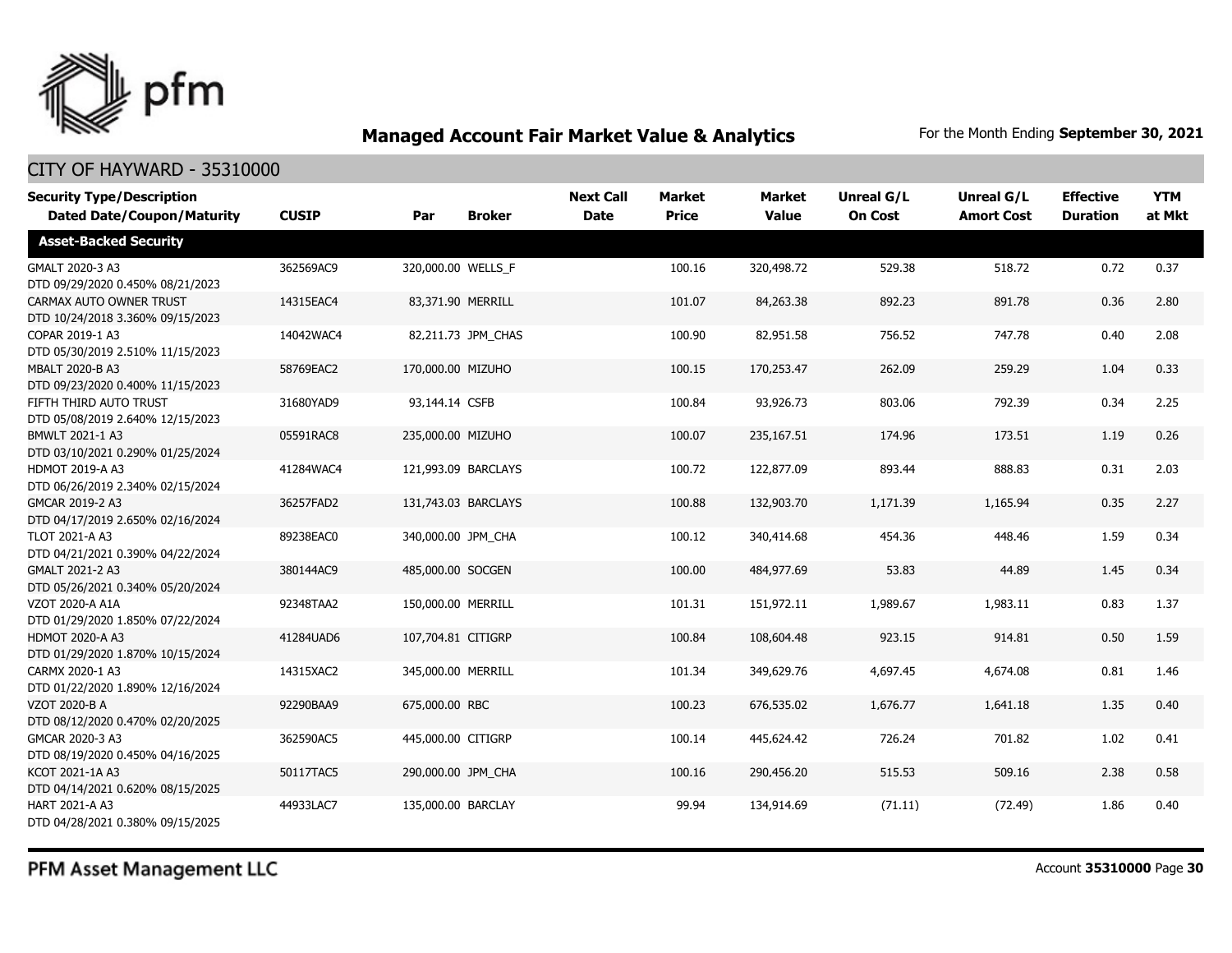

| <b>Security Type/Description</b><br><b>Dated Date/Coupon/Maturity</b> | <b>CUSIP</b> | Par              | <b>Broker</b>      | <b>Next Call</b><br>Date | Market<br><b>Price</b> | Market<br>Value  | Unreal G/L<br><b>On Cost</b> | Unreal G/L<br><b>Amort Cost</b> | <b>Effective</b><br><b>Duration</b> | <b>YTM</b><br>at Mkt |
|-----------------------------------------------------------------------|--------------|------------------|--------------------|--------------------------|------------------------|------------------|------------------------------|---------------------------------|-------------------------------------|----------------------|
| <b>Asset-Backed Security</b>                                          |              |                  |                    |                          |                        |                  |                              |                                 |                                     |                      |
| KCOT 2021-2A A3<br>DTD 07/28/2021 0.560% 11/17/2025                   | 50117XAE2    | 480,000.00 MITSU |                    |                          | 99.77                  | 478,884,70       | (1,097.20)                   | (1,097.95)                      | 2.63                                | 0.62                 |
| CARMX 2021-2 A3<br>DTD 04/21/2021 0.520% 02/17/2026                   | 14314QAC8    |                  | 310,000.00 MERRILL |                          | 100.16                 | 310,494.20       | 561.00                       | 554.82                          | 2.08                                | 0.48                 |
| CARMX 2021-3 A3<br>DTD 07/28/2021 0.550% 06/15/2026                   | 14317DAC4    | 595,000.00 RBC   |                    |                          | 99.91                  | 594,486.93       | (415.19)                     | (418.76)                        | 2.43                                | 0.57                 |
| <b>Security Type Sub-Total</b>                                        |              | 6,124,883.84     |                    |                          |                        | 6,142,574.94     | 18,564.18                    | 18,360.50                       | 1.36                                | 0.85                 |
| <b>Managed Account Sub-Total</b>                                      |              | 128,041,645.51   |                    |                          |                        | 129,018,717.29   | 290,788.42                   | 451,665.22                      | 1.82                                | 0.44                 |
| <b>Securities Sub-Total</b>                                           |              | \$128,041,645.51 |                    |                          |                        | \$129,018,717.29 | \$290,788.42                 | \$451,665.22                    | 1.82                                | 0.44%                |
| <b>Accrued Interest</b>                                               |              |                  |                    |                          |                        | \$267,609.79     |                              |                                 |                                     |                      |
| <b>Total Investments</b>                                              |              |                  |                    |                          |                        | \$129,286,327.08 |                              |                                 |                                     |                      |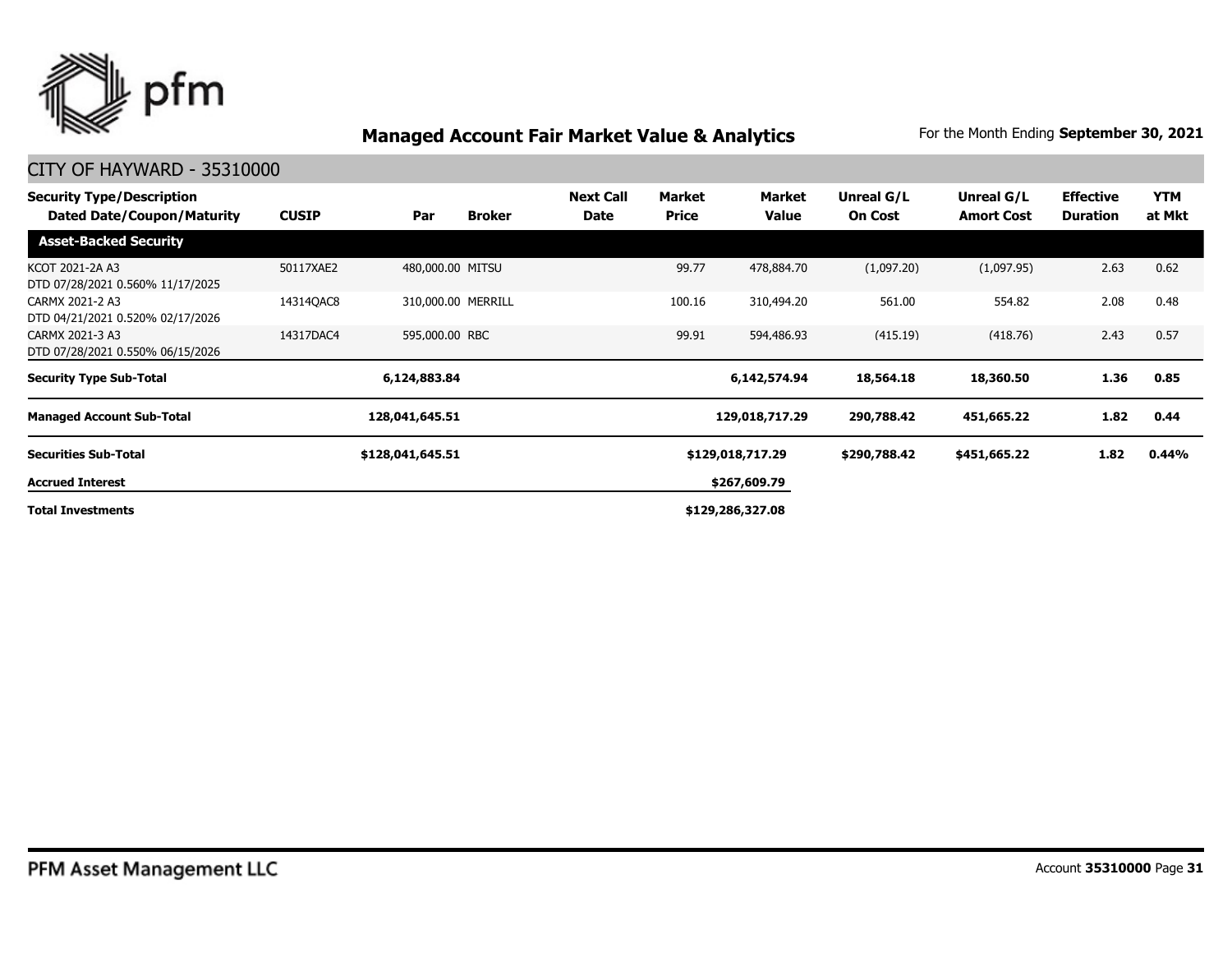

|                 | <b>Transaction Type</b>           |                                                                    |              |              | <b>Principal</b> | <b>Accrued</b>  |                  | <b>Realized G/L</b> | <b>Realized G/L</b> | <b>Sale</b> |
|-----------------|-----------------------------------|--------------------------------------------------------------------|--------------|--------------|------------------|-----------------|------------------|---------------------|---------------------|-------------|
| <b>Trade</b>    | <b>Settle</b>                     | <b>Security Description</b>                                        | <b>CUSIP</b> | Par          | <b>Proceeds</b>  | <b>Interest</b> | <b>Total</b>     | Cost                | <b>Amort Cost</b>   | Method      |
| <b>BUY</b>      |                                   |                                                                    |              |              |                  |                 |                  |                     |                     |             |
| 09/01/21        | 09/03/21                          | US TREASURY N/B NOTES                                              | 91282CCT6    | 3,275,000.00 | (3,271,417.97)   | (634.09)        | (3,272,052.06)   |                     |                     |             |
|                 | 09/09/21                          | DTD 08/15/2021 0.375% 08/15/2024                                   |              |              |                  | 0.00            |                  |                     |                     |             |
| 09/07/21        |                                   | AMERICAN HONDA FINANCE<br><b>CORPORATE NOTES</b>                   | 02665WDY4    | 425,000.00   | (424, 719.50)    |                 | (424, 719.50)    |                     |                     |             |
|                 |                                   | DTD 09/09/2021 0.750% 08/09/2024                                   |              |              |                  |                 |                  |                     |                     |             |
| 09/07/21        | 09/14/21                          | NESTLE HOLDINGS INC CORP NOTES<br>(CALLABLE                        | 641062AU8    | 710,000.00   | (710,000.00)     | 0.00            | (710,000.00)     |                     |                     |             |
|                 |                                   | DTD 09/14/2021 0.606% 09/14/2024                                   |              |              |                  |                 |                  |                     |                     |             |
| 09/15/21        | 09/23/21                          | INTER-AMERICAN DEVEL BK NOTES<br>DTD 09/23/2021 0.500% 09/23/2024  | 4581X0DZ8    | 1,270,000.00 | (1,269,060.20)   | 0.00            | (1,269,060.20)   |                     |                     |             |
| 09/23/21        | 09/27/21                          | TOYOTA MOTOR CREDIT CORP CORP                                      | 89236TGT6    | 450,000.00   | (462, 469.50)    | (990.00)        | (463, 459.50)    |                     |                     |             |
|                 |                                   | <b>NOTES</b>                                                       |              |              |                  |                 |                  |                     |                     |             |
|                 |                                   | DTD 02/13/2020 1.800% 02/13/2025                                   |              |              |                  |                 |                  |                     |                     |             |
|                 | <b>Transaction Type Sub-Total</b> |                                                                    |              | 6,130,000.00 | (6, 137, 667.17) | (1,624.09)      | (6, 139, 291.26) |                     |                     |             |
| <b>INTEREST</b> |                                   |                                                                    |              |              |                  |                 |                  |                     |                     |             |
| 09/01/21        | 09/01/21                          | SAN JOSE, CA TXBL GO BONDS<br>DTD 07/25/2019 2.300% 09/01/2022     | 798135H44    | 1,150,000.00 | 0.00             | 13,225.00       | 13,225.00        |                     |                     |             |
| 09/01/21        | 09/25/21                          | FHMS K019 A2                                                       | 3137ASNJ9    | 547,920.40   | 0.00             | 1,037.40        | 1,037.40         |                     |                     |             |
|                 |                                   | DTD 08/01/2012 2.272% 03/01/2022                                   |              |              |                  |                 |                  |                     |                     |             |
| 09/01/21        | 09/25/21                          | FHMS KJ27 A1<br>DTD 11/01/2019 2.092% 07/01/2024                   | 3137FO3V3    | 358,193.86   | 0.00             | 819.27          | 819.27           |                     |                     |             |
| 09/01/21        | 09/25/21                          | FHLMC MULTIFAMILY STRUCTURED P<br>DTD 11/01/2015 2.716% 06/01/2022 | 3137BLUR7    | 580,997.90   | 0.00             | 1,314.99        | 1,314.99         |                     |                     |             |
| 09/01/21        | 09/25/21                          | FHLMC MULTIFAMILY STRUCTURED P<br>DTD 05/01/2013 2.510% 11/01/2022 | 3137B1BS0    | 1,565,000.00 | 0.00             | 3,273.46        | 3,273.46         |                     |                     |             |
| 09/01/21        | 09/25/21                          | FHLMC MULTIFAMILY STRUCTURED P                                     | 3137AVXN2    | 1,776,512.83 | 0.00             | 3,486.41        | 3,486.41         |                     |                     |             |
|                 |                                   | DTD 12/01/2012 2.355% 07/01/2022                                   |              |              |                  |                 |                  |                     |                     |             |
| 09/01/21        | 09/25/21                          | FHLMC MULTIFAMILY STRUCTURED P<br>DTD 12/01/2012 2.307% 08/01/2022 | 3137AWOH1    | 1,250,000.00 | 0.00             | 2,403.13        | 2,403.13         |                     |                     |             |
| 09/01/21        | 09/25/21                          | FNA 2013-M7 A2<br>DTD 05/01/2013 2.280% 12/01/2022                 | 3136AEGO4    | 617,283.95   | 0.00             | 1,172.84        | 1,172.84         |                     |                     |             |
| 09/01/21        | 09/25/21                          | FHMS K023 A1<br>DTD 12/01/2012 1.583% 04/01/2022                   | 3137AWQG3    | 306,912.99   | 0.00             | 404.87          | 404.87           |                     |                     |             |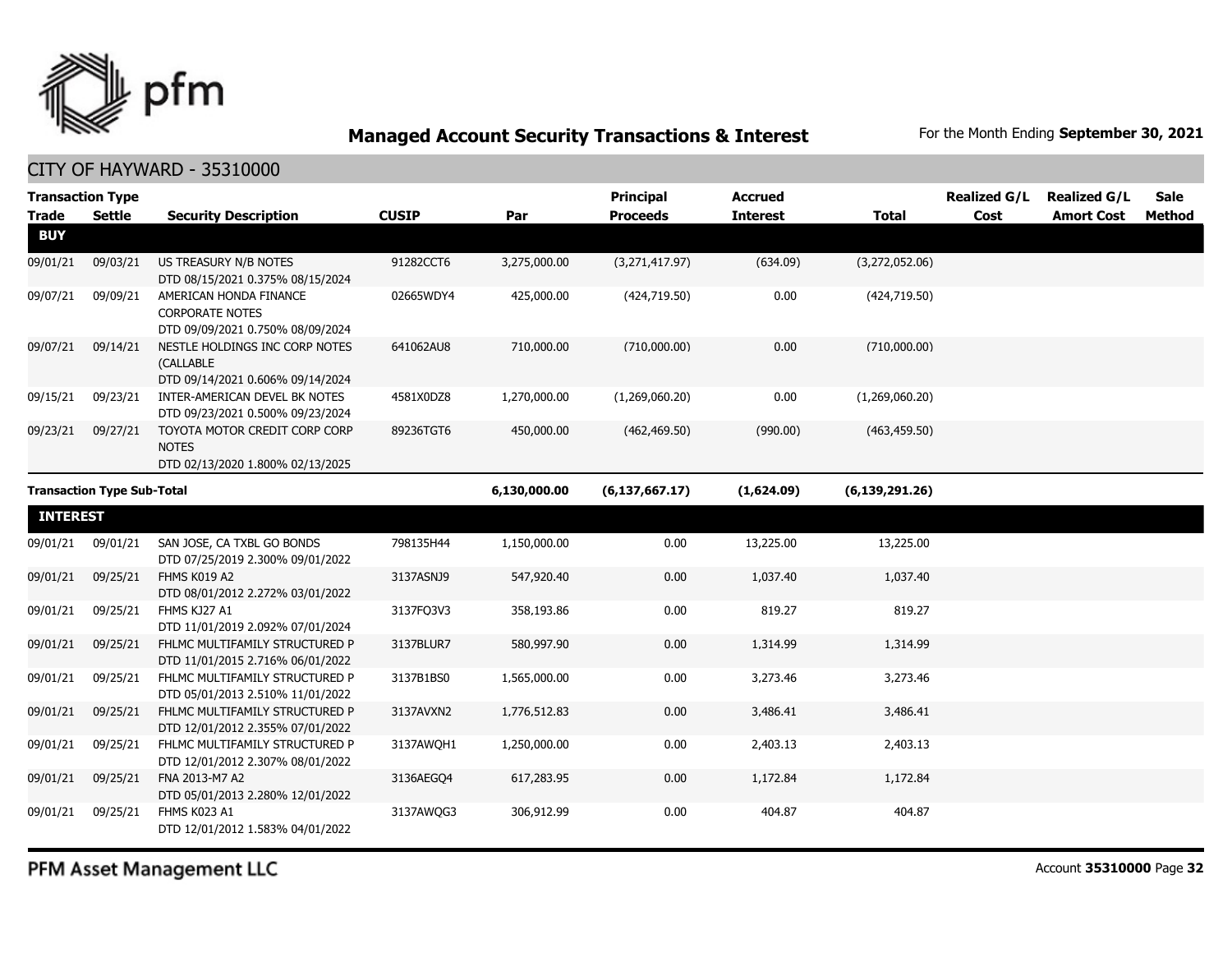

| <b>Trade</b>    | <b>Transaction Type</b><br>Settle | <b>Security Description</b>                                                       | <b>CUSIP</b> | Par          | Principal<br><b>Proceeds</b> | <b>Accrued</b><br><b>Interest</b> | <b>Total</b> | <b>Realized G/L</b><br>Cost | <b>Realized G/L</b><br><b>Amort Cost</b> | <b>Sale</b><br><b>Method</b> |
|-----------------|-----------------------------------|-----------------------------------------------------------------------------------|--------------|--------------|------------------------------|-----------------------------------|--------------|-----------------------------|------------------------------------------|------------------------------|
| <b>INTEREST</b> |                                   |                                                                                   |              |              |                              |                                   |              |                             |                                          |                              |
| 09/01/21        | 09/25/21                          | FHLMC MULTIFAMILY STRUCTURED P<br>DTD 05/01/2015 2.791% 01/01/2022                | 3137BHXY8    | 1,012,204.05 | 0.00                         | 2,354.22                          | 2,354.22     |                             |                                          |                              |
| 09/01/21        | 09/25/21                          | FHMS KJ30 A1<br>DTD 07/01/2020 0.526% 01/01/2025                                  | 3137FUZN7    | 381,538.91   | 0.00                         | 167.24                            | 167.24       |                             |                                          |                              |
| 09/01/21        | 09/25/21                          | FHMS KP05 A<br>DTD 12/01/2018 3.203% 07/01/2023                                   | 3137FKK39    | 47,339.44    | 0.00                         | 126.36                            | 126.36       |                             |                                          |                              |
| 09/01/21        | 09/25/21                          | <b>FANNIEMAE-ACES</b><br>DTD 02/01/2013 2.509% 11/01/2022                         | 3136ACGJ4    | 873,184.76   | 0.00                         | 1,864.23                          | 1,864.23     |                             |                                          |                              |
| 09/03/21        | 09/03/21                          | <b>GOLDMAN SACHS CORP NOTES</b><br>DTD 03/03/2014 4.000% 03/03/2024               | 38141GVM3    | 325,000.00   | 0.00                         | 6,500.00                          | 6,500.00     |                             |                                          |                              |
| 09/06/21        | 09/06/21                          | EXXON MOBIL CORP CORPORATE NT<br>(CALLABLE)<br>DTD 03/06/2015 2.709% 03/06/2025   | 30231GAF9    | 300,000.00   | 0.00                         | 4,063.50                          | 4,063.50     |                             |                                          |                              |
| 09/06/21        | 09/06/21                          | <b>FANNIE MAE NOTES</b><br>DTD 09/06/2019 1.375% 09/06/2022                       | 3135G0W33    | 1,250,000.00 | 0.00                         | 8,593.75                          | 8,593.75     |                             |                                          |                              |
| 09/08/21        | 09/08/21                          | FREDDIE MAC NOTES<br>DTD 09/04/2020 0.250% 09/08/2023                             | 3137EAEW5    | 3,200,000.00 | 0.00                         | 4,000.00                          | 4,000.00     |                             |                                          |                              |
| 09/15/21        | 09/15/21                          | CARMAX AUTO OWNER TRUST<br>DTD 10/24/2018 3.360% 09/15/2023                       | 14315EAC4    | 94,080.92    | 0.00                         | 263.43                            | 263.43       |                             |                                          |                              |
| 09/15/21        | 09/15/21                          | MBALT 2020-B A3<br>DTD 09/23/2020 0.400% 11/15/2023                               | 58769EAC2    | 170,000.00   | 0.00                         | 56.67                             | 56.67        |                             |                                          |                              |
| 09/15/21        | 09/15/21                          | CARMX 2021-2 A3<br>DTD 04/21/2021 0.520% 02/17/2026                               | 14314QAC8    | 310,000.00   | 0.00                         | 134.33                            | 134.33       |                             |                                          |                              |
| 09/15/21        | 09/15/21                          | NAROT 2018-C A3<br>DTD 12/12/2018 3.220% 06/15/2023                               | 65478NAD7    | 73,211.22    | 0.00                         | 196.45                            | 196.45       |                             |                                          |                              |
| 09/15/21        | 09/15/21                          | <b>HDMOT 2020-A A3</b><br>DTD 01/29/2020 1.870% 10/15/2024                        | 41284UAD6    | 117,475.05   | 0.00                         | 183.07                            | 183.07       |                             |                                          |                              |
| 09/15/21        | 09/15/21                          | KCOT 2021-2A A3<br>DTD 07/28/2021 0.560% 11/17/2025                               | 50117XAE2    | 480,000.00   | 0.00                         | 224.00                            | 224.00       |                             |                                          |                              |
| 09/15/21        | 09/15/21                          | KCOT 2021-1A A3<br>DTD 04/14/2021 0.620% 08/15/2025                               | 50117TAC5    | 290,000.00   | 0.00                         | 149.83                            | 149.83       |                             |                                          |                              |
| 09/15/21        | 09/15/21                          | NY ST URBAN DEV CORP TXBL REV<br><b>BONDS</b><br>DTD 12/23/2020 0.620% 03/15/2024 | 650036DS2    | 880,000.00   | 0.00                         | 2,728.00                          | 2,728.00     |                             |                                          |                              |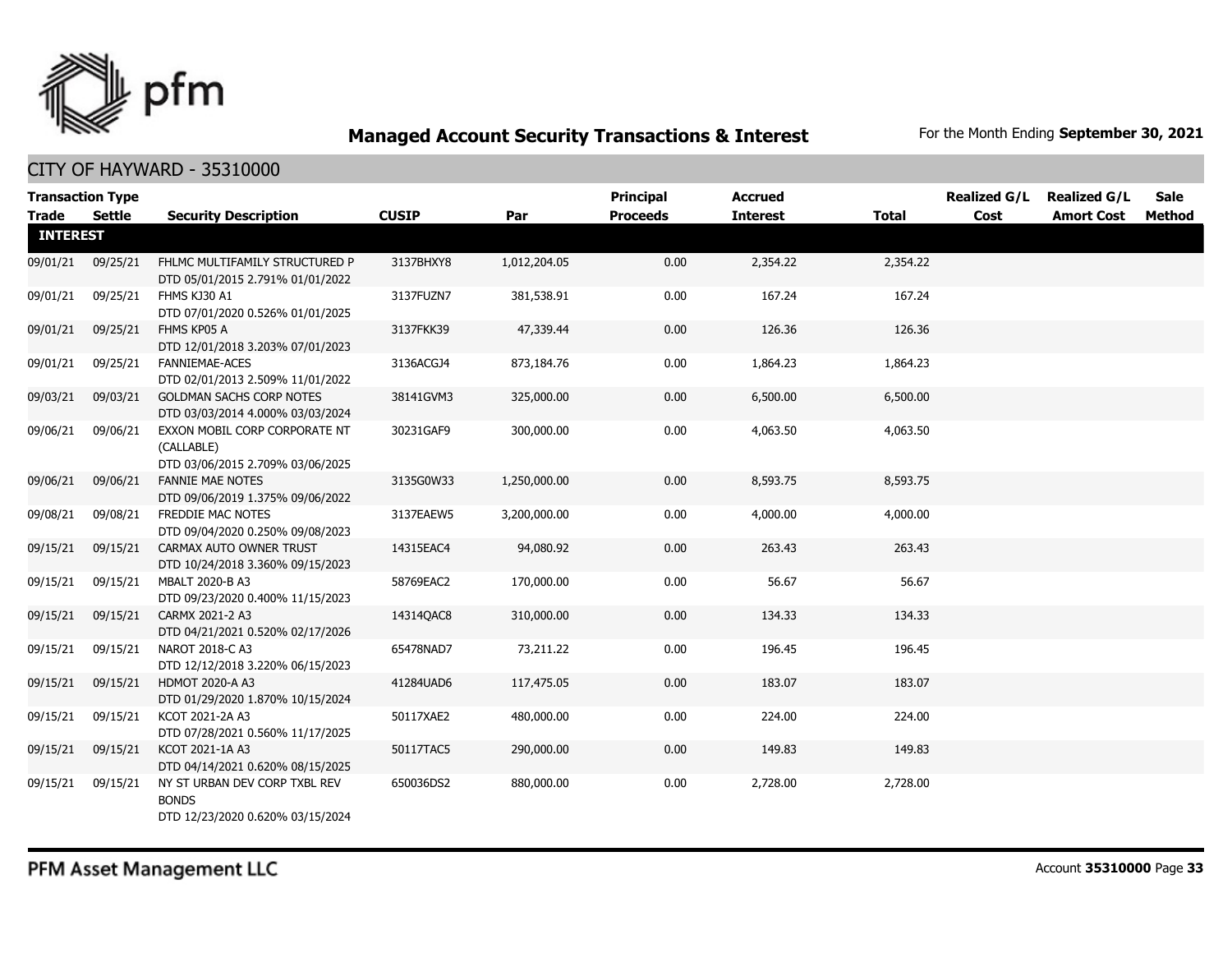

|                 | <b>Transaction Type</b> |                                                                                   |              |            | <b>Principal</b> | <b>Accrued</b>  |              | <b>Realized G/L</b> | <b>Realized G/L</b> | <b>Sale</b> |
|-----------------|-------------------------|-----------------------------------------------------------------------------------|--------------|------------|------------------|-----------------|--------------|---------------------|---------------------|-------------|
| <b>Trade</b>    | Settle                  | <b>Security Description</b>                                                       | <b>CUSIP</b> | Par        | <b>Proceeds</b>  | <b>Interest</b> | <b>Total</b> | Cost                | <b>Amort Cost</b>   | Method      |
| <b>INTEREST</b> |                         |                                                                                   |              |            |                  |                 |              |                     |                     |             |
| 09/15/21        | 09/15/21                | HART 2021-A A3<br>DTD 04/28/2021 0.380% 09/15/2025                                | 44933LAC7    | 135,000.00 | 0.00             | 42.75           | 42.75        |                     |                     |             |
| 09/15/21        | 09/15/21                | HYUNDAI AUTO RECEIVABLES TRUST<br>DTD 04/10/2019 2.660% 06/15/2023                | 44932NAD2    | 106,359.36 | 0.00             | 235.76          | 235.76       |                     |                     |             |
| 09/15/21        | 09/15/21                | NY ST URBAN DEV CORP TXBL REV<br><b>BONDS</b><br>DTD 12/23/2020 0.480% 03/15/2023 | 650036DR4    | 290,000.00 | 0.00             | 696.00          | 696.00       |                     |                     |             |
| 09/15/21        | 09/15/21                | <b>HART 2018-B A3</b><br>DTD 12/12/2018 3.200% 12/15/2022                         | 44933AAC1    | 24,944.87  | 0.00             | 66.52           | 66.52        |                     |                     |             |
| 09/15/21        | 09/15/21                | FORD CREDIT AUTO OWNER TRUST<br>DTD 10/23/2018 3.240% 04/15/2023                  | 34532TAD4    | 46,266.55  | 0.00             | 124.92          | 124.92       |                     |                     |             |
| 09/15/21        | 09/15/21                | CARMAX AUTO OWNER TRUST<br>DTD 07/25/2018 3.130% 06/15/2023                       | 14313FAD1    | 73,005.14  | 0.00             | 190.42          | 190.42       |                     |                     |             |
| 09/15/21        | 09/15/21                | <b>HDMOT 2019-A A3</b><br>DTD 06/26/2019 2.340% 02/15/2024                        | 41284WAC4    | 139,632.74 | 0.00             | 272.28          | 272.28       |                     |                     |             |
| 09/15/21        | 09/15/21                | CARMX 2021-3 A3<br>DTD 07/28/2021 0.550% 06/15/2026                               | 14317DAC4    | 595,000.00 | 0.00             | 272.71          | 272.71       |                     |                     |             |
| 09/15/21        | 09/15/21                | COPAR 2019-1 A3<br>DTD 05/30/2019 2.510% 11/15/2023                               | 14042WAC4    | 91,599.10  | 0.00             | 191.59          | 191.59       |                     |                     |             |
| 09/15/21        | 09/15/21                | CARMX 2020-1 A3<br>DTD 01/22/2020 1.890% 12/16/2024                               | 14315XAC2    | 345,000.00 | 0.00             | 543.38          | 543.38       |                     |                     |             |
| 09/15/21        | 09/15/21                | FIFTH THIRD AUTO TRUST<br>DTD 05/08/2019 2.640% 12/15/2023                        | 31680YAD9    | 105,044.03 | 0.00             | 231.10          | 231.10       |                     |                     |             |
| 09/16/21        | 09/16/21                | GMCAR 2020-3 A3<br>DTD 08/19/2020 0.450% 04/16/2025                               | 362590AC5    | 445,000.00 | 0.00             | 166.88          | 166.88       |                     |                     |             |
| 09/16/21        | 09/16/21                | JPMORGAN CHASE & CO CORPORATE<br>NOTES (CAL<br>DTD 09/16/2020 0.653% 09/16/2024   | 46647PBS4    | 610,000.00 | 0.00             | 1,991.65        | 1,991.65     |                     |                     |             |
| 09/16/21        | 09/16/21                | GMCAR 2019-2 A3<br>DTD 04/17/2019 2.650% 02/16/2024                               | 36257FAD2    | 147,051.84 | 0.00             | 324.74          | 324.74       |                     |                     |             |
| 09/18/21        | 09/18/21                | HAROT 2019-1 A3<br>DTD 02/27/2019 2.830% 03/20/2023                               | 43814WAC9    | 71,793.90  | 0.00             | 169.31          | 169.31       |                     |                     |             |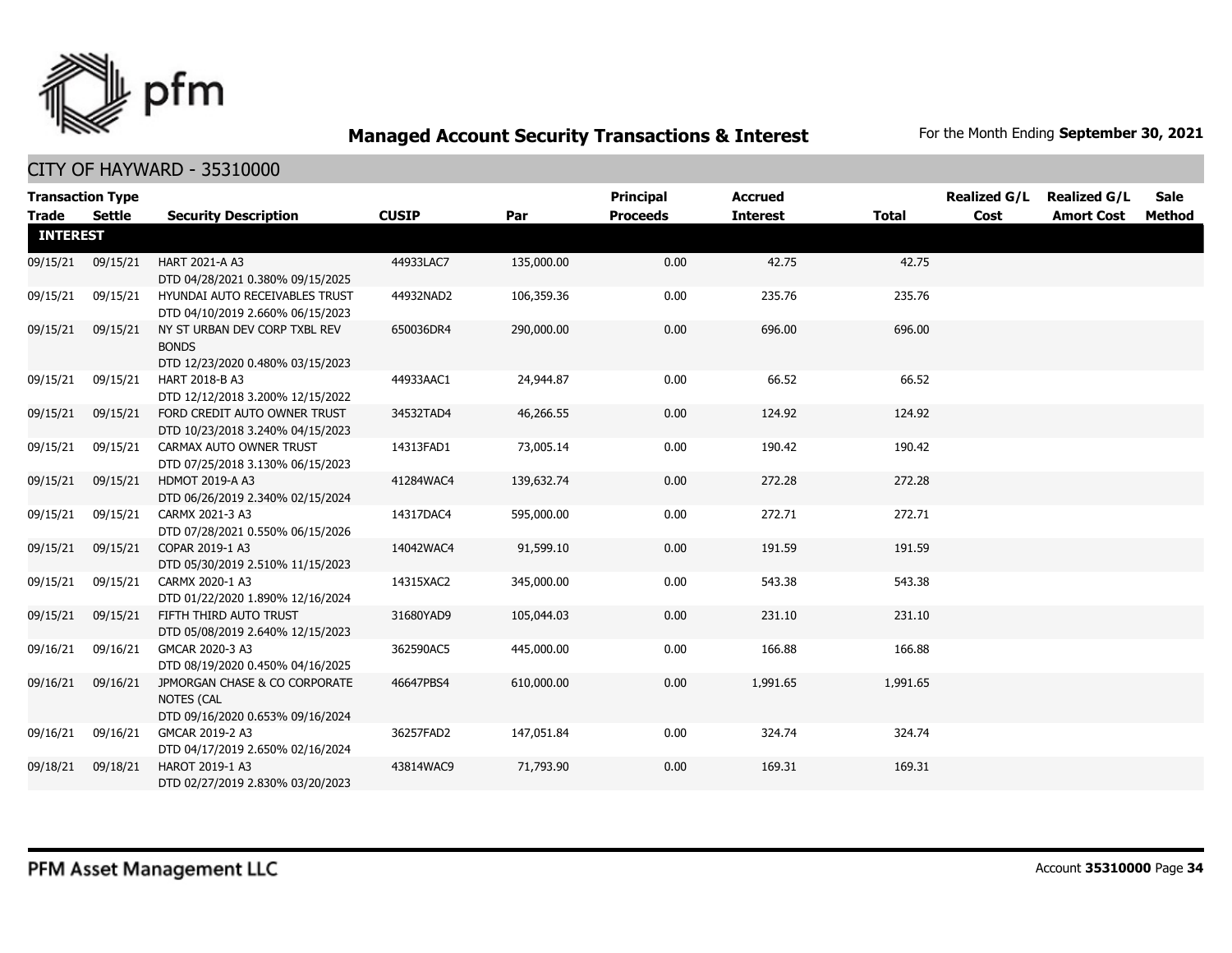

| <b>Transaction Type</b>           |                                   |                                                                                        |              |               | <b>Principal</b> | <b>Accrued</b>  |              | <b>Realized G/L</b> | <b>Realized G/L</b> | Sale   |
|-----------------------------------|-----------------------------------|----------------------------------------------------------------------------------------|--------------|---------------|------------------|-----------------|--------------|---------------------|---------------------|--------|
| Trade                             | <b>Settle</b>                     | <b>Security Description</b>                                                            | <b>CUSIP</b> | Par           | <b>Proceeds</b>  | <b>Interest</b> | <b>Total</b> | Cost                | <b>Amort Cost</b>   | Method |
| <b>INTEREST</b>                   |                                   |                                                                                        |              |               |                  |                 |              |                     |                     |        |
| 09/18/21                          | 09/18/21                          | <b>CHARLES SCHWAB CORP NOTES</b><br>(CALLABLE)<br>DTD 03/18/2021 0.750% 03/18/2024     | 808513BN4    | 405,000.00    | 0.00             | 1,518.75        | 1,518.75     |                     |                     |        |
| 09/20/21                          | 09/20/21                          | <b>VWALT 2019-A A3</b><br>DTD 10/04/2019 1.990% 11/21/2022                             | 92867XAD8    | 234,035.85    | 0.00             | 388.11          | 388.11       |                     |                     |        |
| 09/20/21                          | 09/20/21                          | GMALT 2020-3 A3<br>DTD 09/29/2020 0.450% 08/21/2023                                    | 362569AC9    | 320,000.00    | 0.00             | 120.00          | 120.00       |                     |                     |        |
| 09/20/21                          | 09/20/21                          | VZOT 2020-B A<br>DTD 08/12/2020 0.470% 02/20/2025                                      | 92290BAA9    | 675,000.00    | 0.00             | 264.38          | 264.38       |                     |                     |        |
| 09/20/21                          | 09/20/21                          | GMALT 2021-2 A3<br>DTD 05/26/2021 0.340% 05/20/2024                                    | 380144AC9    | 485,000.00    | 0.00             | 137.42          | 137.42       |                     |                     |        |
| 09/20/21                          | 09/20/21                          | <b>TLOT 2021-A A3</b><br>DTD 04/21/2021 0.390% 04/22/2024                              | 89238EAC0    | 340,000.00    | 0.00             | 110.50          | 110.50       |                     |                     |        |
| 09/20/21                          | 09/20/21                          | VZOT 2020-A A1A<br>DTD 01/29/2020 1.850% 07/22/2024                                    | 92348TAA2    | 150,000.00    | 0.00             | 231.25          | 231.25       |                     |                     |        |
| 09/25/21                          | 09/25/21                          | BMWLT 2021-1 A3<br>DTD 03/10/2021 0.290% 01/25/2024                                    | 05591RAC8    | 235,000.00    | 0.00             | 56.79           | 56.79        |                     |                     |        |
| 09/30/21                          | 09/30/21                          | TOYOTA MOTOR CREDIT CORP<br><b>CORPORATE NOTES</b><br>DTD 04/01/2020 2.900% 03/30/2023 | 89236TGW9    | 150,000.00    | 0.00             | 2,175.00        | 2,175.00     |                     |                     |        |
|                                   | <b>Transaction Type Sub-Total</b> |                                                                                        |              | 24,176,589.66 | 0.00             | 69,264.66       | 69,264.66    |                     |                     |        |
| <b>MATURITY</b>                   |                                   |                                                                                        |              |               |                  |                 |              |                     |                     |        |
| 09/01/21                          | 09/01/21                          | FNA 2018-M5 A2<br>DTD 04/01/2018 3.560% 09/01/2021                                     | 3136B1XP4    | 24.67         | 24.67            | 0.07            | 24.74        | (0.49)              | 0.00                |        |
| <b>Transaction Type Sub-Total</b> |                                   |                                                                                        | 24.67        | 24.67         | 0.07             | 24.74           | (0.49)       | 0.00                |                     |        |
| <b>PAYDOWNS</b>                   |                                   |                                                                                        |              |               |                  |                 |              |                     |                     |        |
| 09/01/21                          | 09/25/21                          | FNA 2013-M7 A2<br>DTD 05/01/2013 2.280% 12/01/2022                                     | 3136AEGO4    | 586.14        | 586.14           | 0.00            | 586.14       | (3.65)              | 0.00                |        |
| 09/01/21                          | 09/25/21                          | FNA 2013-M7 A2<br>DTD 05/01/2013 2.280% 12/01/2022                                     | 3136AEGO4    | 776.50        | 776.50           | 0.00            | 776.50       | (10.18)             | 0.00                |        |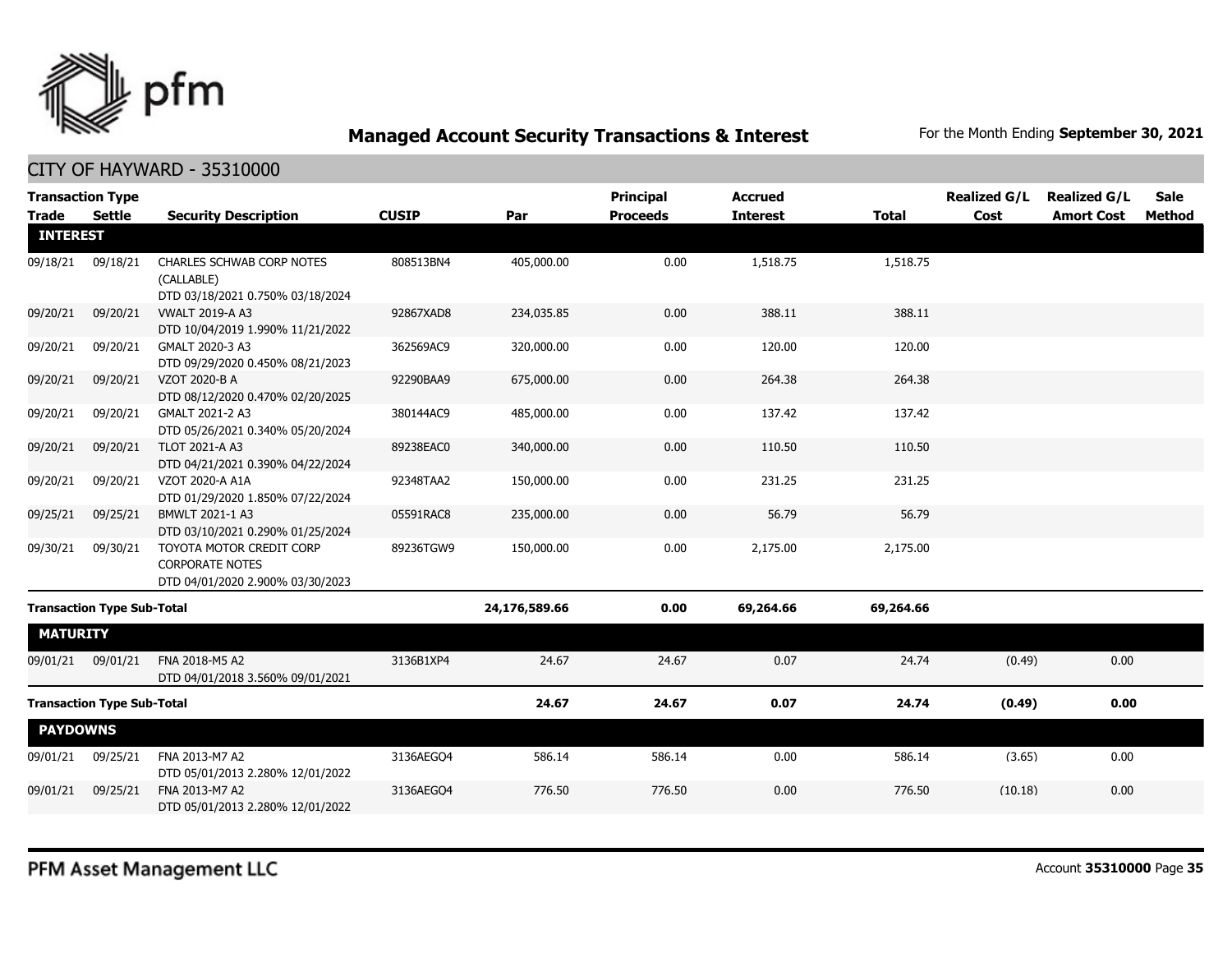

| <b>Trade</b>    | <b>Transaction Type</b><br>Settle | <b>Security Description</b>                                        | <b>CUSIP</b> | Par       | <b>Principal</b><br><b>Proceeds</b> | <b>Accrued</b><br><b>Interest</b> | <b>Total</b> | <b>Realized G/L</b><br>Cost | <b>Realized G/L</b><br><b>Amort Cost</b> | <b>Sale</b><br><b>Method</b> |
|-----------------|-----------------------------------|--------------------------------------------------------------------|--------------|-----------|-------------------------------------|-----------------------------------|--------------|-----------------------------|------------------------------------------|------------------------------|
| <b>PAYDOWNS</b> |                                   |                                                                    |              |           |                                     |                                   |              |                             |                                          |                              |
| 09/01/21        | 09/25/21                          | FHMS K023 A1<br>DTD 12/01/2012 1.583% 04/01/2022                   | 3137AWQG3    | 23,018.20 | 23,018.20                           | 0.00                              | 23,018.20    | 503.52                      | 0.00                                     |                              |
| 09/01/21        | 09/25/21                          | FHMS K023 A1<br>DTD 12/01/2012 1.583% 04/01/2022                   | 3137AWQG3    | 2,550.67  | 2,550.67                            | 0.00                              | 2,550.67     | 55.40                       | 0.00                                     |                              |
| 09/01/21        | 09/25/21                          | FHMS K019 A2<br>DTD 08/01/2012 2.272% 03/01/2022                   | 3137ASNJ9    | 4,418.53  | 4,418.53                            | 0.00                              | 4,418.53     | 32.62                       | 0.00                                     |                              |
| 09/01/21        | 09/25/21                          | FHMS KJ30 A1<br>DTD 07/01/2020 0.526% 01/01/2025                   | 3137FUZN7    | 1,075.96  | 1,075.96                            | 0.00                              | 1,075.96     | 0.02                        | 0.00                                     |                              |
| 09/01/21        | 09/25/21                          | FHMS K023 A1<br>DTD 12/01/2012 1.583% 04/01/2022                   | 3137AWQG3    | 11,198.04 | 11,198.04                           | 0.00                              | 11,198.04    | 283.01                      | 0.00                                     |                              |
| 09/01/21        | 09/25/21                          | FHMS KJ27 A1<br>DTD 11/01/2019 2.092% 07/01/2024                   | 3137FQ3V3    | 5,081.21  | 5,081.21                            | 0.00                              | 5,081.21     | 0.12                        | 0.00                                     |                              |
| 09/01/21        | 09/25/21                          | FHLMC MULTIFAMILY STRUCTURED P<br>DTD 11/01/2015 2.716% 06/01/2022 | 3137BLUR7    | 5,531.79  | 5,531.79                            | 0.00                              | 5,531.79     | 6.88                        | 0.00                                     |                              |
| 09/01/21        | 09/25/21                          | FHMS KP05 A<br>DTD 12/01/2018 3.203% 07/01/2023                    | 3137FKK39    | 113.94    | 113.94                              | 0.00                              | 113.94       | 0.00                        | 0.00                                     |                              |
| 09/01/21        | 09/25/21                          | FHLMC MULTIFAMILY STRUCTURED P<br>DTD 05/01/2015 2.791% 01/01/2022 | 3137BHXY8    | 84,090.14 | 84,090.14                           | 0.00                              | 84,090.14    | (1,524.13)                  | 0.00                                     |                              |
| 09/01/21        | 09/25/21                          | <b>FANNIEMAE-ACES</b><br>DTD 02/01/2013 2.509% 11/01/2022          | 3136ACGJ4    | 11,110.15 | 11,110.15                           | 0.00                              | 11,110.15    | (137.14)                    | 0.00                                     |                              |
| 09/01/21        | 09/25/21                          | FHLMC MULTIFAMILY STRUCTURED P<br>DTD 12/01/2012 2.355% 07/01/2022 | 3137AVXN2    | 3,261.50  | 3,261.50                            | 0.00                              | 3,261.50     | 12.74                       | 0.00                                     |                              |
| 09/01/21        | 09/25/21                          | FHLMC MULTIFAMILY STRUCTURED P<br>DTD 12/01/2012 2.355% 07/01/2022 | 3137AVXN2    | 1,514.65  | 1,514.65                            | 0.00                              | 1,514.65     | (5.56)                      | 0.00                                     |                              |
| 09/15/21        | 09/15/21                          | <b>HART 2018-B A3</b><br>DTD 12/12/2018 3.200% 12/15/2022          | 44933AAC1    | 7,358.53  | 7,358.53                            | 0.00                              | 7,358.53     | 0.09                        | 0.00                                     |                              |
| 09/15/21        | 09/15/21                          | <b>HDMOT 2019-A A3</b><br>DTD 06/26/2019 2.340% 02/15/2024         | 41284WAC4    | 17,639.65 | 17,639.65                           | 0.00                              | 17,639.65    | 1.37                        | 0.00                                     |                              |
| 09/15/21        | 09/15/21                          | HYUNDAI AUTO RECEIVABLES TRUST<br>DTD 04/10/2019 2.660% 06/15/2023 | 44932NAD2    | 13,790.88 | 13,790.88                           | 0.00                              | 13,790.88    | 1.82                        | 0.00                                     |                              |
| 09/15/21        | 09/15/21                          | COPAR 2019-1 A3<br>DTD 05/30/2019 2.510% 11/15/2023                | 14042WAC4    | 9,387.37  | 9,387.37                            | 0.00                              | 9,387.37     | 1.90                        | 0.00                                     |                              |
| 09/15/21        | 09/15/21                          | <b>HDMOT 2020-A A3</b><br>DTD 01/29/2020 1.870% 10/15/2024         | 41284UAD6    | 9,770.24  | 9,770.24                            | 0.00                              | 9,770.24     | 2.13                        | 0.00                                     |                              |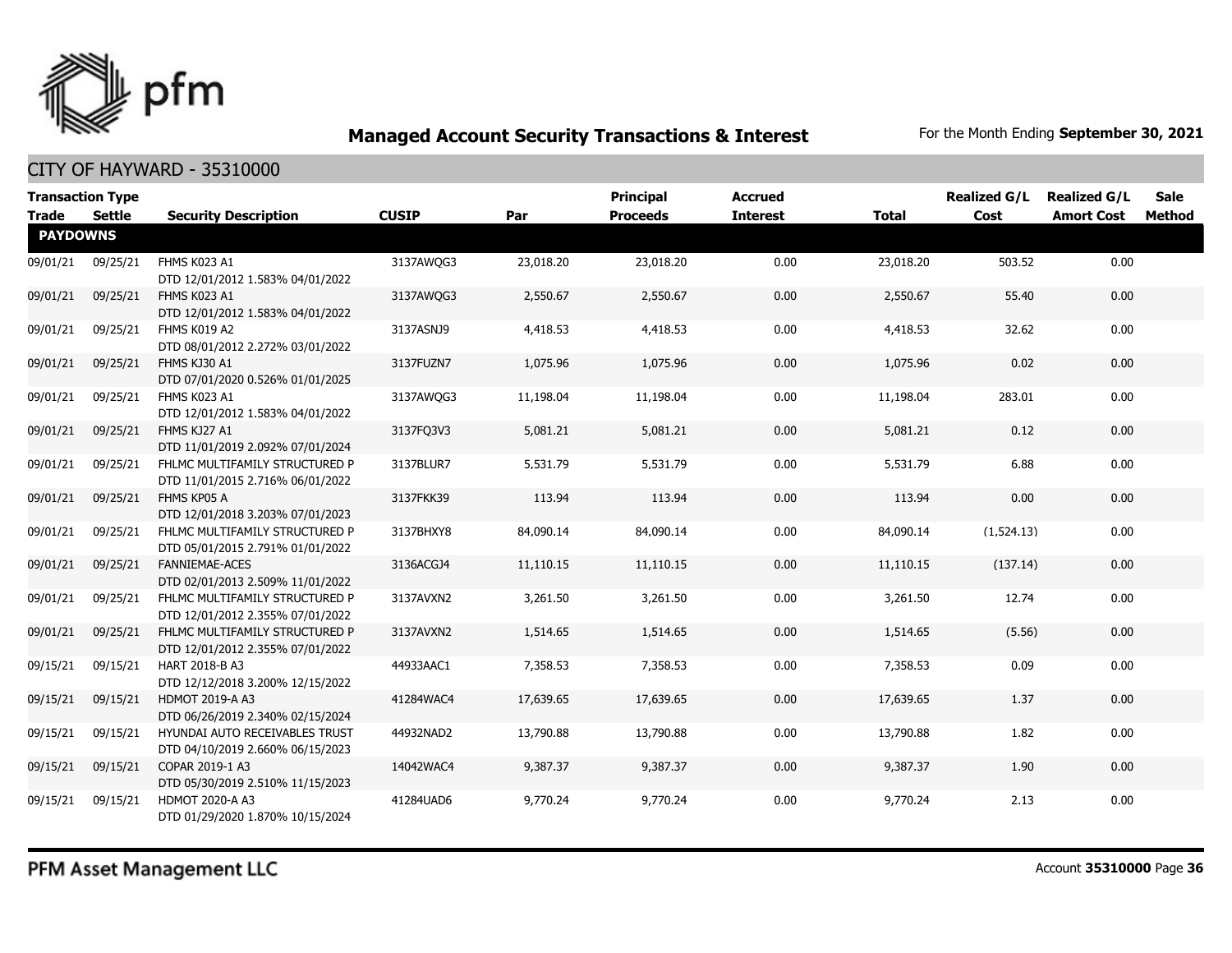

CITY OF HAYWARD - 35310000

|                                   | <b>Transaction Type</b> |                                                                                 |              |              | <b>Principal</b> | <b>Accrued</b>  |              | <b>Realized G/L</b> | <b>Realized G/L</b> | <b>Sale</b> |
|-----------------------------------|-------------------------|---------------------------------------------------------------------------------|--------------|--------------|------------------|-----------------|--------------|---------------------|---------------------|-------------|
| <b>Trade</b>                      | Settle                  | <b>Security Description</b>                                                     | <b>CUSIP</b> | Par          | <b>Proceeds</b>  | <b>Interest</b> | <b>Total</b> | Cost                | <b>Amort Cost</b>   | Method      |
| <b>PAYDOWNS</b>                   |                         |                                                                                 |              |              |                  |                 |              |                     |                     |             |
| 09/15/21                          | 09/15/21                | FIFTH THIRD AUTO TRUST<br>DTD 05/08/2019 2.640% 12/15/2023                      | 31680YAD9    | 11,899.89    | 11,899.89        | 0.00            | 11,899.89    | 2.62                | 0.00                |             |
| 09/15/21                          | 09/15/21                | FORD CREDIT AUTO OWNER TRUST<br>DTD 10/23/2018 3.240% 04/15/2023                | 34532TAD4    | 9,488.51     | 9,488.51         | 0.00            | 9,488.51     | 1.62                | 0.00                |             |
| 09/15/21                          | 09/15/21                | NAROT 2018-C A3<br>DTD 12/12/2018 3.220% 06/15/2023                             | 65478NAD7    | 9,805.82     | 9,805.82         | 0.00            | 9,805.82     | 1.88                | 0.00                |             |
| 09/15/21                          | 09/15/21                | CARMAX AUTO OWNER TRUST<br>DTD 07/25/2018 3.130% 06/15/2023                     | 14313FAD1    | 12,426.33    | 12,426.33        | 0.00            | 12,426.33    | 1.69                | 0.00                |             |
| 09/15/21                          | 09/15/21                | CARMAX AUTO OWNER TRUST<br>DTD 10/24/2018 3.360% 09/15/2023                     | 14315EAC4    | 10,709.02    | 10,709.02        | 0.00            | 10,709.02    | 0.10                | 0.00                |             |
| 09/16/21                          | 09/16/21                | GMCAR 2019-2 A3<br>DTD 04/17/2019 2.650% 02/16/2024                             | 36257FAD2    | 15,308.81    | 15,308.81        | 0.00            | 15,308.81    | 1.25                | 0.00                |             |
| 09/18/21                          | 09/18/21                | HAROT 2019-1 A3<br>DTD 02/27/2019 2.830% 03/20/2023                             | 43814WAC9    | 8,839.32     | 8,839.32         | 0.00            | 8,839.32     | 0.24                | 0.00                |             |
| 09/20/21                          | 09/20/21                | <b>VWALT 2019-A A3</b><br>DTD 10/04/2019 1.990% 11/21/2022                      | 92867XAD8    | 38,192.36    | 38,192.36        | 0.00            | 38,192.36    | 0.60                | 0.00                |             |
| <b>Transaction Type Sub-Total</b> |                         | 328,944.15                                                                      | 328,944.15   | 0.00         | 328,944.15       | (769.04)        | 0.00         |                     |                     |             |
| <b>SELL</b>                       |                         |                                                                                 |              |              |                  |                 |              |                     |                     |             |
| 09/01/21                          | 09/03/21                | CREDIT SUISSE NEW YORK CERT<br><b>DEPOS</b><br>DTD 08/07/2020 0.520% 02/01/2022 | 22549L6F7    | 975,000.00   | 976,426.40       | 5,520.67        | 981,947.07   | 1,426.40            | 1,426.40            | <b>FIFO</b> |
| 09/01/21                          | 09/03/21                | CT ST T/E GO BONDS<br>DTD 06/25/2020 3.000% 06/01/2022                          | 20772KKE8    | 750,000.00   | 766,290.00       | 5,750.00        | 772,040.00   | (18, 547.50)        | 2,917.53            | <b>FIFO</b> |
| 09/01/21                          | 09/03/21                | <b>FREDDIE MAC NOTES</b><br>DTD 07/23/2020 0.125% 07/25/2022                    | 3137EAET2    | 1,100,000.00 | 1,100,539.00     | 145.14          | 1,100,684.14 | 3,025.00            | 1,642.76            | <b>FIFO</b> |
| 09/01/21                          | 09/03/21                | <b>US TREASURY NOTES</b><br>DTD 07/31/2017 1.875% 07/31/2022                    | 9128282P4    | 200,000.00   | 203,281.25       | 346.47          | 203,627.72   | 3,117.19            | 3,234.11            | <b>FIFO</b> |
| 09/08/21                          | 09/09/21                | <b>US TREASURY NOTES</b><br>DTD 07/31/2017 1.875% 07/31/2022                    | 9128282P4    | 425,000.00   | 431,856.45       | 866.17          | 432,722.62   | 6,507.82            | 6,758.10            | <b>FIFO</b> |
| 09/09/21                          | 09/14/21                | <b>US TREASURY NOTES</b><br>DTD 07/31/2017 1.875% 07/31/2022                    | 9128282P4    | 700,000.00   | 711,101.56       | 1,604.96        | 712,706.52   | 10,527.34           | 10,942.05           | <b>FIFO</b> |
| 09/16/21                          | 09/23/21                | <b>US TREASURY NOTES</b><br>DTD 07/31/2017 1.875% 07/31/2022                    | 9128282P4    | 1,075,000.00 | 1,091,586.91     | 2,957.71        | 1,094,544.62 | 15,705.07           | 16,348.84           | <b>FIFO</b> |

PFM Asset Management LLC

Account **35310000** Page **37**